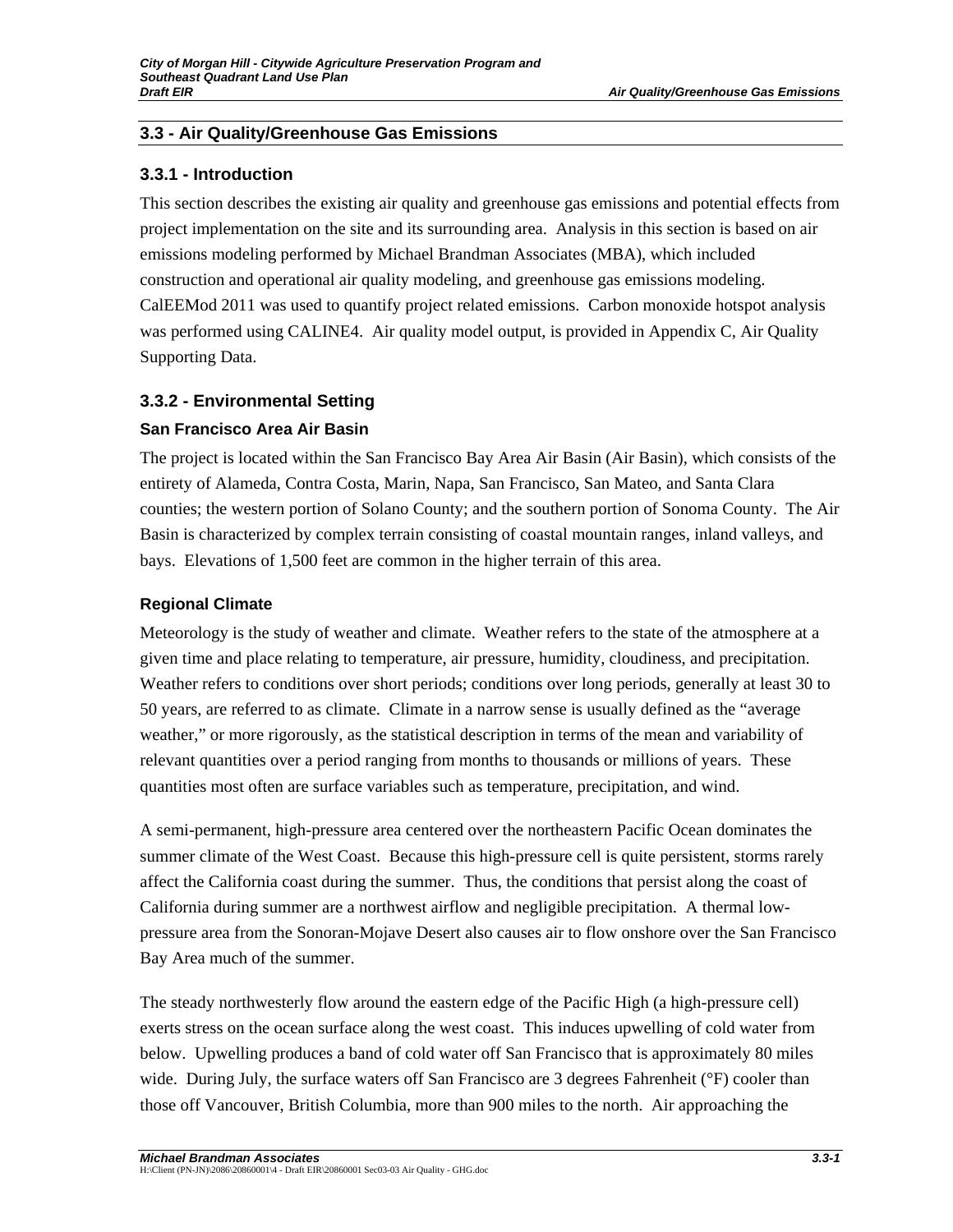#### **Air Quality/Greenhouse Gas Emissions**

California coast, already cool and moisture-laden from its long trajectory over the Pacific, is further cooled as it flows across this cold bank of water near the coast, thus accentuating the temperature contrast across the coastline. This cooling is often sufficient to produce condensation—a high incidence of fog and stratus clouds along the Northern California coast in summer.

#### *Winds*

In summer, the northwest winds to the west of the Pacific coastline are drawn into the interior through the gap in the western Coast Ranges, known as the Golden Gate, and over the lower portions of the San Francisco Peninsula. Immediately to the south of Mount Tamalpais, the northwesterly winds accelerate considerably and come more nearly from the west as they stream through the Golden Gate. This channeling of the flow through the Golden Gate produces a jet that sweeps eastward but widens downstream, producing southwest winds at Berkeley and northwest winds at San Jose; a branch curves eastward through the Carquinez Straits and into the Central Valley. Wind speeds may be locally strong in regions where air is channeled through a narrow opening such as the Golden Gate, the Carquinez Strait, or San Bruno Gap. For example, the average wind speed at San Francisco International Airport from 3 a.m. to 4 p.m. in July is about 20 miles per hour (mph), compared with only about 8 mph at San Jose and less than 7 mph at the Farallon Islands.

The sea breeze between the coast and the Central Valley commences near the surface along the coast in late morning or early afternoon; it may first be observed only through the Golden Gate. Later in the day, the layer deepens and intensifies while spreading inland. As the breeze intensifies and deepens, it flows over the lower hills farther south along the peninsula. This process frequently can be observed as a bank of stratus clouds "rolling over" the coastal hills on the west side of the bay. The depth of the sea breeze depends in large part upon the height and strength of the inversion. The generally low elevation of this stable layer of air prevents marine air from flowing over the coastal hills. It is unusual for the summer sea breeze to flow over terrain exceeding 2,000 feet in elevation.

In winter, the Air Basin experiences periods of storminess, moderate-to-strong winds, and periods of stagnation with very light winds. Winter stagnation episodes are characterized by outflow from the Central Valley, nighttime drainage flows in coastal valleys, weak onshore flows in the afternoon, and otherwise light and variable winds.

#### *Inversions*

A primary factor in air quality is the mixing depth (i.e., the vertical air column available for dilution of contaminant sources). Generally, the temperature of air decreases with height, creating a gradient from warmer air near the ground to cooler air at elevation. This is caused by most of the sun's energy being converted to sensible heat at the ground, which, in turn, warms the air at the surface. The warm air rises in the atmosphere, where it expands and cools. Sometimes, however, the temperature of air actually increases with height. This condition is known as temperature inversion, because the temperature profile of the atmosphere is "inverted" from its usual state. Over the Air Basin, the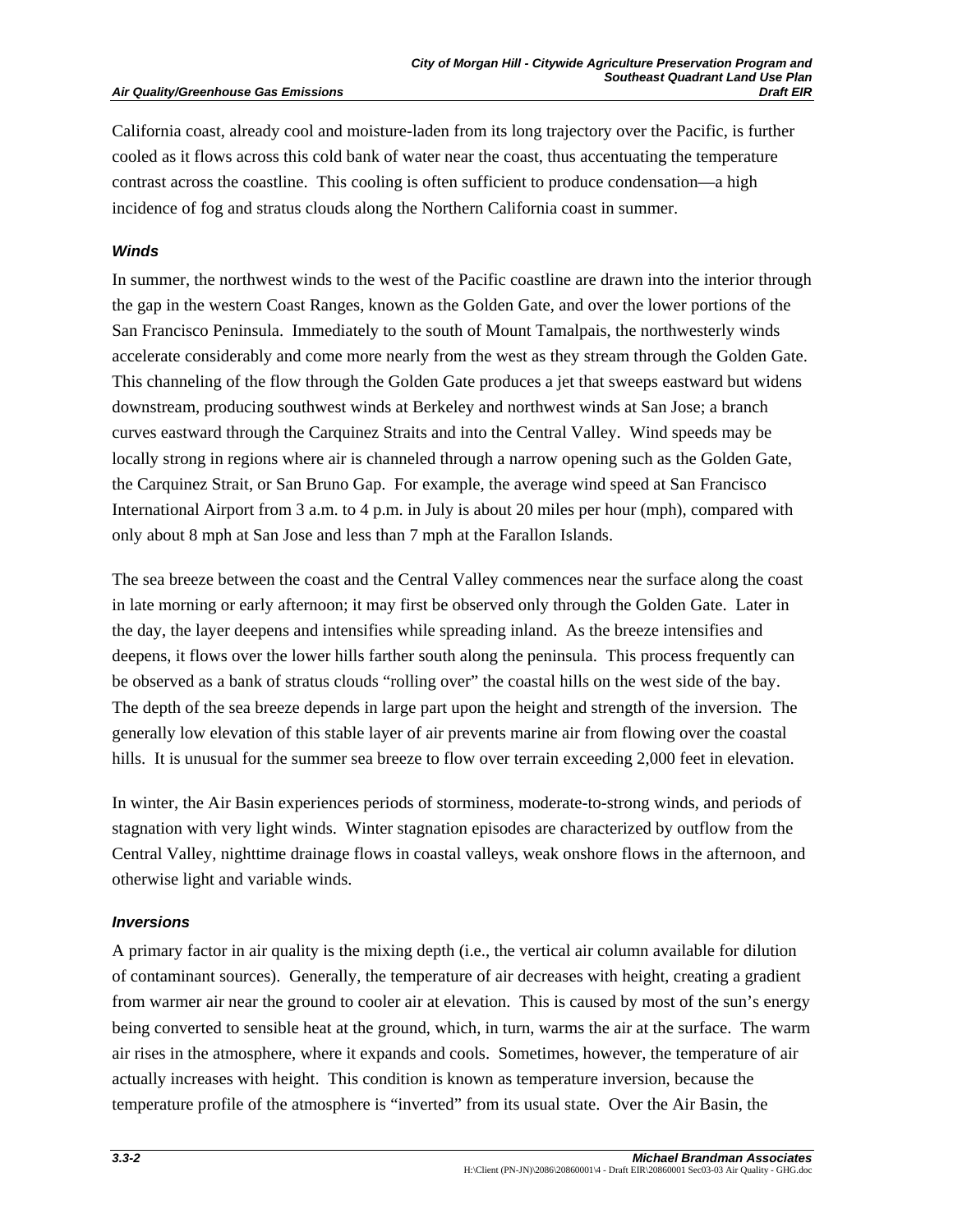frequent occurrence of temperature inversions limits mixing depth and, consequently, limits the availability of air for dilution.

## **Regional Air Quality**

## *Emissions Inventory Background*

An emissions inventory is an account of the amount of air pollution generated by various emissions sources. To estimate the sources and quantities of pollution, the California Air Resources Board (ARB), in cooperation with local air districts and industry, maintains an inventory of California emission sources. Sources are subdivided into the four major emission categories: mobile, stationary, areawide, and natural sources.

Mobile sources include on-road sources and off-road mobile sources. The on-road emissions inventory, which includes automobiles, motorcycles, and trucks, is an estimation of population, activity, and emissions of the on-road motor vehicles used in California. The off-road emissions inventory is an estimate of the population, activity, and emissions of various off-road equipment, including recreational vehicles, farm and construction equipment, lawn and garden equipment, forklifts, locomotives, commercial marine ships, and marine pleasure craft. ARB staff estimates mobile source emissions with assistance from districts and other government agencies.

Stationary sources are large, fixed sources of air pollution, such as power plants, refineries, and manufacturing facilities. Stationary sources also include aggregated point sources. These include many small point sources, or facilities, that are not inventoried individually but are estimated as a group and reported as a single-source category. Examples include gas stations and dry cleaners. Each of the local air districts estimates the emissions for the majority of stationary sources within its jurisdiction. Stationary source emissions are based on estimates made by facility operators and local air districts. Emissions from specific facilities can be identified by name and location.

Areawide sources include source categories associated with human activity, and these emissions take place over a wide geographic area. Consumer products, fireplaces, farming operations (such as tilling), and unpaved road dust are examples of areawide sources. ARB and local air district staffs estimate areawide emissions. Emissions from areawide sources may be either from small, individual sources, such as residential fireplaces, or from widely distributed sources that cannot be tied to a single location, such as consumer products and dust from unpaved roads.

Natural, or non-anthropogenic, sources include source categories with naturally occurring emissions such as geogenic (e.g., petroleum seeps), wildfires, and biogenic emissions from plants. ARB staff and the air districts also estimate natural sources.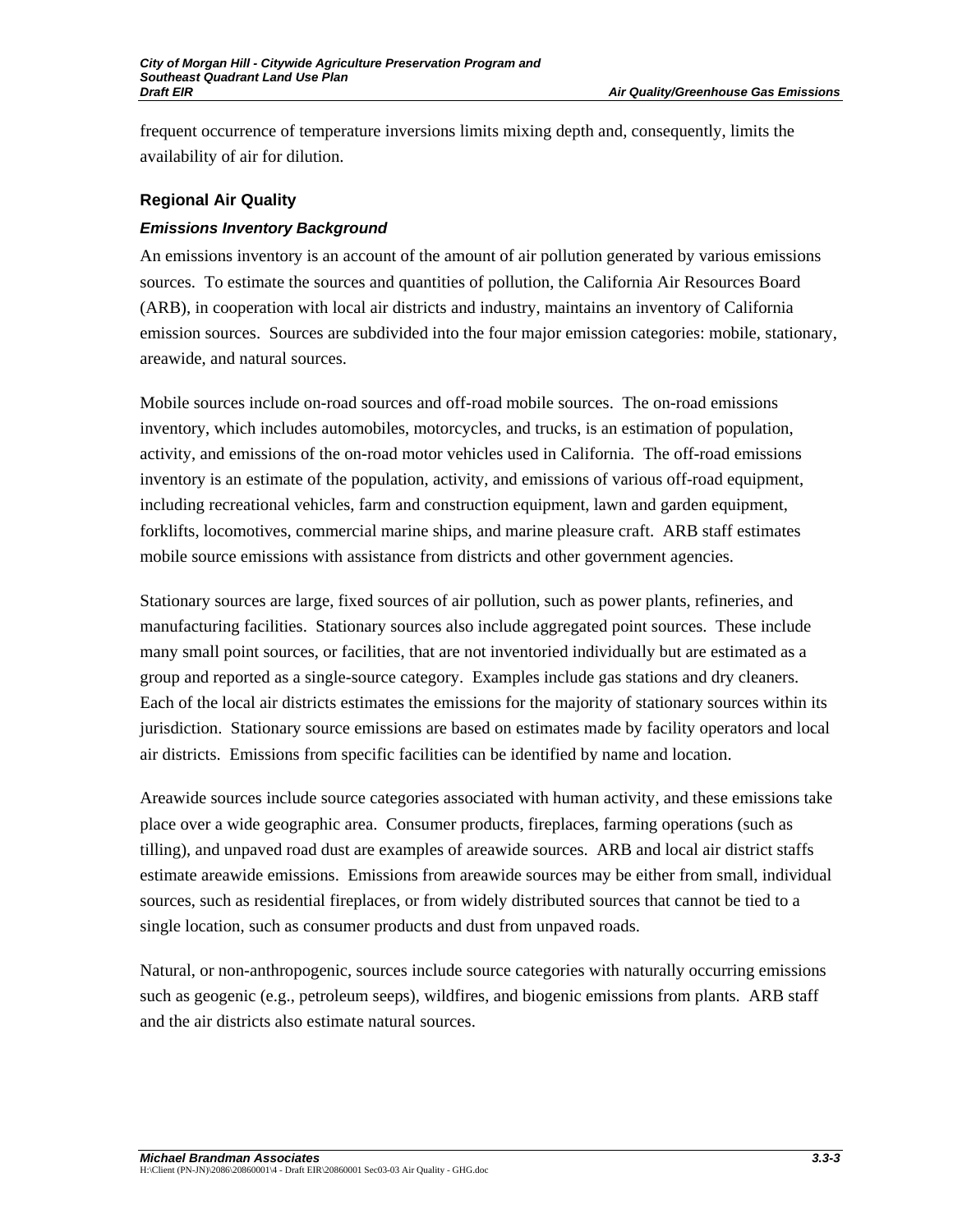## *Santa Clara Emissions Inventory*

The 2010 emissions inventory for Santa Clara County is available in ARB's 2009 Almanac Emission Projection Data. Table 3.3-1 summarizes the estimated 2010 emissions for the main pollutants of concern in Santa Clara County.

|                                 | Tons per Day |                 |           |                   |
|---------------------------------|--------------|-----------------|-----------|-------------------|
| <b>Emission Category</b>        | <b>ROG</b>   | NO <sub>x</sub> | $PM_{10}$ | PM <sub>2.5</sub> |
| <b>Stationary Sources</b>       | 30.7         | 10.8            | 3.0       | 2.1               |
| Areawide Sources                | 21.5         | 4.0             | 44.1      | 11.5              |
| Mobile Sources                  | 36.8         | 68.8            | 4.0       | 3.0               |
| <b>Natural Sources</b>          | 29.2         | 0.2             | 0.6       | 0.5               |
| <b>Total Santa Clara County</b> | 118.4        | 83.8            | 51.7      | 17.1              |

## **Table 3.3-1: Santa Clara County Air Pollutant Emissions Inventory**

ROG = reactive organic gases;  $NO<sub>x</sub>$  = nitrogen oxides;  $PM<sub>10</sub>$  and  $PM<sub>2.5</sub>$  = particulate matter Source: California Air Resources Board, 2011.

**ROG.** Mobile sources contributed approximately 31 percent of the 2010 reactive organic gases (ROG) emissions, while stationary sources and natural sources each contributed approximately 25 percent of the inventory. Areawide sources accounted for approximately 18 percent of the 2010 emissions inventory.

 $NO<sub>x</sub>$ . Mobile sources generated the majority of oxides of nitrogen  $(NO<sub>x</sub>)$  emissions in Santa Clara County at approximately 82 percent of the total  $NO<sub>x</sub>$  inventory.

**PM<sub>10</sub>.** For particulate matter smaller than 10 microns in diameter (PM<sub>10</sub>), areawide sources contributed 85 percent of the 2010 inventory. The main  $PM_{10}$ -generating areawide sources include paved road dust, unpaved road dust, construction and demolition, and residential fuel combustion.

**PM<sub>2.5</sub>.** Areawide sources contributed more than 65 percent of the 2010 inventory of particulate matter smaller than 2.5 microns in diameter  $(PM_{2,5})$ , and mobile sources generated approximately 17 percent of the inventory. The main  $PM_{2.5}$ -generating areawide source was residential fuel combustion, followed by paved road dust and farming operations.

# **Local Climate**

The project is located in the Santa Clara Valley subregion of the Air Basin, between the Santa Cruz Mountains to the west, the Diablo Range to the east, the San Francisco Bay to the north, and the convergence of the Gabilan Range and Diablo Range to the South. Temperatures are warm in summer, under mostly clear skies, although a relatively large, diurnal range results in cool nights. Winter temperatures are mild, except for very cool but generally frostless mornings. Temperatures in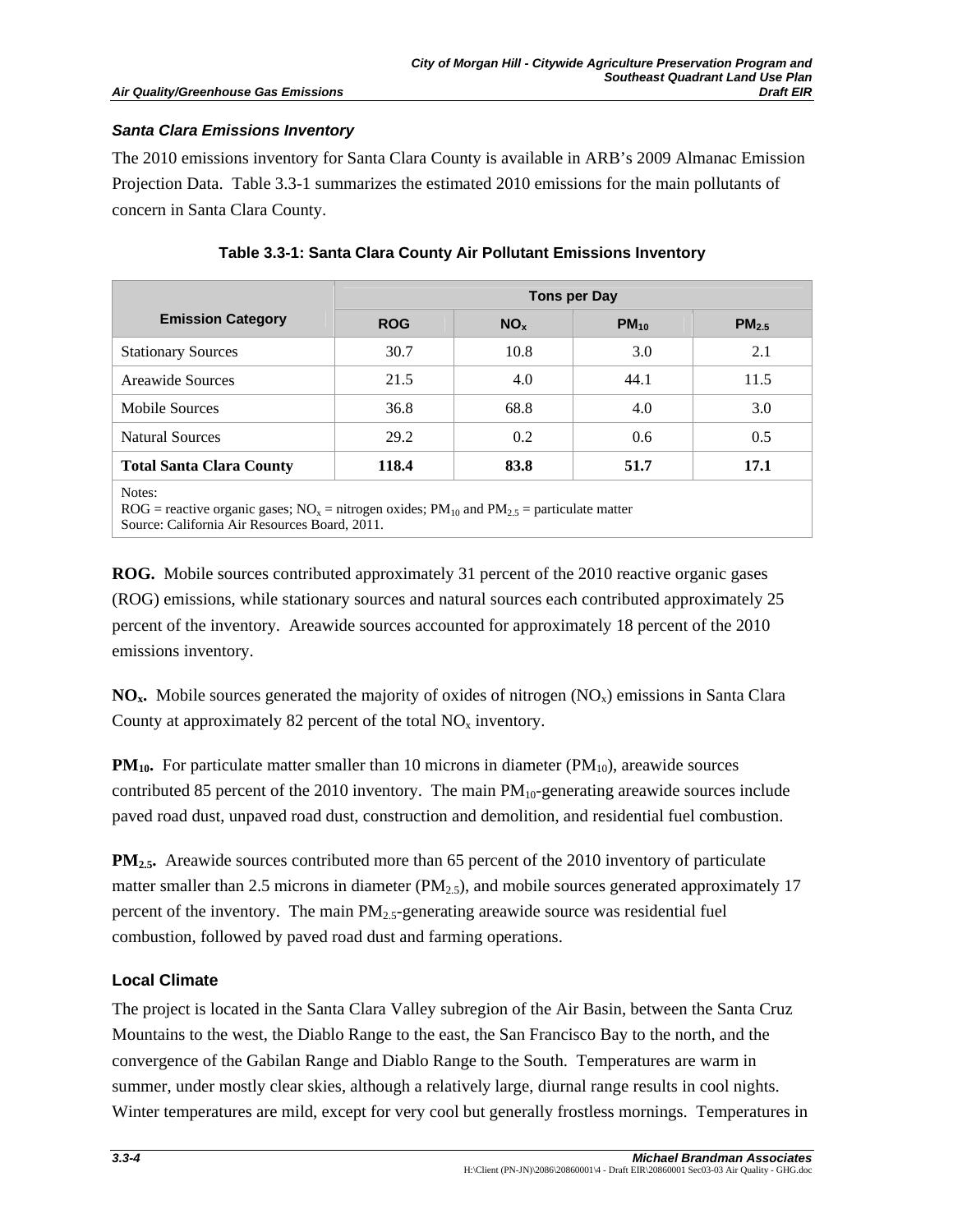the Morgan Hill area range from an average high of 88.1°F in July to an average low of 37.0°F in December. Rainfall averages 20.96 inches annually, most of which falls between October and March. Nearly all precipitation falls in the form of rain.

The wind patterns in the Valley are influenced greatly by the terrain, resulting in a prevailing flow roughly parallel to the Valley's northwest-southeast axis with a north-northwesterly sea breeze extending up the valley during the afternoon and early evening and a light south-southeasterly drainage flow occurring during the late evening and early morning. In summer, a convergence zone is sometimes observed in the southern end of the Valley between Gilroy and Morgan Hill, when air flowing from the Monterey Bay through the Pajaro Gap gets channeled northward into the south end of the Santa Clara Valley and meets with the prevailing north-northwesterlies. Speeds are greatest in the spring and summer, and least in the fall and winter. Nighttime and early morning hours experience light winds and are frequently calm in all seasons, while summer afternoon and evenings are quite breezy. Strong winds are rare, coming only with an occasional winter storm.

The air pollution potential of the Santa Clara Valley is high. The area has a large population and the largest complex of mobile sources in the Air Basin making it a major source of carbon monoxide, particulates, and photochemical air pollution. In addition, ozone precursors from San Francisco, San Mateo and Alameda counties can be carried along by the prevailing winds to the Santa Clara Valley making it also a major ozone receptor. Geographically, the valley tends to channel pollutants to the southeast with its northwest/southeast orientation, and concentrate pollutants by its narrowing to the southeast. Meteorologically, on high-ozone low-inversion summer days, the pollutants can be recirculated by the prevailing northwesterlies in the afternoon and the light drainage flow in the late evening and early morning, increasing the impact of emissions significantly. On high particulate and carbon monoxide days during late fall and winter, clear, calm, and cold conditions associated with a strong surface based temperature inversion prevail.

# **Local Air Quality**

Existing levels of ambient air quality and historical trends and projections of air quality in the project area are best documented by measurements made near the project site. BAAQMD currently operates four ambient air monitoring stations within the County of Santa Clara County, from San Jose in the north to Gilroy in the South. The San Martin ambient air monitoring station (San Martin station) is located nearest the project, located approximately 2 miles south of the project boundary.

The San Martin station measures ambient levels of 1-hour ozone and 8-hour ozone. The Gilroy ambient air monitoring station (Gilroy station), located approximately 9 miles south of the project, measures 1-hour and 8-hour ozone, as well as  $PM_{2.5}$ . The nearest ambient air monitoring stations to record  $PM_{10}$  or carbon monoxide are in San Jose, approximately 21 miles northwest of the project, which is not representative of air quality in the project area because of the distance upwind and the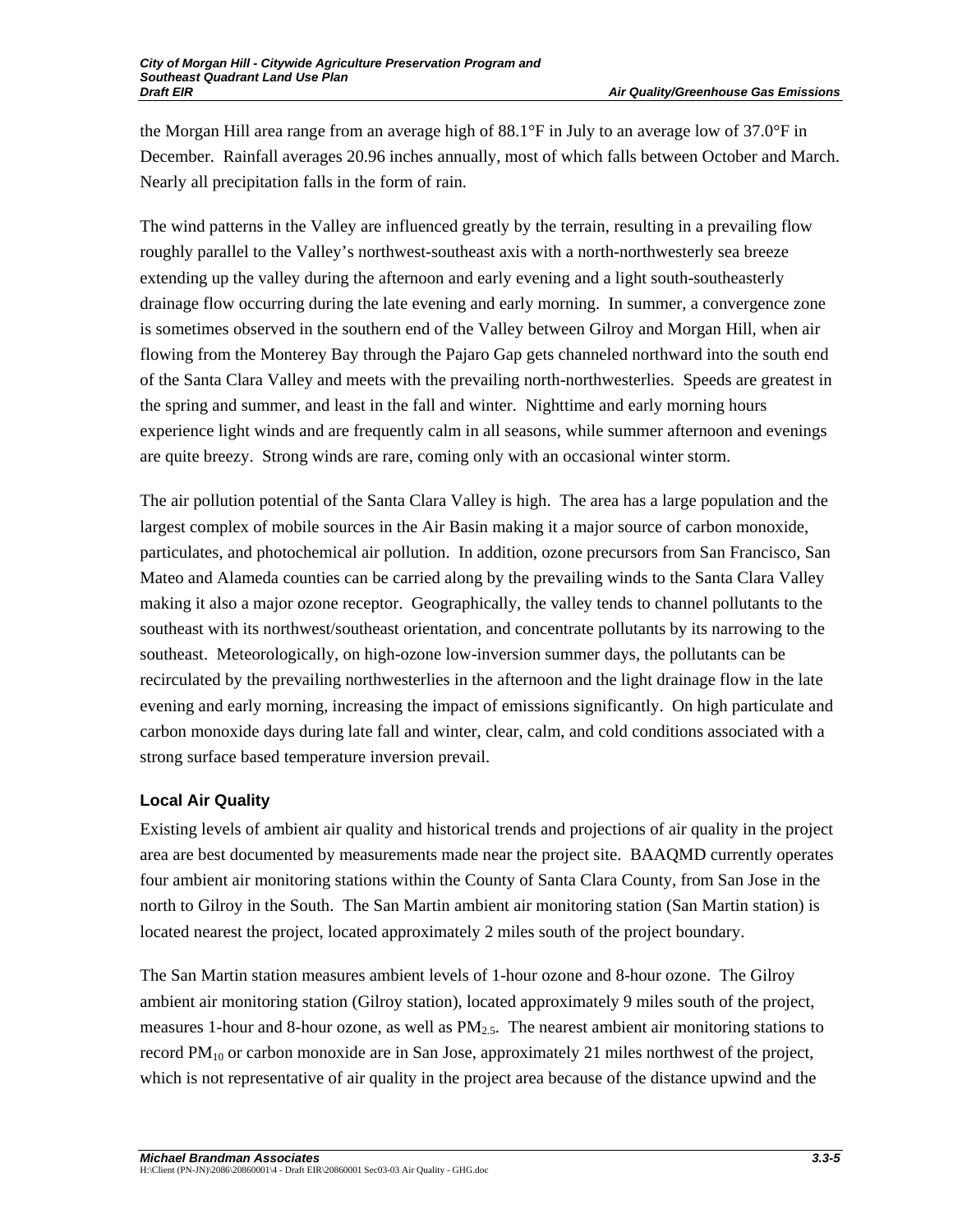urban location. Table 3.3-2 summarizes 2010 through 2012 published monitoring data for the San Martin and Gilroy stations.

| <b>Air Pollutant</b>                                                                         | Averaging<br>Time | <b>Averaging Time (Units)</b>                                                                       | 2010   | 2011     | 2012           |
|----------------------------------------------------------------------------------------------|-------------------|-----------------------------------------------------------------------------------------------------|--------|----------|----------------|
| Ozone <sup>1</sup>                                                                           | 1 hour            | Max 1 Hour (ppm)                                                                                    | 0.109  | 0.091    | 0.092          |
|                                                                                              |                   | Days > CAAQS $(0.09$ ppm)                                                                           | 3      | $\Omega$ | $\Omega$       |
|                                                                                              | 8 hour            | Max 8 Hour (ppm)                                                                                    | 0.088  | 0.072    | 0.077          |
|                                                                                              |                   | Days > CAAQS $(0.07$ ppm)                                                                           | 8      | 2        | $\overline{4}$ |
|                                                                                              |                   | Days > NAAQS $(0.075$ ppm)                                                                          | 5      | $\Omega$ | 1              |
| Fine particulate                                                                             | Annual            | State Annual Average $(\mu g/m^3)$                                                                  | $\ast$ | $\ast$   | $\ast$         |
| matter $(PM2.5)2$                                                                            | 24 hour           | Max 24 Hour $(\mu g/m^3)$                                                                           | 29.9   | 35.5     | 20.3           |
|                                                                                              |                   | Estimated Days $> NAAGS$ (35<br>$\mu$ g/m <sup>3</sup> )                                            | 0.0    | 1.0      | 0.00           |
| Abbreviations:                                                                               |                   |                                                                                                     |        |          |                |
| $\geq$ = exceed<br>$=$ insufficient/no data                                                  |                   | $\mu$ g/m <sup>3</sup> = micrograms per cubic meter<br>$ppm =$ parts per million<br>$max = maximum$ |        |          |                |
| CAAQS = California Ambient Air Quality Standard<br>Measurements from the San Martin station. |                   | NAAQS = National Ambient Air Quality Standard                                                       |        |          |                |

#### **Table 3.3-2: Local Air Quality Monitoring Summary**

2 Measurements from the Gilroy station.

Sources: California Air Resources Board, 2013.

# *Local Sources of Air Pollution*

United States Highway 101 (US 101) abuts the southwest portion of the project's boundary, and is parallel to the northwest project boundary. According to California Department of Transportation traffic volume data, US 101 had up to 118,000 average annual daily trips north of the intersection with Tennant Avenue (located immediately west of the project) in 2011. The section of US 101 adjacent to the proposed project meets the BAAQMD's definition of a "significant traffic volume roadway," which includes freeways or arterial roadway with greater than 10,000 vehicles per day.

In addition, one BAAQMD-permitted stationary source is located within 1,000 feet of the project. A Verizon Wireless station (BAAQMD plant number 18616) is located within the project boundary. Other local emissions include those associated with residential land uses including emissions from the combustion of natural gas in heating systems, landscaping equipment emissions, and use of consumer products that release hydrocarbon emissions.

# *Sensitive Receptors*

Certain populations are particularly sensitive to the health impacts of air pollution, such as children, the elderly, and persons with preexisting respiratory or cardiovascular illness. BAAQMD defines typical sensitive receptors as residences, schools, playgrounds, childcare centers, athletic facilities, hospitals, long-term health care facilities, rehabilitation centers, convalescent centers, and retirement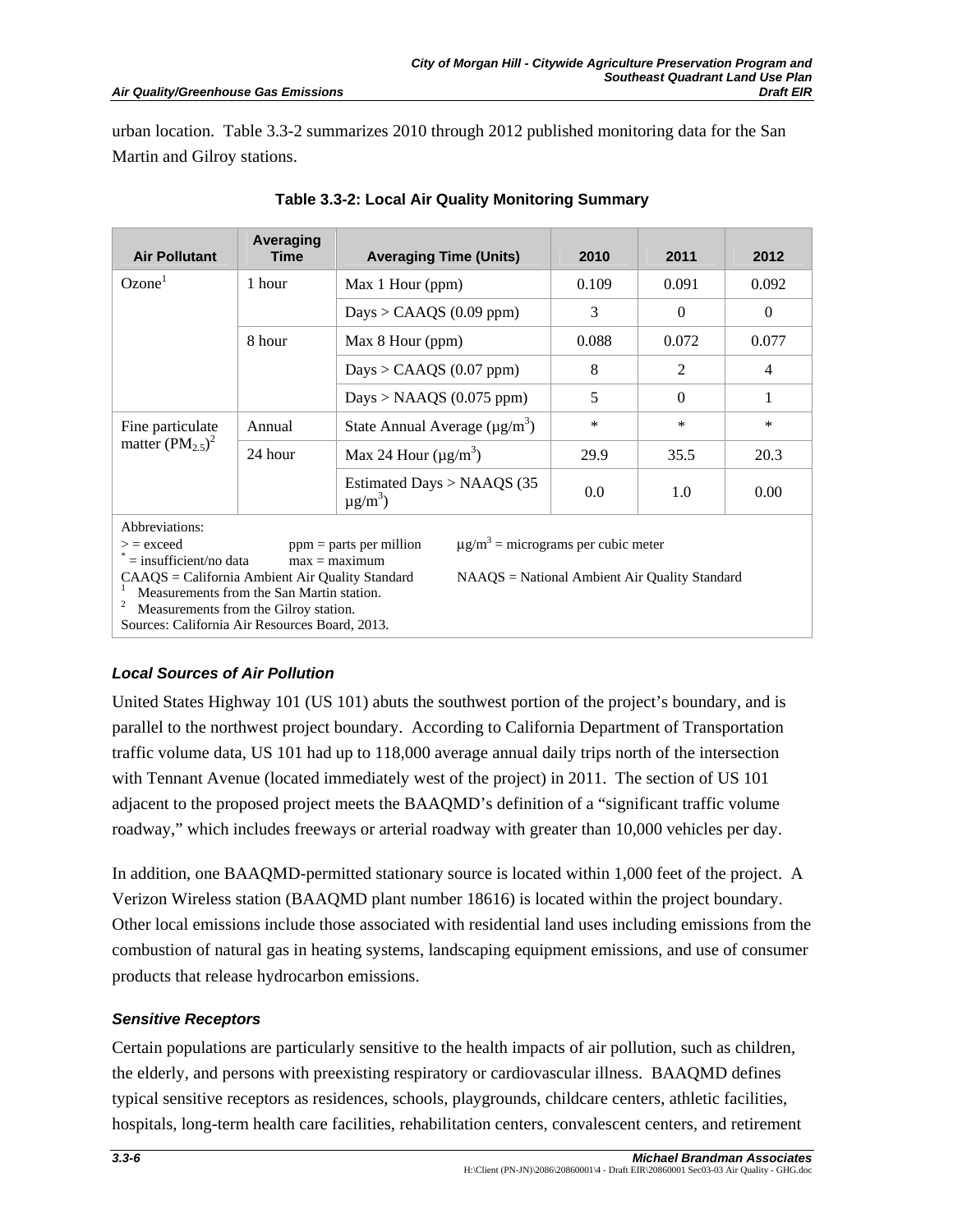homes. There are residences located throughout the Morgan Hill SEQ Area, as well as immediately north, south and east of the SEQ Area. In addition, the following sensitive receptors have been identified (all distances are approximate):

## *Schools/Daycare*

- Morgan Hill Parent Child Nursery (0.2 mile)
- Nordstrom Elementary (0.2 mile)
- Jackson Elementary (0.3 mile)
- Barrett Elementary (0.2 mile)

## *Parks and Recreation Areas*

- Morgan Hill Aquatics Center (adjacent to project boundary)
- Outdoor Sports Center (adjacent to project boundary)
- Nordstrom Park (0.3 mile)
- Conte Gardens Park (0.3 mile)
- Jackson Park (0.2 mile)
- The Institute Golf Course (0.2 mile)

## **Pollutants of Concern**

For reasons described in Section 3.3.3, Regulatory Framework, the criteria pollutants of greatest concern for the project area are ozone, inhalable particulate matter  $(PM_{10})$ , and fine particulate matter  $(PM_{2.5})$ . Although the area is in attainment of the CO standards, there is a potential for CO hotspots on congested roadways and at congested intersections. Other pollutants of concern are toxic air contaminants (TACs). The proposed project is not expected to produce air emissions containing hydrogen sulfide, sulfates, lead, and vinyl chloride; therefore, these pollutants will not be discussed.

## *Ozone*

Ozone is not emitted directly into the air, but is a regional pollutant formed by a photochemical reaction in the atmosphere. Ozone precursors, which include ROG and  $NO<sub>x</sub>$ , react in the atmosphere in the presence of sunlight to form ozone. Because photochemical reaction rates depend on the intensity of ultraviolet light and air temperature, ozone is primarily a summer air pollution problem. Often, the effects of emitted ROG and  $NO<sub>x</sub>$  are felt a distance downwind of the emission sources. Ozone is subsequently considered a regional pollutant. Ground-level ozone is a respiratory irritant and an oxidant that increases susceptibility to respiratory infections and can cause substantial damage to vegetation and other materials.

Ozone can irritate lung airways and cause inflammation much like a sunburn. Other symptoms include wheezing, coughing, pain when taking a deep breath, and breathing difficulties during exercise or outdoor activities. People with respiratory problems are most vulnerable, but even healthy people who are active outdoors can be affected when ozone levels are high. Chronic ozone exposure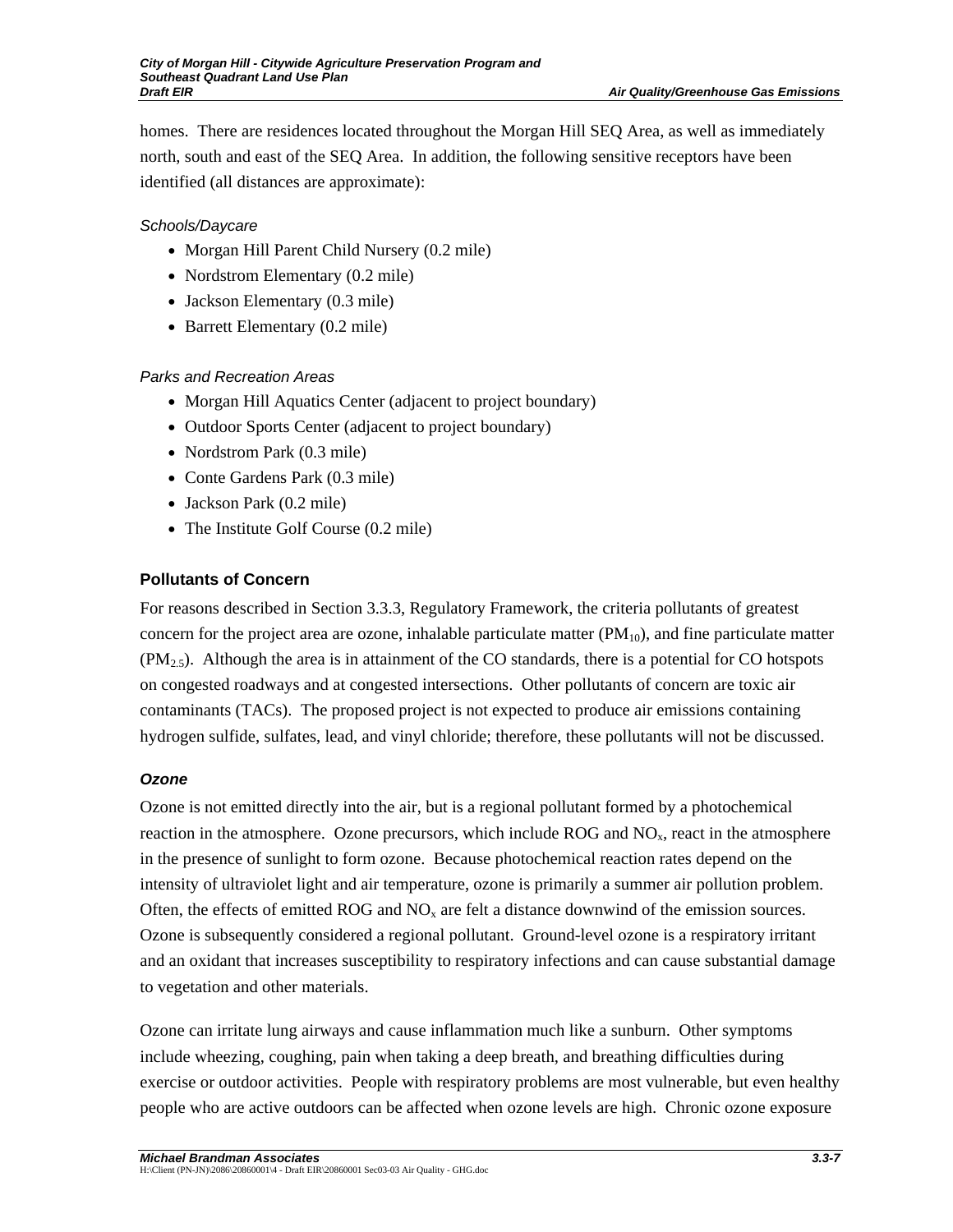#### **Air Quality/Greenhouse Gas Emissions**

can induce morphological (tissue) changes throughout the respiratory tract, particularly at the junction of the conducting airways and the gas exchange zone in the deep lung. Anyone who spends time outdoors in the summer is at risk, particularly children and other people who are more active outdoors. Even at very low levels, ground-level ozone triggers a variety of health problems, including aggravated asthma, reduced lung capacity, and increased susceptibility to such respiratory illnesses as pneumonia and bronchitis.

Ozone also damages vegetation and ecosystems. It leads to reduced agricultural crop and commercial forest yields; reduced growth and survivability of tree seedlings; and increased susceptibility to diseases, pests, and other stresses such as harsh weather. In addition, ozone causes damage to buildings, rubber, and some plastics.

#### *Reactive Organic Gases*

ROG are defined as any compound of carbon, excluding carbon monoxide, carbon dioxide, carbonic acid, metallic carbides or carbonates, and ammonium carbonate, which participate in atmospheric photochemical reactions. ROG consist of nonmethane hydrocarbons and oxygenated hydrocarbons. Hydrocarbons are organic compounds that contain only hydrogen and carbon atoms. Nonmethane hydrocarbons are hydrocarbons that do not contain the unreactive hydrocarbon methane. Oxygenated hydrocarbons are hydrocarbons with oxygenated functional groups attached.

There are no state or national ambient air quality standards for ROG because they are not classified as criteria pollutants. They are regulated, however, because a reduction in ROG emissions reduces certain chemical reactions that contribute to the formulation of ozone. ROG may also form organic aerosols in the atmosphere, which contribute to higher levels of particulate matter and lower visibility.

#### *Nitrogen Oxides*

During combustion of fossil fuels, oxygen reacts with nitrogen to produce nitrogen oxides or NO<sub>x</sub>. This occurs primarily in motor vehicle internal combustion engines and fossil fuel-fired electric utility facilities and industrial boilers. The pollutant  $NO<sub>x</sub>$  is a concern because it is an ozone precursor, which means that it helps to form ozone. When  $NO<sub>x</sub>$  and  $ROG$  are released in the atmosphere, they can chemically react with one another in the presence of sunlight and heat to form ozone.  $NO<sub>x</sub>$  can also be a precursor to  $PM_{10}$  and  $PM_{2.5}$ .

Because  $NO<sub>x</sub>$  and ROG are ozone precursors, the health effects associated with ozone (as discussed above) are also indirect health effects associated with significant levels of  $NO<sub>x</sub>$  and ROG emissions.

#### *Particulate Matter (PM<sub>10</sub> and PM<sub>2.5</sub>)*

PM is the term for a mixture of solid particles and liquid droplets found in the air. Some particles, such as dust, dirt, soot, or smoke, are large or dark enough to be seen with the naked eye. Others are so small they can only be detected using an electron microscope.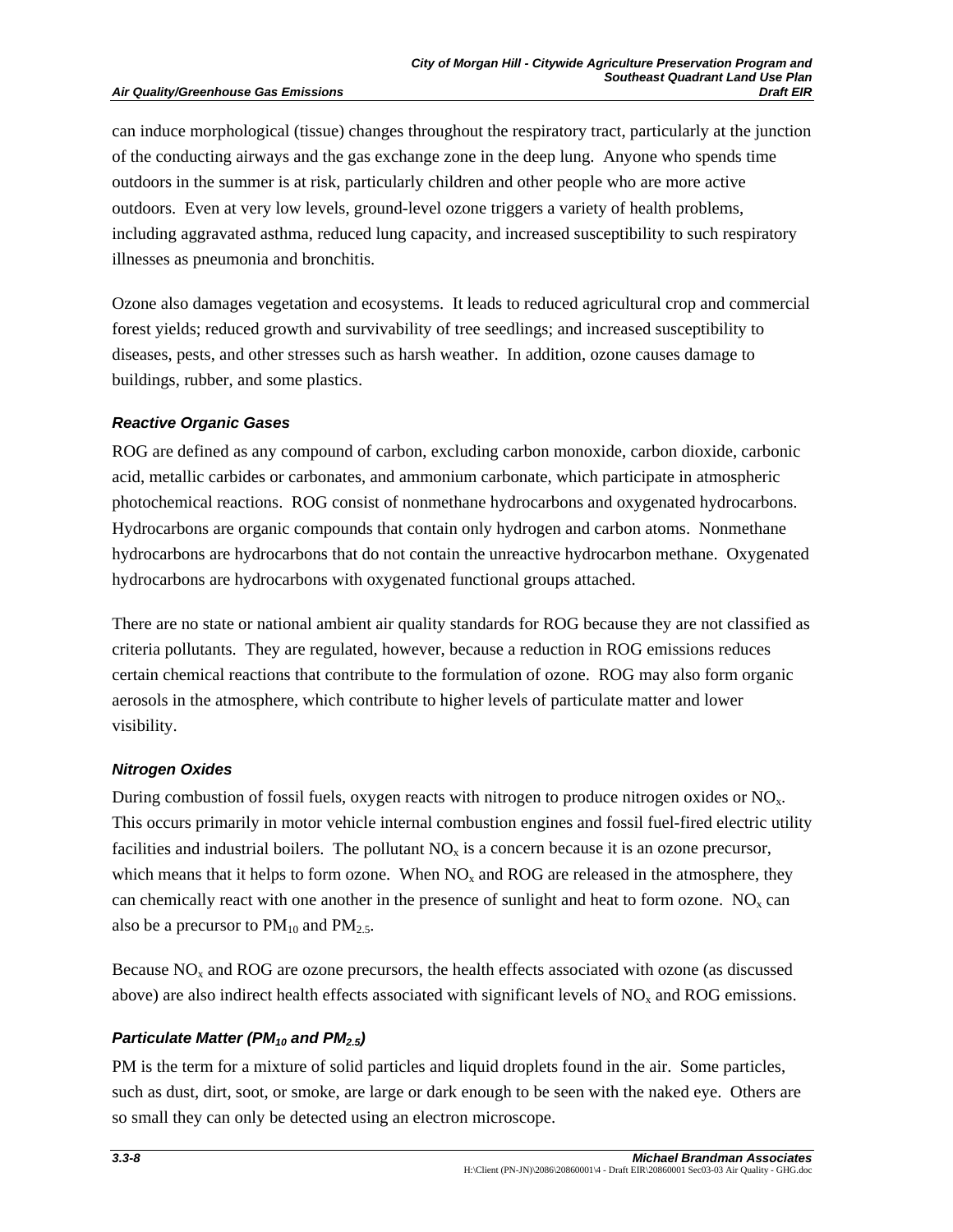Particle pollution includes "inhalable coarse particles," with diameters larger than 2.5 micrometers and smaller than 10 micrometers, and "fine particles," with diameters that are 2.5 micrometers and smaller. For reference,  $PM_2$ <sub>5</sub> is approximately one-thirtieth the size of the average human hair.

These particles come in many sizes and shapes and can contain hundreds of different chemicals. Some particles, known as primary particles, are emitted directly from a source, such as construction sites, unpaved roads, fields, smokestacks, or fires. Others form in complicated reactions in the atmosphere from chemicals, such as sulfur dioxides and nitrogen oxides that are emitted from power plants, industrial activity, and automobiles. These particles, known as secondary particles, make up most of the fine particle pollution in the United States.

Particle exposure can lead to a variety of health effects. For example, numerous studies link particle levels to increased hospital admissions and emergency room visits—and even to death from heart or lung diseases. Both long- and short-term particle exposures have been linked to health problems. Long-term exposures, such as those experienced by people living for many years in areas with high particle levels, have been associated with problems such as reduced lung function, the development of chronic bronchitis, and even premature death. Short-term exposures to particles (hours or days) can aggravate lung disease, causing asthma attacks and acute bronchitis, and may increase susceptibility to respiratory infections. In people with heart disease, short-term exposures have been linked to heart attacks and arrhythmias. Healthy children and adults have not been reported to suffer serious effects from short-term exposures, although they may experience temporary minor irritation when particle levels are elevated.

## *Carbon Monoxide*

CO is a colorless, odorless gas that is formed when carbon in fuel is not burned completely. It is a component of motor vehicle exhaust, which contributes about 56 percent of all CO emissions nationwide. Higher levels of CO generally occur in areas with heavy traffic congestion.

CO is a public health concern because it combines readily with hemoglobin, reducing the amount of oxygen transported in the bloodstream. High levels of CO can affect even healthy people. At extremely high levels, CO is poisonous and can cause death.

Motor vehicles are the dominant source of CO emissions in most areas. CO is described as having only a local influence because it dissipates quickly. High CO levels develop primarily during winter, when periods of light winds combine with the formation of ground-level temperature inversions (typically from the evening through early morning). These conditions result in reduced dispersion of vehicle emissions. Because CO is a product of incomplete combustion, motor vehicles exhibit increased CO emission rates at low air temperatures. High CO concentrations occur in areas of limited geographic size, sometimes referred to as hot spots.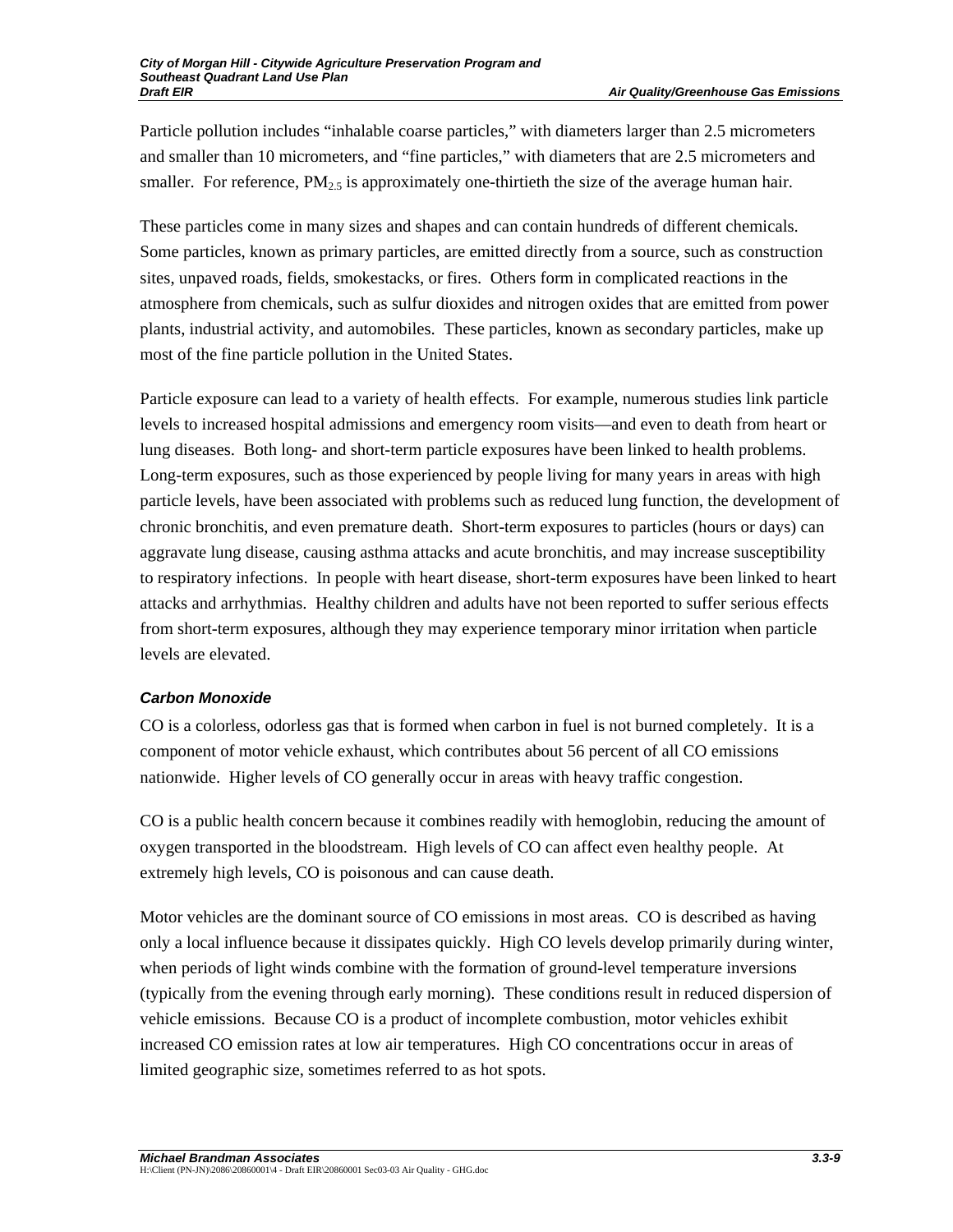## *Toxic Air Contaminants*

In addition to the above-listed criteria pollutants, TACs, also known as hazardous air pollutants, are another group of pollutants of concern. A TAC is defined as an air pollutant that may cause or contribute to an increase in mortality or serious illness, or that may pose a hazard to human health. TACs are usually present in minute quantities in the ambient air; however, their high toxicity or health risk may pose a threat to public health even at low concentrations. In general, for those TACs that may cause cancer, there is no concentration that does not present some risk. In other words, there is no threshold level below which adverse health impacts are not expected to occur. This contrasts with the criteria pollutants for which acceptable levels of exposure can be determined and for which the state and federal governments have set ambient air quality standards.

According to the California Almanac of Emissions and Air Quality, the majority of the estimated health risk from TACs can be attributed to relatively few compounds, the most important being diesel particulate matter (DPM) from diesel-fueled engines. Another TAC of concern in Santa Clara County is asbestos since there is a known potential for naturally occurring asbestos.

## *Diesel Particulate Matter*

The ARB identified the PM emissions from diesel-fueled engines as a TAC in August 1998 under California's TAC program. The State of California, after a 10-year research program, determined in 1998 that DPM from diesel-fueled engines is a human carcinogen and that chronic (long-term) inhalation exposure to DPM poses a chronic (long-term) health risk. The California Office of Environmental Health Hazard Assessment (OEHHA) recommends using a 70-year exposure duration for determining residential cancer risks. DPM is emitted from both mobile and stationary sources. According to the ARB's 2009 Almanac, on-road diesel-fueled vehicles contribute approximately 38 percent of the statewide total inventory, with an additional 60 percent attributed to other mobile sources such as construction and mining equipment, agricultural equipment, and transport refrigeration units. The remaining DPM inventory was generated by stationary point sources and aggregated stationary sources.

#### *Asbestos*

Asbestos is listed as a TAC by ARB and as a Hazardous Air Pollutant (HAP) by the United States Environmental Protection Agency (EPA). Asbestos is of special concern in Santa Clara County because it occurs naturally in surface deposits of several types of rock formations. The nearest known locations of naturally occurring asbestos are located less than 1 mile east of the SEQ Area. Specifically, the land between and just west of Anderson Lake and Coyote Lake has been identified as an area more likely to contain naturally occurring asbestos by the California Division of Mines and Geology. Therefore, the project is sufficiently close from the nearest known location of naturally occurring asbestos and disturbance of naturally occurring asbestos during project construction is a concern.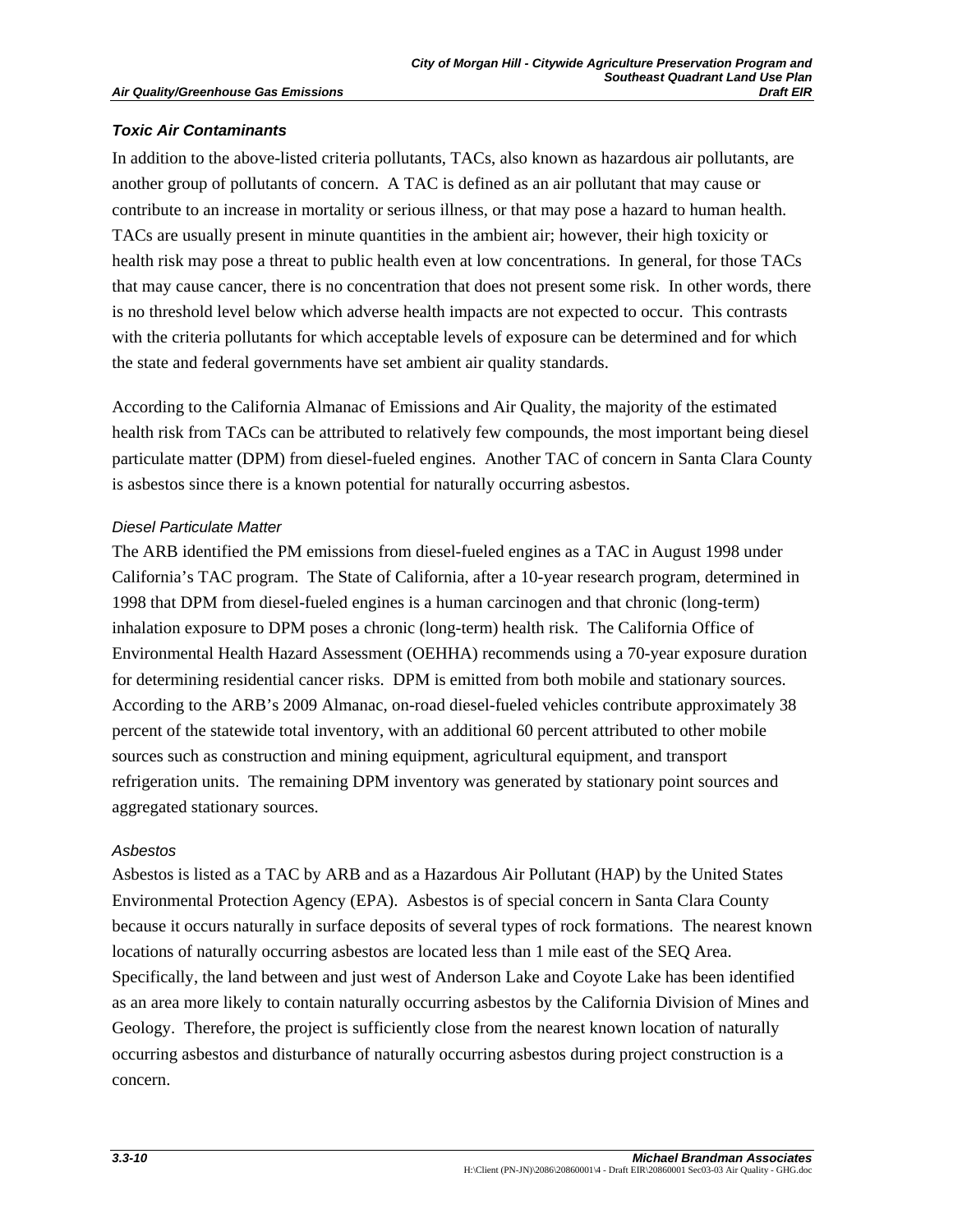Crushing or breaking these rocks, through construction or other means, can release asbestoform fibers into the air. Asbestos emissions can result from the sale or use of asbestos-containing materials, road surfacing with such materials, grading activities, and surface mining. The risk of disease is dependent upon the intensity and duration of exposure. When inhaled, asbestos fibers may remain in the lungs and with time may be linked to such diseases as asbestosis, lung cancer, and mesothelioma.

## **Climate Change**

Climate change is a change in the average weather of the earth that is measured by changes in wind patterns, storms, precipitation, and temperature. These changes are assessed using historical records of temperature changes that have occurred in the past, such as during previous ice ages. Many of the concerns regarding climate change use this data to extrapolate a level of statistical significance specifically focusing on temperature records from the last 150 years (the Industrial Age) that differ from previous climate changes in rate and magnitude.

Natural processes and human activities emit greenhouse gases. The presence of greenhouse gases in the atmosphere affects the earth's temperature. Without the natural heat-trapping effect of greenhouse gases, the earth's surface would be about 34 degrees Centigrade (°C) cooler. However, it is believed that emissions from human activities, such as electricity production and vehicle use, have elevated the concentration of these gases in the atmosphere beyond the level of naturally occurring concentrations.

The United Nations Intergovernmental Panel on Climate Change (IPCC) constructed several emission trajectories of greenhouse gases needed to stabilize global temperatures and climate change impacts. The IPCC predicted that global mean temperature change from 1990 to 2100, given six scenarios, could range from 1.1°C to 6.4°C. Regardless of analytical methodology, global average temperatures and sea levels are expected to rise under all scenarios.

## *Greenhouse Gases*

Gases that trap heat in the atmosphere are referred to as greenhouse gases. The effect is analogous to the way a greenhouse retains heat. Common greenhouse gases include water vapor, carbon dioxide, methane, nitrous oxides, chlorofluorocarbons, hydrofluorocarbons, perfluorocarbons, sulfur hexafluoride, ozone, and aerosols. Natural processes and human activities emit greenhouse gases. The presence of greenhouse gases in the atmosphere affects the earth's temperature. It is believed that emissions from human activities, such as electricity production and vehicle use, have elevated the concentration of these gases in the atmosphere beyond the level of naturally occurring concentrations.

Climate change is driven by forcings and feedbacks. Radiative forcing is the difference between the incoming energy and outgoing energy in the climate system. Positive forcing tends to warm the surface while negative forcing tends to cool it. Radiative forcing values are typically expressed in watts per square meter. A feedback is a climate process that can strengthen or weaken a forcing. For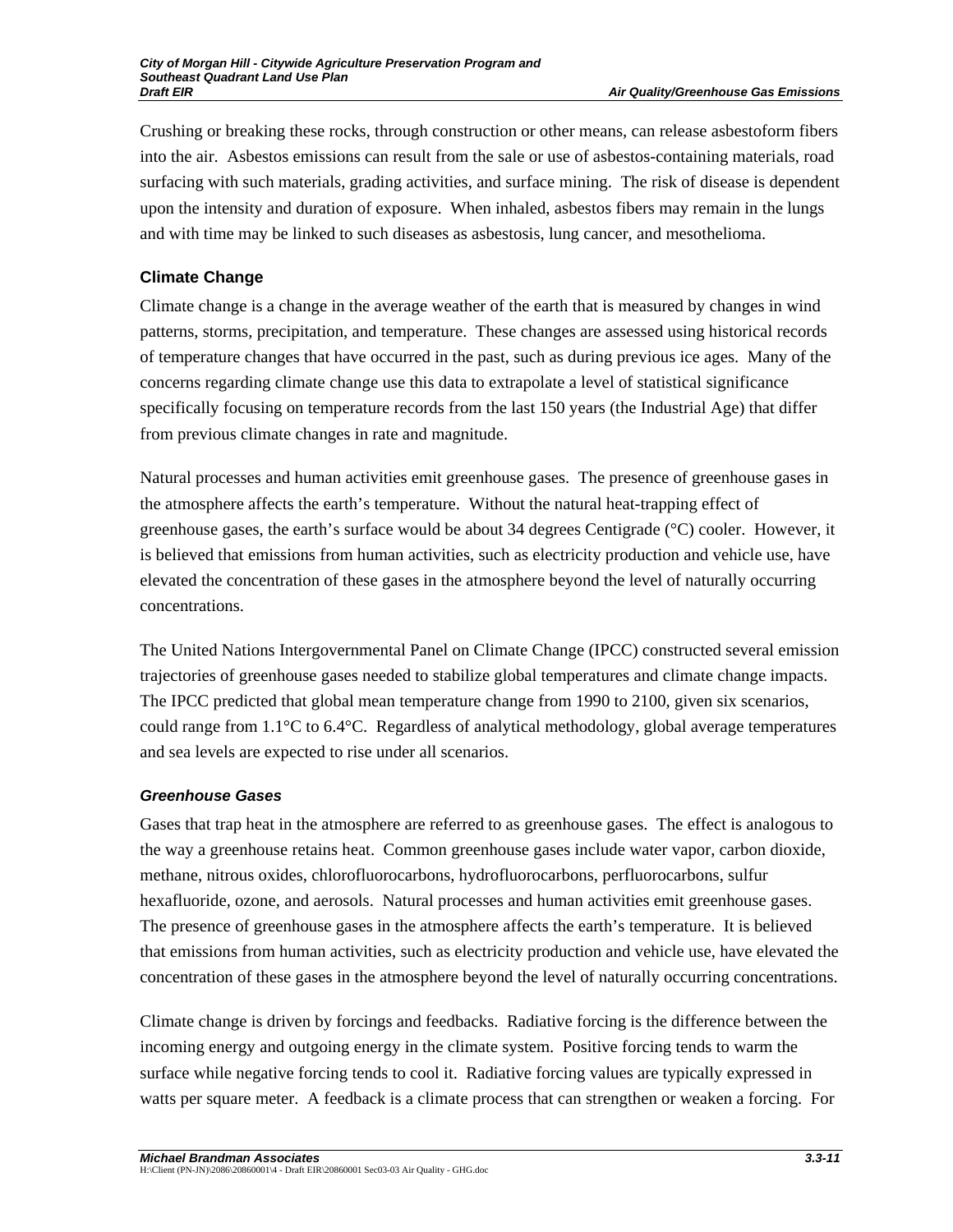#### **Air Quality/Greenhouse Gas Emissions**

example, when ice or snow melts, it reveals darker land underneath which absorbs more radiation and causes more warming. The global warming potential is the potential of a gas or aerosol to trap heat in the atmosphere. The global warming potential of a gas is essentially a measurement of the radiative forcing of a greenhouse gas compared with the reference gas, carbon dioxide.

Individual greenhouse gas compounds have varying global warming potential and atmospheric lifetimes. Carbon dioxide, the reference gas for global warming potential, has a global warming potential of one. The global warming potential of a greenhouse gas is a measure of how much a given mass of a greenhouse gas is estimated to contribute to global warming. To describe how much global warming a given type and amount of greenhouse gas may cause, the carbon dioxide equivalent is used. The calculation of the carbon dioxide equivalent is a consistent methodology for comparing greenhouse gas emissions since it normalizes various greenhouse gas emissions to a consistent reference gas, carbon dioxide. For example, methane's warming potential of 21 indicates that methane has 21 times greater warming affect than carbon dioxide on a molecule per molecule basis. A carbon dioxide equivalent is the mass emissions of an individual greenhouse gas multiplied by its global warming potential. Greenhouse gases defined by Assembly Bill (AB) 32 (see the Climate Change Regulatory Environment section for a description) include carbon dioxide, methane, nitrous oxide, hydrofluorocarbons, perfluorocarbons, and sulfur hexafluoride. They are described in Table 3.3-3.

| <b>Greenhouse Gas</b> | <b>Description and Physical Properties</b>                                                                                                                                                                                                                                                                                                   | <b>Sources</b>                                                                                                                                                                                                                                                                 |
|-----------------------|----------------------------------------------------------------------------------------------------------------------------------------------------------------------------------------------------------------------------------------------------------------------------------------------------------------------------------------------|--------------------------------------------------------------------------------------------------------------------------------------------------------------------------------------------------------------------------------------------------------------------------------|
| Nitrous oxide         | Nitrous oxide (laughing gas) is a colorless<br>greenhouse gas. It has a lifetime of 114<br>years. Its global warming potential is 310.                                                                                                                                                                                                       | Microbial processes in soil and water,<br>fuel combustion, and industrial<br>processes.                                                                                                                                                                                        |
| Methane               | Methane is a flammable gas and is the main<br>component of natural gas. It has a lifetime<br>of 12 years. Its global warming potential is<br>21.                                                                                                                                                                                             | Methane is extracted from geological<br>deposits (natural gas fields). Other<br>sources are landfills, fermentation of<br>manure, and decay of organic matter.                                                                                                                 |
| Carbon dioxide        | Carbon dioxide $(CO2)$ is an odorless,<br>colorless, natural greenhouse gas. Carbon<br>dioxide's global warming potential is 1.<br>The concentration in 2005 was 379 parts per<br>million (ppm), which is an increase of about<br>1.4 ppm per year since 1960.                                                                               | Natural sources include<br>decomposition of dead organic<br>matter; respiration of bacteria, plants,<br>animals, and fungus; evaporation<br>from oceans; and volcanic<br>outgassing. Anthropogenic sources<br>are from burning coal, oil, natural<br>gas, and wood.            |
| Chlorofluorocarbons   | These are gases formed synthetically by<br>replacing all hydrogen atoms in methane or<br>ethane with chlorine and/or fluorine atoms.<br>They are nontoxic, nonflammable, insoluble,<br>and chemically unreactive in the troposphere<br>(the level of air at the earth's surface).<br>Global warming potentials range from 3,800<br>to 8,100. | Chlorofluorocarbons were<br>synthesized in 1928 for use as<br>refrigerants, aerosol propellants, and<br>cleaning solvents. They destroy<br>stratospheric ozone. The Montreal<br>Protocol on Substances that Deplete<br>the Ozone Layer prohibited their<br>production in 1987. |

## **Table 3.3-3: Description of Greenhouse Gases**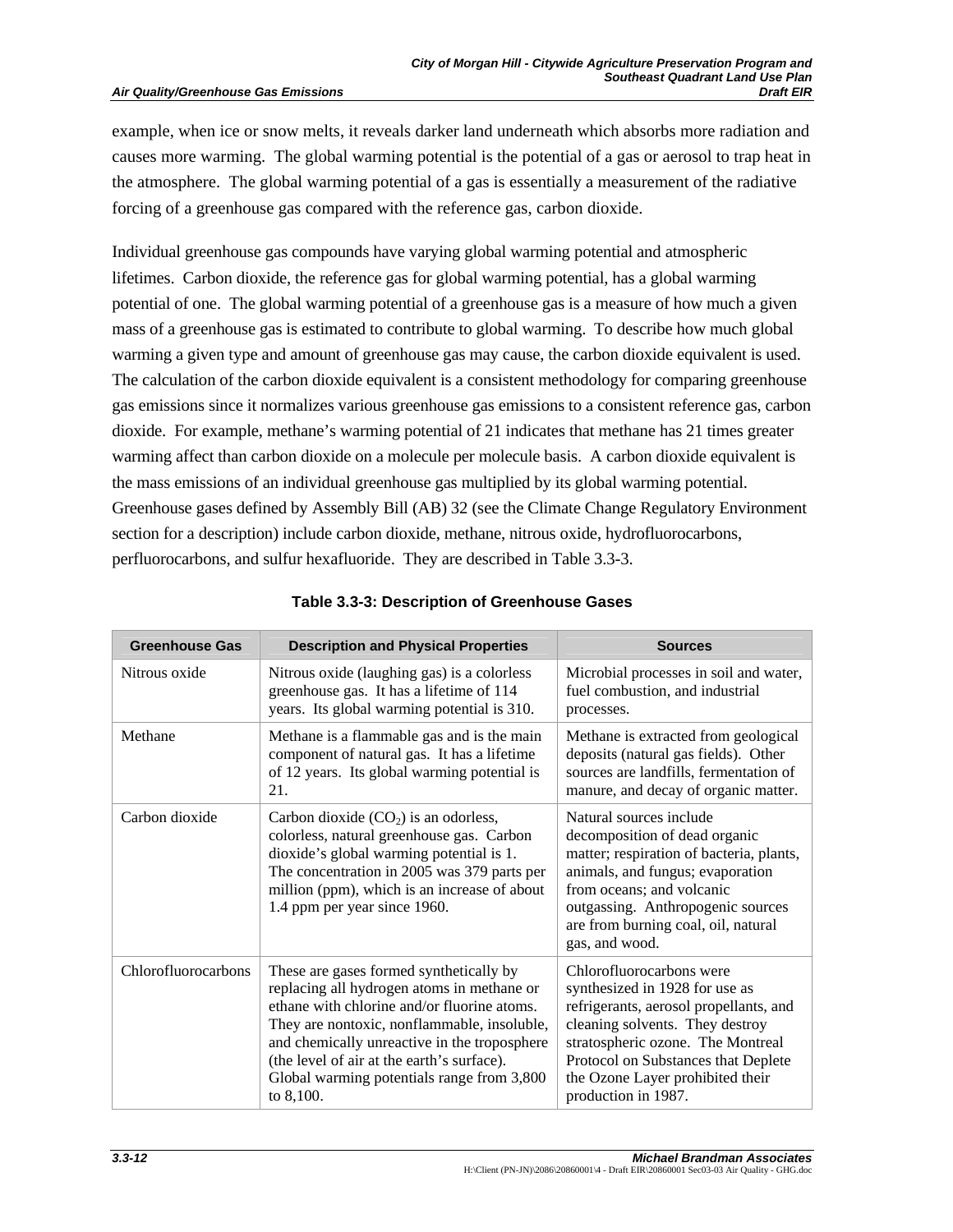| <b>Greenhouse Gas</b> | <b>Description and Physical Properties</b>                                                                                                                                                                                                                                              | <b>Sources</b>                                                                                                                                                                       |
|-----------------------|-----------------------------------------------------------------------------------------------------------------------------------------------------------------------------------------------------------------------------------------------------------------------------------------|--------------------------------------------------------------------------------------------------------------------------------------------------------------------------------------|
| Hydrofluorocarbons    | Hydrofluorocarbons are a group of<br>greenhouse gases containing carbon,<br>chlorine, and at least one hydrogen atom.<br>Global warming potentials range from 140<br>to 11,700.                                                                                                         | Hydrofluorocarbons are synthetic<br>manmade chemicals used as a<br>substitute for chlorofluorocarbons in<br>applications such as automobile air<br>conditioners and refrigerants.    |
| Perfluorocarbons      | Perfluorocarbons have stable molecular<br>structures and only break down by<br>ultraviolet rays about 60 kilometers above<br>Earth's surface. Because of this, they have<br>long lifetimes, between 10,000 and 50,000<br>years. Global warming potentials range<br>from 6,500 to 9,200. | Two main sources of<br>perfluorocarbons are primary<br>aluminum production and<br>semiconductor manufacturing.                                                                       |
| Sulfur hexafluoride   | Sulfur hexafluoride is an inorganic,<br>odorless, colorless, and nontoxic,<br>nonflammable gas. It has a lifetime of 3,200<br>years. It has a high global warming<br>potential, 23,900.                                                                                                 | This gas is manmade and used for<br>insulation in electric power<br>transmission equipment, in the<br>magnesium industry, in<br>semiconductor manufacturing, and as<br>a tracer gas. |
|                       | Sources: United Nations Intergovernmental Panel on Climate Change, 2007.                                                                                                                                                                                                                |                                                                                                                                                                                      |

## **Table 3.3-3 (cont.): Description of Greenhouse Gases**

Other greenhouse gases include water vapor, ozone, and aerosols. Water vapor is an important component of our climate system and is not regulated. Ozone and aerosols are short-lived greenhouse gases; global warming potentials for short-lived greenhouse gases are not defined by the IPCC. Aerosols can remain suspended in the atmosphere for about a week and can warm the atmosphere by absorbing heat and cool the atmosphere by reflecting light. Black carbon is a type of aerosol that can also cause warming from deposition on snow.

Although there could be health effects resulting from changes in the climate and the consequences that can bring about, inhalation of greenhouse gases at levels currently in the atmosphere would not result in adverse health effects, with the exception of ozone and aerosols (particulate matter). The potential health effects of ozone and particulate matter are discussed previously in Pollutants of Concern. At very high indoor concentrations (not at levels existing outside), carbon dioxide, methane, sulfur hexafluoride, and some chlorofluorocarbons can cause suffocation as the gases can displace oxygen.

# *Greenhouse Gas Emissions Inventory and Trends*

This section provides the greenhouse gas emissions inventories for multiple geographic ranges, including world-wide, national, state, regional, and local inventories.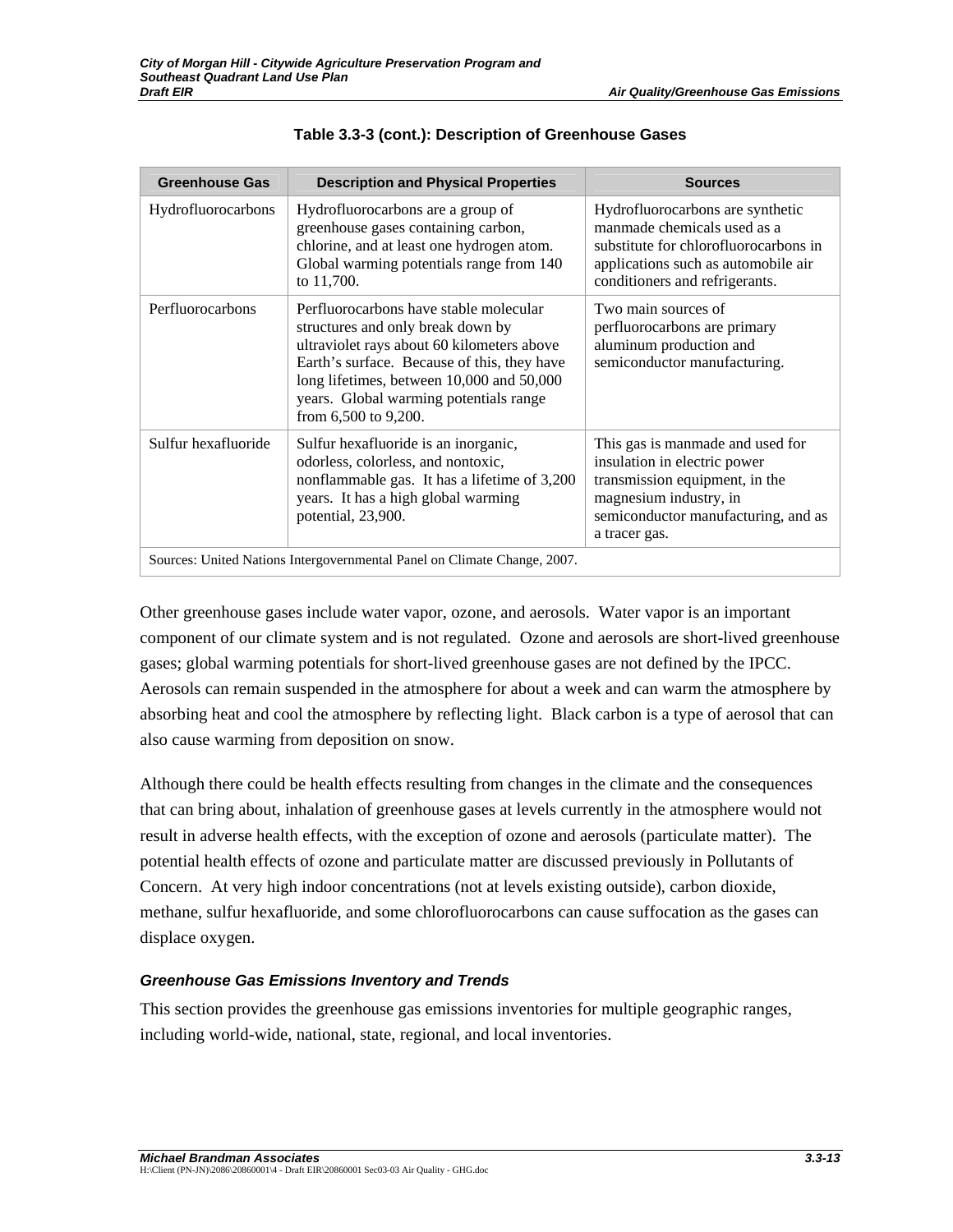Emissions worldwide were approximately 49,000 million metric tons of carbon dioxide equivalents  $(MMTCO<sub>2</sub>e)$  in 2004, and greenhouse gas emissions in the United States (U.S.) were 7,074.4 MMTCO<sub>2</sub>e. The EPA currently estimates U.S. emissions at  $6,702$  MMTCO<sub>2</sub>e.

California is the second largest contributor of greenhouse gases in the U.S. and the sixteenth largest in the world. In 2011, California generated 448 MMTCO<sub>2</sub>e, including imported electricity and excluding combustion of international fuels and carbon sinks or storage, which is just less than 7 percent of U.S. emissions for 2011.

According to the ARB's recent greenhouse gas inventory for the State, the single largest source of greenhouse gases in California is transportation, contributing 39 percent of the State's total greenhouse gas emissions in 2010. Industrial Sources is the second-largest source, contributing 22 percent of the State's greenhouse gas emissions in 2010. The inventory for California's greenhouse gas emissions between 2000 and 2010, by even years, is presented in Table 3.3-4.

|                                         | <b>Emissions MMTCO2e</b> |        |        |        |        |        |
|-----------------------------------------|--------------------------|--------|--------|--------|--------|--------|
| Main Sector*                            | 2000                     | 2002   | 2004   | 2006   | 2008   | 2010   |
| Agriculture & Forestry                  | 29.04                    | 32.39  | 32.57  | 33.95  | 33.88  | 31.68  |
| Commercial                              | 15.74                    | 16.21  | 16.84  | 18.01  | 19.92  | 21.46  |
| <b>Electricity Generation (Imports)</b> | 46.00                    | 59.08  | 66.16  | 54.77  | 65.93  | 43.67  |
| Electricity Generation (In State)       | 59.20                    | 49.89  | 49.35  | 50.05  | 54.50  | 46.67  |
| Industrial                              | 102.60                   | 101.43 | 103.11 | 99.72  | 97.65  | 100.20 |
| Not Specified                           | 0.36                     | 0.23   | 0.21   | 0.22   | 0.23   | 0.22   |
| Residential                             | 31.58                    | 30.68  | 31.31  | 30.43  | 31.03  | 31.86  |
| Transportation                          | 178.37                   | 185.92 | 189.63 | 192.01 | 180.10 | 173.83 |
| Total                                   | 462.90                   | 475.82 | 489.18 | 479.18 | 483.22 | 449.59 |

|  | Table 3.3-4: California Greenhouse Gas Inventory 2000-2010 |  |  |
|--|------------------------------------------------------------|--|--|
|  |                                                            |  |  |

Notes:

\* Excludes military sector, aviation, and international marine bunker fuel.

Summation is based on non-rounded inventory numbers.

Source: California Air Resources Board, 2013b.

The BAAQMD has prepared a greenhouse gas emissions inventory for the Air Basin, as well as for each county, or portion of county, therein. The Greenhouse Gas Source Inventory estimates direct and indirect emissions for the base year of 2007 from sources within the BAAQMD's jurisdiction for the following gases: carbon dioxide, methane, nitrous oxides, hydrofluorocarbons, perfluorocarbons, and sulfur hexafluoride.

The activity data reflects current industrial activity, motor vehicle travel, and economic and population growth. Most of the methodologies for calculating emissions remain the same as the prior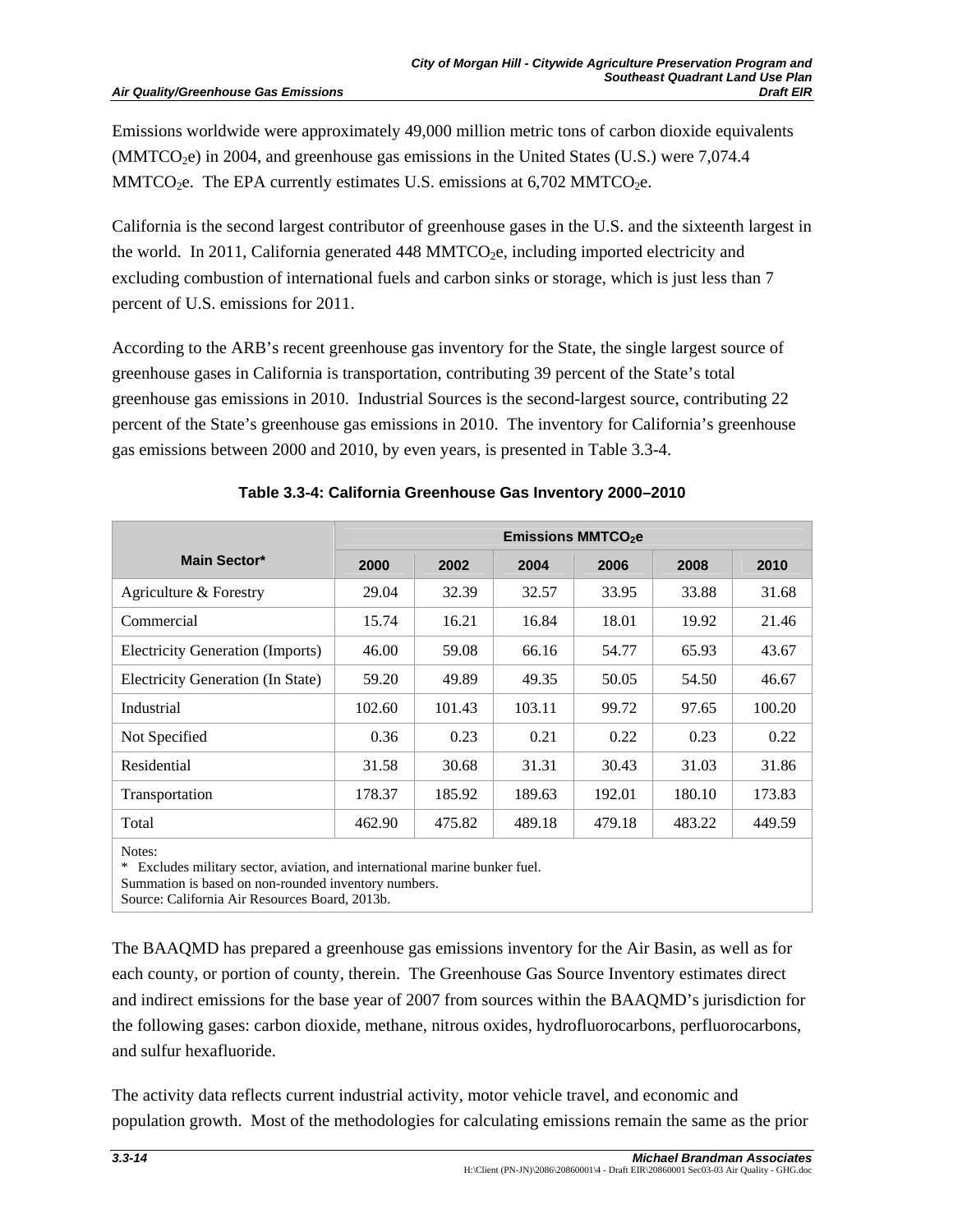year 2002 inventory prepared by BAAQMD, with some exceptions as listed below. The Air Basin and Santa Clara County greenhouse gas inventories for 2007 are presented in Table 3.3-5.

- Emissions from electricity consumed in the Bay Area but generated outside the region is now included;
- Emissions for high global warming potential gases such as hydrofluorocarbons and perfluorocarbons used as refrigerants etc. are now included;
- More complete oil refiner process emissions are included;
- Certain off-road equipment such as construction and industrial is now reported separately;
- Ship emissions are now calculated for travel within 100 miles of California's coastline rather than 3 miles to be consistent with the BAAQMD's criteria pollutant inventory; and
- Biogenic  $CO<sub>2</sub>$  emissions are calculated but not included in the total  $CO<sub>2</sub>$  equivalent estimates for the region.

|                                                      | San Francisco Bay Area<br><b>Air Basin</b> |                                       | <b>Santa Clara County</b>                |                                       |
|------------------------------------------------------|--------------------------------------------|---------------------------------------|------------------------------------------|---------------------------------------|
| Main Sector*                                         | <b>Emissions</b><br>MMTCO <sub>2</sub> e   | <b>Percent of</b><br><b>Inventory</b> | <b>Emissions</b><br>MMTCO <sub>2</sub> e | <b>Percent of</b><br><b>Inventory</b> |
| Agriculture/Farming                                  | 1.1                                        |                                       | 0.2                                      |                                       |
| Industrial/Commercial                                | 34.9                                       | 36                                    | 4.7                                      | 25                                    |
| Electricity/Co-Generation<br>(Regional and Imported) | 15.2                                       | 16                                    | 3.6                                      | 19                                    |
| Off-Road Equipment                                   | 2.9                                        | 3                                     | 0.8                                      | 4                                     |
| <b>Residential Fuel Usage</b>                        | 6.8                                        | 7                                     | 1.6                                      | 9                                     |
| Transportation                                       | 34.9                                       | 36                                    | 7.9                                      | 42                                    |
| <b>Total</b>                                         | 95.8                                       | 100                                   | 18.8                                     | 100                                   |
| Source: Bay Air Quality Management District, 2010.   |                                            |                                       |                                          |                                       |

# **Table 3.3-5: Regional Greenhouse Gas Inventories**

The inventory found that the majority of greenhouse gas emissions in the Bay Area were generated by the transportation sector and industrial and commercial sector, with each contributing approximately 36 percent of the total emissions inventory. Santa Clara County emitted 18.8 million  $MTCO<sub>2</sub>e$  in 2007, which is 20 percent of the greenhouse gas emissions in the Air Basin.

The City of Morgan Hill completed an emissions inventory to calculate the community-wide carbon footprint for the year 2005. The City has since updated the inventory for a year 2010 baseline. The City's 2005 and 2010 greenhouse gas inventories are provided in Table 3.3-6 and Table 3.3-7,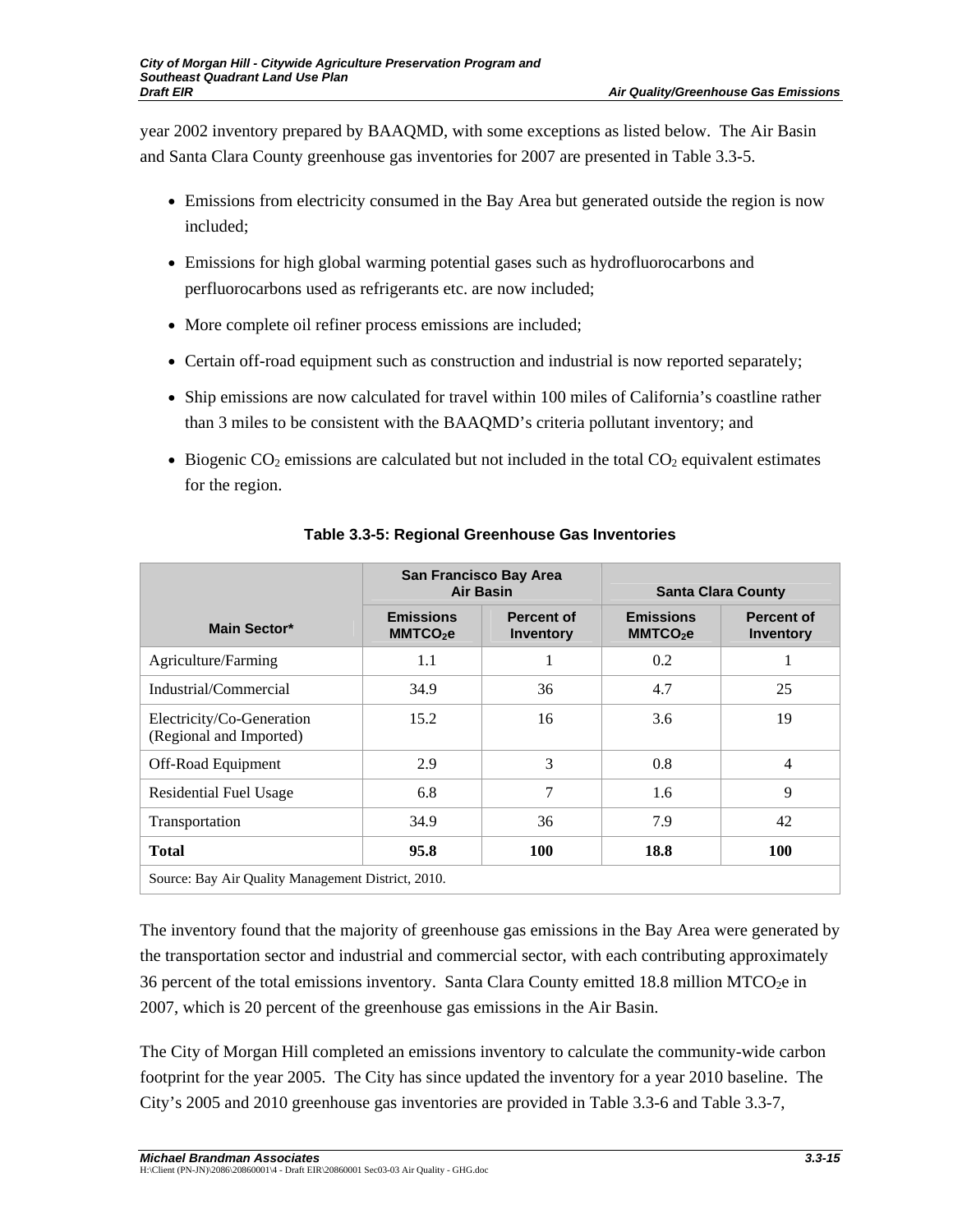respectively. The two inventories are not directly comparable, as the City refined and revised the sector and subsector categories for the 2010 baseline inventory. The tables show the majority of greenhouse gases emissions from the City of Morgan Hill were associated with transportation sector, followed by electricity and natural use (combined as 'Energy' in the 2010 inventory).

**Table 3.3-6: Morgan Hill Greenhouse Gas Inventory by Community Sector 2005** 

| <b>Community Sector</b> | Emissions $MTCO2e1$                                                                                          | <b>Percent of Inventory</b> |
|-------------------------|--------------------------------------------------------------------------------------------------------------|-----------------------------|
| Electricity             | 50,928                                                                                                       | 17 %                        |
| Natural Gas             | 47.932                                                                                                       | 16 %                        |
| Transportation          | 191,730                                                                                                      | 64 %                        |
| Waste                   | 8.987                                                                                                        | 3 %                         |
| <b>Total</b>            | 299,578                                                                                                      | $100\%$                     |
| Note:                   | Emissions by sector are approximate and back-calculated, as only percentages and total carbon emissions were |                             |

provided.

Source: City of Morgan Hill 2005

## **Table 3.3-7: Morgan Hill Greenhouse Gas Inventory by Community Sector 2010**

| <b>Community</b><br><b>Sector</b> | <b>Subsector</b>                                  | Emissions $MTCO2e1$ | <b>Percent of Inventory</b> |
|-----------------------------------|---------------------------------------------------|---------------------|-----------------------------|
| Energy <sup>1</sup>               | Residential                                       | 52,024              | 24.5 %                      |
|                                   | Commercial and Industrial                         | 41,611              | $19.6\%$                    |
|                                   | <b>Energy Subtotal</b>                            | 93,635              | 44.1%                       |
| Water                             | Water Conveyance and Wastewater                   | 2,806               | 1.3 %                       |
| Waste                             | Solid Waste Generated                             | 9,068               | 4.3 %                       |
| Transportation                    | <b>On-Road Vehicles</b>                           | 90,493              | 42.7 %                      |
|                                   | <b>Off-Road Vehicles and Equipment</b>            | 16,166              | 7.6 %                       |
|                                   | <b>Total</b>                                      | 212,168             | 100.0 $\%$                  |
| Notes:                            | Included hoth electricity and notural accompanies |                     |                             |

 Includes both electricity and natural gas emissions. Source: City of Morgan Hill 2013.

## *Potential Environmental Effects*

In California, climate change may result in consequences such as the following (from California Climate Change Center 2006 and Moser, et al. 2009).

• **A reduction in the quality and supply of water from the Sierra snowpack.** If heat-trapping emissions continue unabated, more precipitation will fall as rain instead of snow, and the snow that does fall will melt earlier, reducing the Sierra Nevada spring snowpack by as much as 70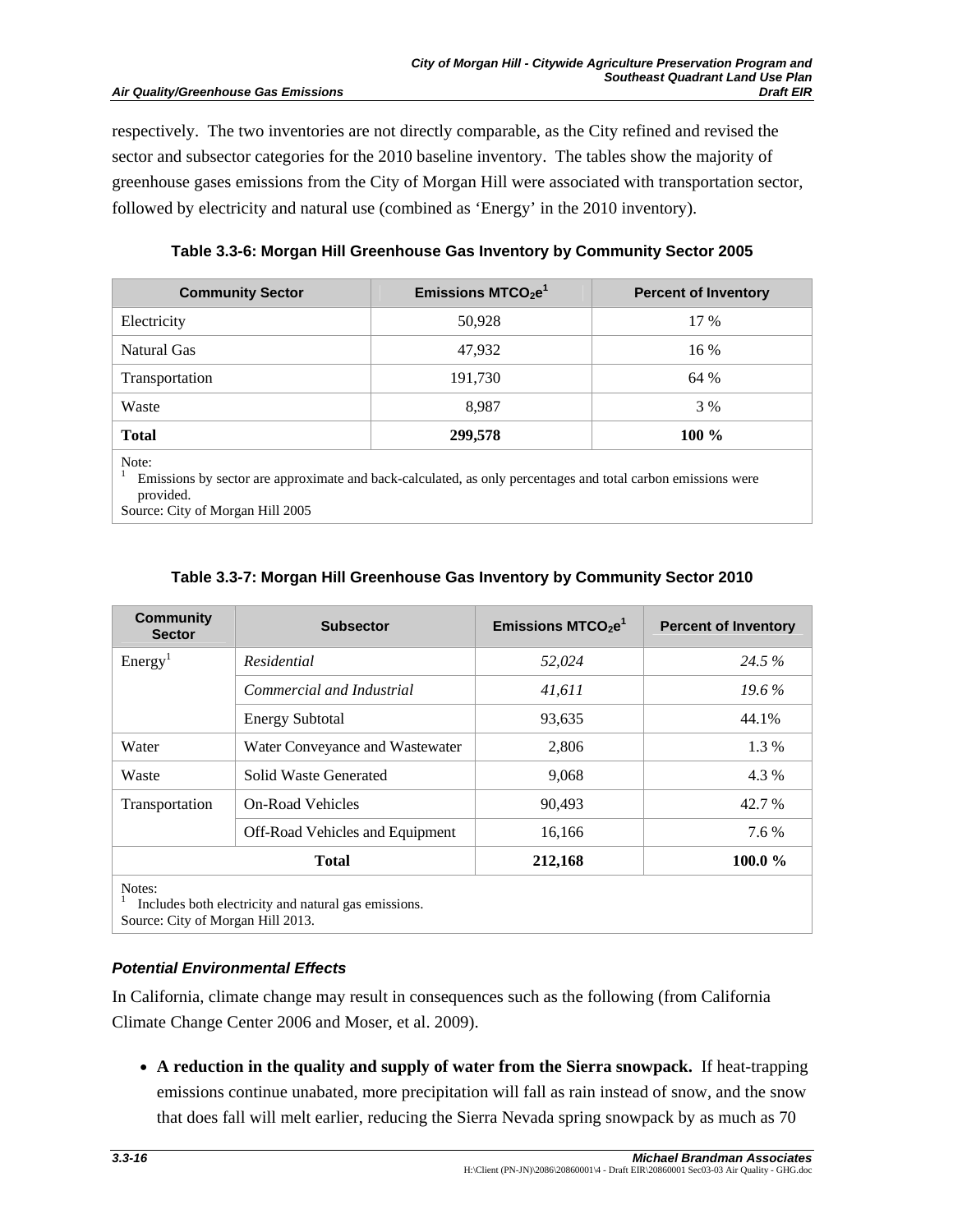to 90 percent. This can lead to challenges in securing adequate water supplies. It can also lead to a potential reduction in hydropower.

- **Increased risk of large wildfires.** If rain increases as temperatures rise, wildfires in the grasslands and chaparral ecosystems of southern California are estimated to increase by approximately 30 percent toward the end of the 21st century because more winter rain will stimulate the growth of more plant "fuel" available to burn in the fall. In contrast, a hotter, drier climate could promote up to 90 percent more northern California fires by the end of the century by drying out and increasing the flammability of forest vegetation.
- **Reductions in the quality and quantity of certain agricultural products.** The crops and products likely to be adversely affected include wine grapes, fruit, nuts, and milk.
- **Exacerbation of air quality problems.** If temperatures rise to the medium warming range, there could be 75 to 85 percent more days with weather conducive to ozone formation in Los Angeles and the San Joaquin Valley, relative to today's conditions. This is more than twice the increase expected if rising temperatures remain in the lower warming range. This increase in air quality problems could result in an increase in asthma and other health-related problems.
- **A rise in sea levels resulting in the displacement of coastal businesses and residences.** During the past century, sea levels along California's coast have risen about seven inches. If emissions continue unabated and temperatures rise into the higher anticipated warming range, sea level is expected to rise an additional 22 to 35 inches by the end of the century. Elevations of this magnitude would inundate coastal areas with salt water, accelerate coastal erosion, threaten vital levees and inland water systems, and disrupt wetlands and natural habitats.
- **An increase in temperature and extreme weather events.** Climate change is expected to lead to increases in the frequency, intensity, and duration of extreme heat events and heat waves in California. More heat waves can exacerbate chronic disease or heat-related illness.
- **A decrease in the health and productivity of California's forests.** Climate change can cause an increase in wildfires, an enhanced insect population, and establishment of non-native species.

## *Inundation by Sea Level Rise*

The Pacific Institute, with support from the California Energy Commission, California Department of Transportation, and the Ocean Protection Council, prepared impact maps showing the potential extent of coastal flooding and erosion under one scenario that involved a sea level rise of 1.4 meters (55 inches). This scenario represents the medium to high greenhouse gas emissions scenarios, but does not reflect the worst-case that could occur. The scenario estimates that the 1.4-meter sea-level rise would occur by 2100. The impact maps were prepared for and are available in the document, Impacts of Sea-Level Rise on the California Coast. The impact maps extend as far as the Walnut Creek area to the north and Hayward to the southwest.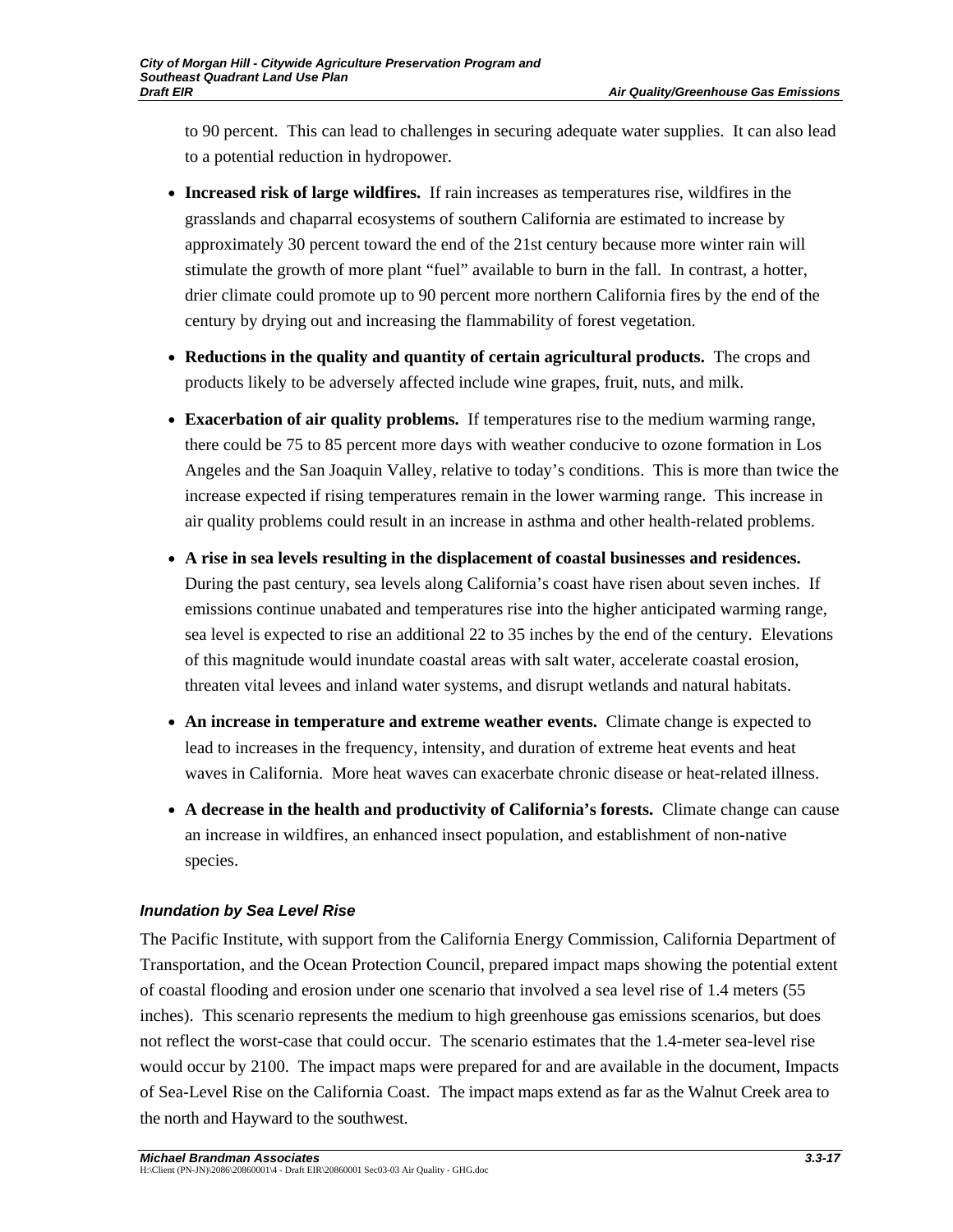## **3.3.3 - Regulatory Framework**

Air pollutants are regulated at the national, state, and air basin level; each agency has a different level of regulatory responsibility. The United States Environmental Protection Agency (EPA) regulates at the national level, the California Air Resources Board (ARB) regulates at the State level, and the Bay Area Air Quality Management District (BAAQMD) regulates at the county level. This section describes the existing regulatory setting for the regional and local pollutants analyzed in this EIR.

## **National and State**

The EPA is responsible for global, international, national, and interstate air pollution issues and policies. The EPA sets national vehicle and stationary source emission standards, oversees approval of all State Implementation Plans (SIP), provides research and guidance for air pollution programs, and sets National Ambient Air Quality Standards (NAAQS), also known as federal standards. There are NAAQS for six common air pollutants, called criteria air pollutants, which were identified from provisions of the Clean Air Act of 1970. The criteria pollutants are:

- Ozone Carbon monoxide (CO)
- Particulate matter (PM<sub>10</sub> and PM<sub>2.5</sub>) Lead
- 
- Nitrogen dioxide Sulfur dioxide
	-

The NAAQS were set to protect public health, including that of sensitive individuals; thus, the standards continue to change as more medical research is available regarding the health effects of the criteria pollutants. Primary NAAQS are the levels of air quality necessary, with an adequate margin of safety, to protect the public health.

The SIP for the State of California is administered by ARB, which has overall responsibility for statewide air quality maintenance and air pollution prevention. A SIP is prepared by each state describing existing air quality conditions and measures that will be followed to attain and maintain NAAQS. The SIP incorporates individual federal attainment plans for regional air districts. Federal attainment plans prepared by each air district are sent to ARB to be approved and incorporated into the California SIP. Federal attainment plans include the technical foundation for understanding air quality (e.g., emission inventories and air quality monitoring), control measures and strategies, and enforcement mechanisms.

ARB also administers California Ambient Air Quality Standards (CAAQS) for the ten air pollutants designated in the California Clean Air Act. The ten state air pollutants are the six criteria pollutants listed above as well as visibility-reducing particulates, hydrogen sulfide, sulfates, and vinyl chloride. The federal and State ambient air quality standards are summarized in Table 3.3-8.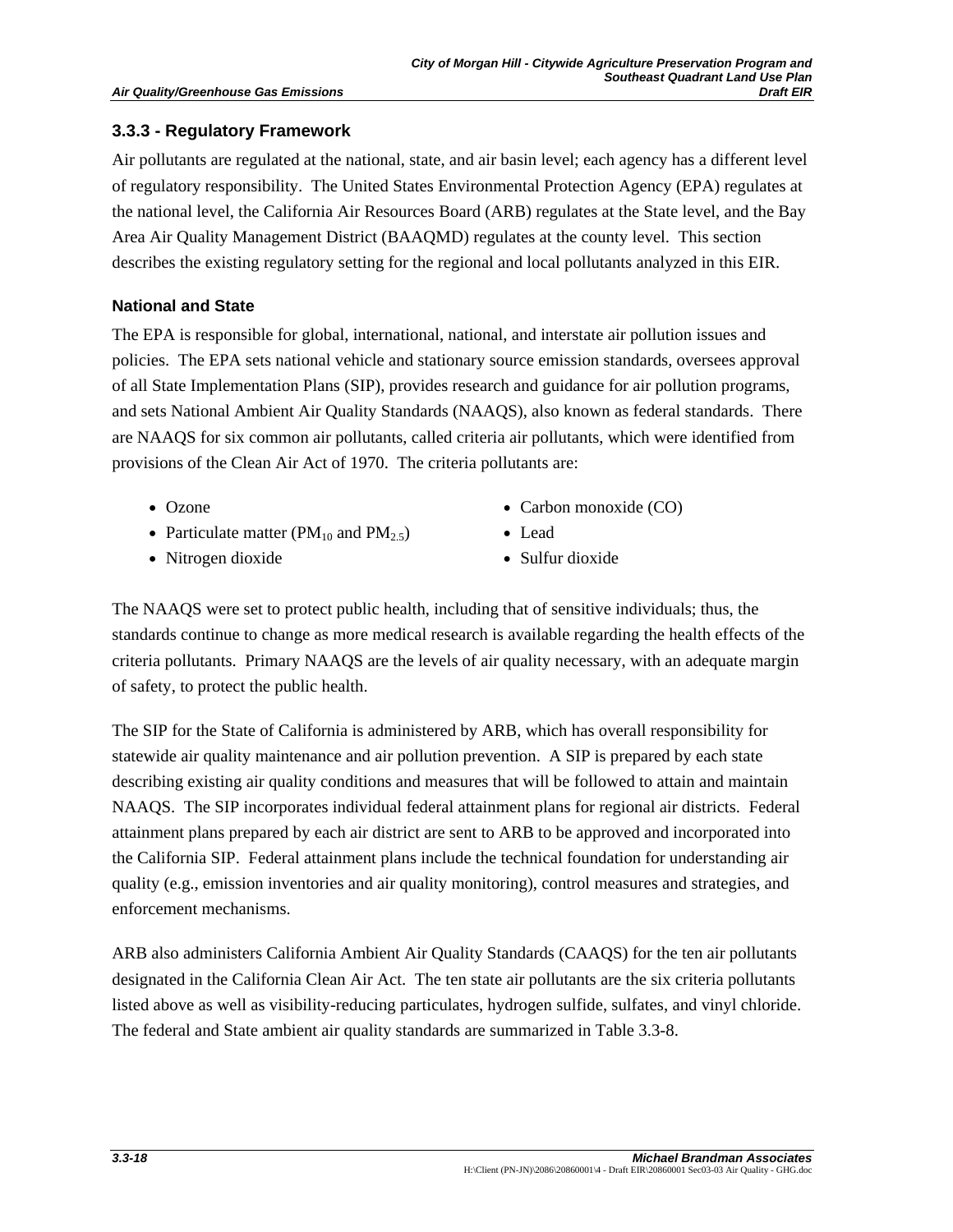| <b>Air Pollutant</b>                    | <b>Averaging Time</b>      | <b>California Standard</b> | <b>National Standard</b>    |
|-----------------------------------------|----------------------------|----------------------------|-----------------------------|
| Ozone                                   | 1-hour                     | $0.09$ ppm                 |                             |
|                                         | 8-hour                     | $0.070$ ppm                | 0.075 ppm                   |
| Particulate matter $(PM_{10})$          | 24-hour                    | $50 \mu g/m^3$             | $150 \mu g/m^3$             |
|                                         | Mean                       | $20 \mu g/m^3$             |                             |
| Particulate matter (PM <sub>2.5</sub> ) | 24-hour                    |                            | $35 \mu g/m^3$              |
|                                         | Mean                       | $12 \mu g/m^3$             | $12.0 \,\mu g/m^3$          |
| Carbon monoxide (CO)                    | 1-hour                     | 20 ppm                     | 35 ppm                      |
|                                         | 8-hour                     | 9.0 ppm                    | 9 ppm                       |
| Nitrogen dioxide $(NO2)$                | 1-hour                     | $0.18$ ppm                 | $0.100$ ppm                 |
|                                         | Mean                       | $0.030$ ppm                | 0.053 ppm                   |
| Sulfur dioxide $(SO2)$                  | 1-hour                     | $0.25$ ppm                 | $0.075$ ppm                 |
|                                         | 24-hour                    | $0.04$ ppm                 |                             |
|                                         | 30-day                     | $1.5 \,\mu g/m^3$          |                             |
| Lead                                    | Quarter                    |                            | $1.5 \,\mu g/m^3$           |
|                                         | Rolling 3-month<br>average |                            | $0.15 \,\mathrm{\mu g/m^3}$ |
| Hydrogen sulfide                        | 1-hour                     | $0.03$ ppm                 |                             |
| <b>Sulfates</b>                         | 24-hour                    | $25 \mu g/m^3$             |                             |
| Vinyl chloride                          | 24-hour                    | $0.01$ ppm                 |                             |
| $\mathbf{r}$ .                          |                            |                            |                             |

#### **Table 3.3-8: National and State Ambient Air Quality Standards**

Notes:

 $<sup>1</sup>$ . The ARB has identified vinyl chloride as TAC with no threshold level of exposure for adverse health effects.</sup> Therefore, the vinyl chloride the standard is not a threshold but is the minimum detectable limit. These actions allow for the implementation of control measures at levels below the ambient concentrations specified for these pollutants. Abbreviations:  $ppm =$  parts per million (concentration)  $\mu$ g/m<sup>3</sup> = micrograms per cubic meter Mean = Annual Arithmetic Mean 30-day = 30-day average Quarter = Calendar year quarter Source: California Air Resources Board, 2013c.

## *Toxic Air Contaminant Regulations/Airborne Toxic Control Measures*

The California legislature enacted the Toxic Air Contaminant Identification and Control Act (AB 1807; Tanner 1983) governing the release of TACs into the air. This law charges the ARB with the responsibility for identifying substances as TACs, setting priorities for control, adopting control strategies, and promoting alternative processes. The ARB has designated almost 200 compounds as TACs. AB 2588, the Air Toxics "Hot Spots" Program, was enacted in 1987, and requires stationary sources to report the types and quantities of certain substances routinely released into the air. The goals of the Air Toxics "Hot Spots" Act are to collect emission data, to identify facilities having localized impacts, to ascertain health risks, to notify nearby residents of significant risks, and to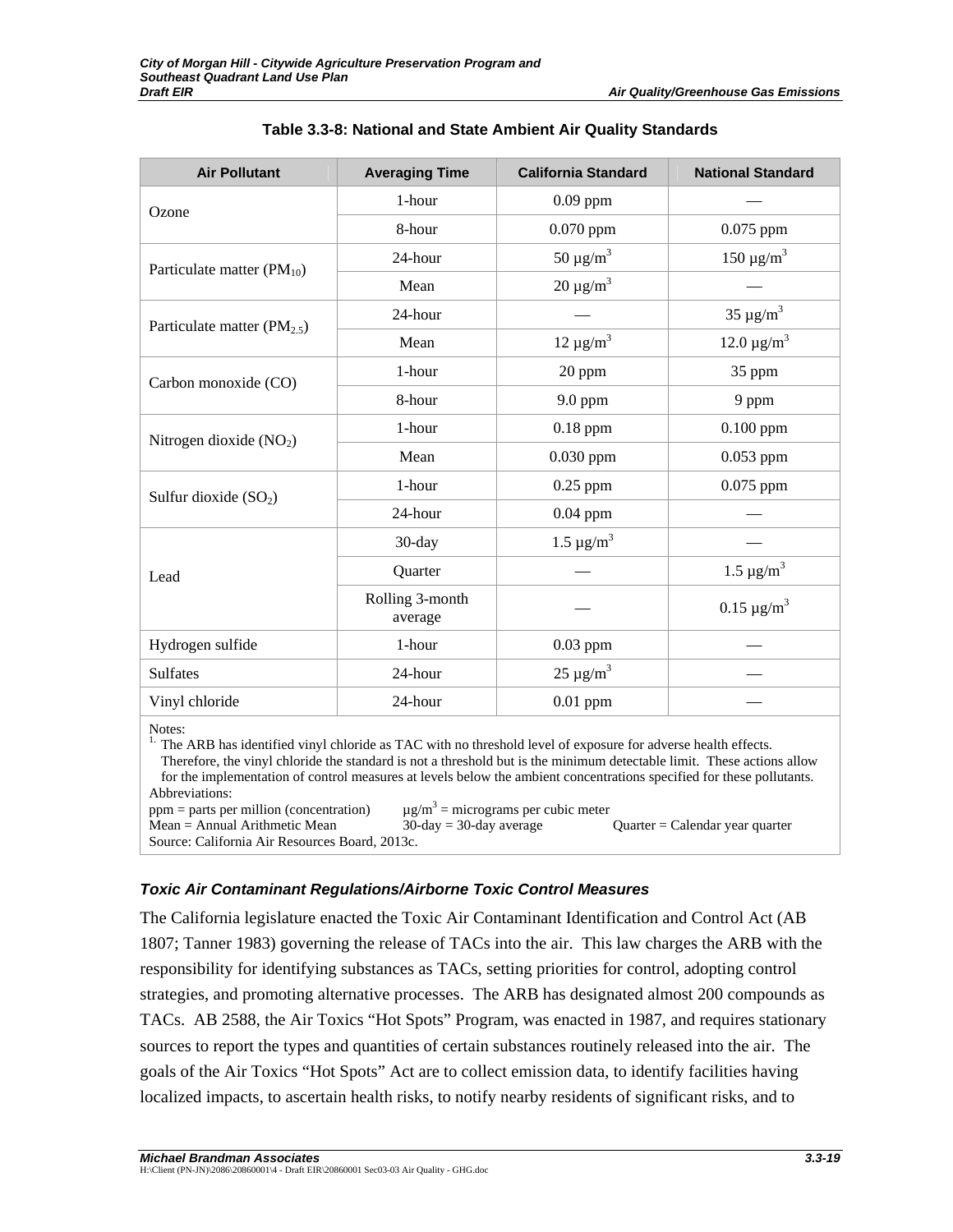reduce those significant risks to acceptable levels. Additionally, the ARB has implemented control strategies, called Airborne Toxic Control Measures, for a number of compounds that pose high health risk and show potential for effective control, including DPM and asbestos. ARB also prepares the California Toxics Inventory, and provides Risk Management Guidelines for new and modified sources of TACs. Detailed information can be found at the ARB's Air Toxics Program webpage at http://www.arb.ca.gov/toxics/toxics.htm.

- ARB Final Regulation Order, Asbestos Airborne Toxic Control Measures (ATCM) for Construction, Grading, Quarrying and Surface Mining Operations, road construction and maintenance activities, construction and grading operations, and quarrying and surface mining operations in areas where naturally occurring asbestos is likely to be found to employ the best available dust mitigation measures. The ATCM also requires that the local air pollution control or air quality management district be notified before any work in an area likely to contain naturally occurring asbestos begins. Construction projects that will disturb more than one acre must prepare and obtain district approval for an asbestos dust mitigation plan. The plan must specify how the operation will minimize emissions and must address specific emission sources (California Code of Regulations, Title 17, Section 93106).
- ARB Final Regulation Order, Requirements to Reduce Idling Emissions from New and In-Use Trucks, prohibits idling of more than 5 minutes for diesel-fueled on-road vehicles with gross vehicular weight ratings of greater than 10,000 pounds. The regulation also requires 2008 and subsequent model-year heavy-duty diesel engines be equipped with an engine shutdown system that automatically shuts down the engine after 5 minutes of continuous idling operation once the vehicle is stopped, the transmission is set to "neutral" or "park," and the parking brake is engaged. If the parking brake is not engaged, then the engine shutdown system shall shut down the engine after 900 seconds of continuous idling operation once the vehicle is stopped and the transmission is set to "neutral" or "park."

#### *ARB Regulation for In-Use Off-Road Diesel Vehicles.*

On July 26, 2007, the ARB adopted a regulation to reduce DPM and  $NO<sub>x</sub>$  emissions from in-use (existing) off-road heavy-duty diesel vehicles in California. Such vehicles are used in construction, mining, and industrial operations. The regulation imposes limits on idling, buying older off-road diesel vehicles, and selling vehicles beginning in 2008; requires all vehicles to be reported to ARB and labeled in 2009; and begin ramping-up requirements in 2010 to clean up fleets by getting rid of older engines, using newer engines, and installing exhaust retrofits. The regulation requires equipment to be retrofitted or retired. The regulation takes effect in phases, requiring compliance by the largest fleets by 2010, medium fleets by 2013, and smaller fleets by 2015.

#### *ARB's Land Use Handbook*

The ARB adopted the Air Quality and Land Use Handbook: A Community Health Perspective (Land Use Handbook) in 2005. The Land Use Handbook provides information and guidance on siting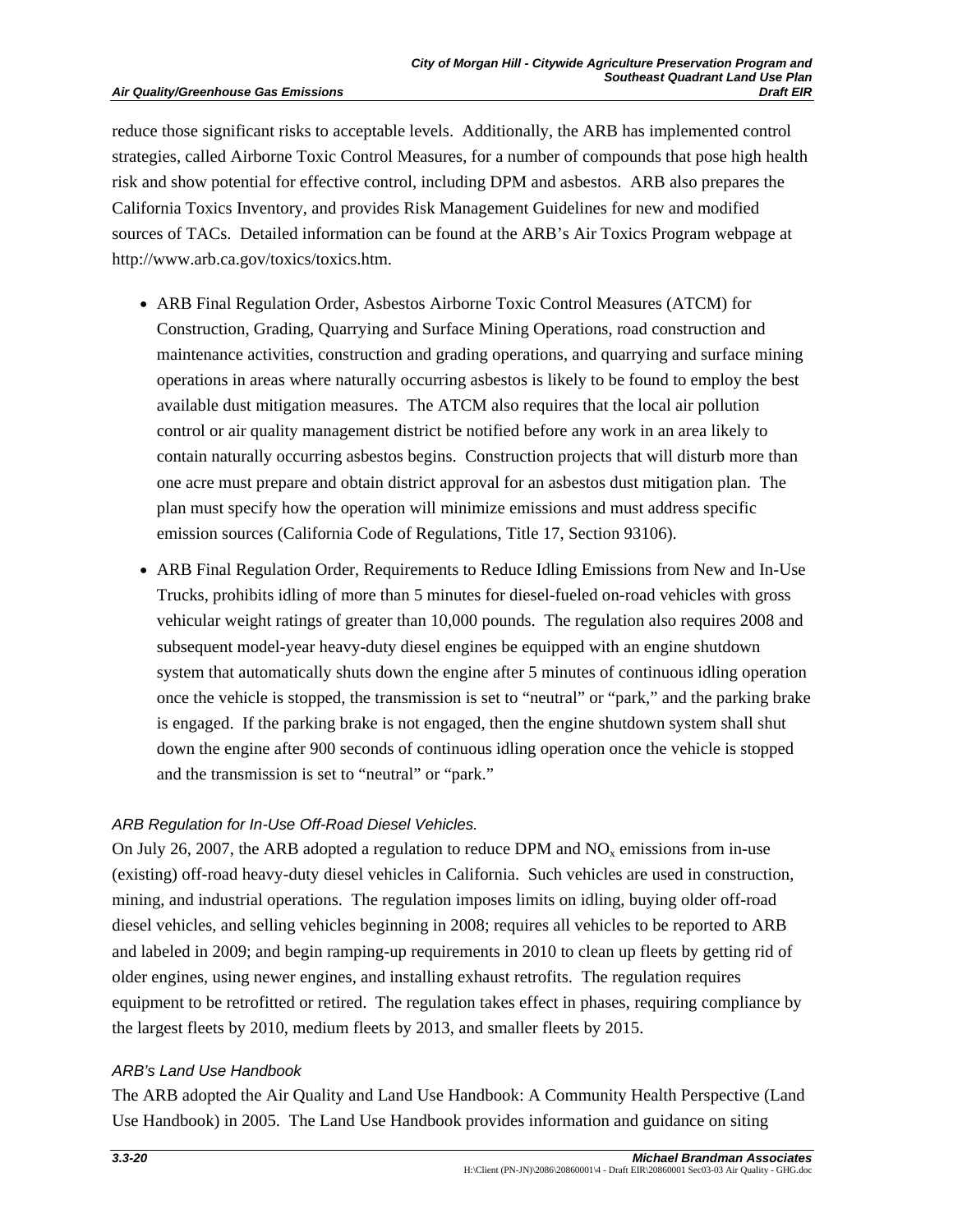sensitive receptors in relation to sources of TACs. The sources of TACs identified in the Land Use Handbook are high-traffic freeways and roads, distribution centers, rail yards, ports, refineries, chrome plating facilities, dry cleaners, and large gas-dispensing facilities. If the project involves siting a sensitive receptor or source of TAC discussed in the Land Use Handbook, siting mitigation may be added to avoid potential land use conflicts, thereby reducing the potential for health impacts to the sensitive receptors.

## **Bay Area Air Quality Management District**

The BAAQMD regulates air quality in the Air Basin. The BAAQMD is responsible for controlling and permitting industrial pollution sources (such as power plants, refineries, and manufacturing operations) and widespread, area wide sources (such as bakeries, dry cleaners, service stations, and commercial paint applicators), and for adopting local air quality plans and rules.

## *Attainment Status*

## *Federal*

EPA has identified nonattainment and attainment areas for each criteria air pollutant. Under amendments to the federal Clean Air Act, the EPA has designated air basins or portions thereof as "attainment," "nonattainment," or "unclassifiable," based on whether or not the national standards have been achieved. Nonattainment areas must take steps towards attainment by a specific timeline. The Clean Air Act uses additional classification systems for areas designated nonattainment based on the severity of the pollution and to set realistic deadlines for reaching clean-up goals. If an air basin is not in federal attainment (that is, it does not meet federal standards) for a particular pollutant, the air basin is classified as a marginal, moderate, serious, severe, or extreme nonattainment area, based on the estimated time it would take to reach attainment.

## *State*

The state designation criteria specify four categories: nonattainment, nonattainment-transitional, attainment, and unclassified. A nonattainment designation indicates one or more violations of the state standard have occurred. A nonattainment-transitional designation is a subcategory of nonattainment that indicates improving air quality, with only occasional violations or exceedances of the state standard. In contrast, an attainment designation indicates no violations of the state standard are available to evaluate attainment status. Finally, an unclassified designation indicates either no air quality data or an incomplete set of air quality data.

In addition, since attainment status is on a per-pollutant basis, if any averaging time standard is violated for a single pollutant, the area is out of attainment for that pollutant, even if the other averaging times are being met.

The current attainment designations for the Air Basin, shown in Table 3.3-9, indicate that the Air Basin is in nonattainment for the state ozone,  $PM_{10}$ , and  $PM_{2.5}$  standards. The Air Basin is also nonattainment for the federal ozone and  $PM_{2.5}$  standards.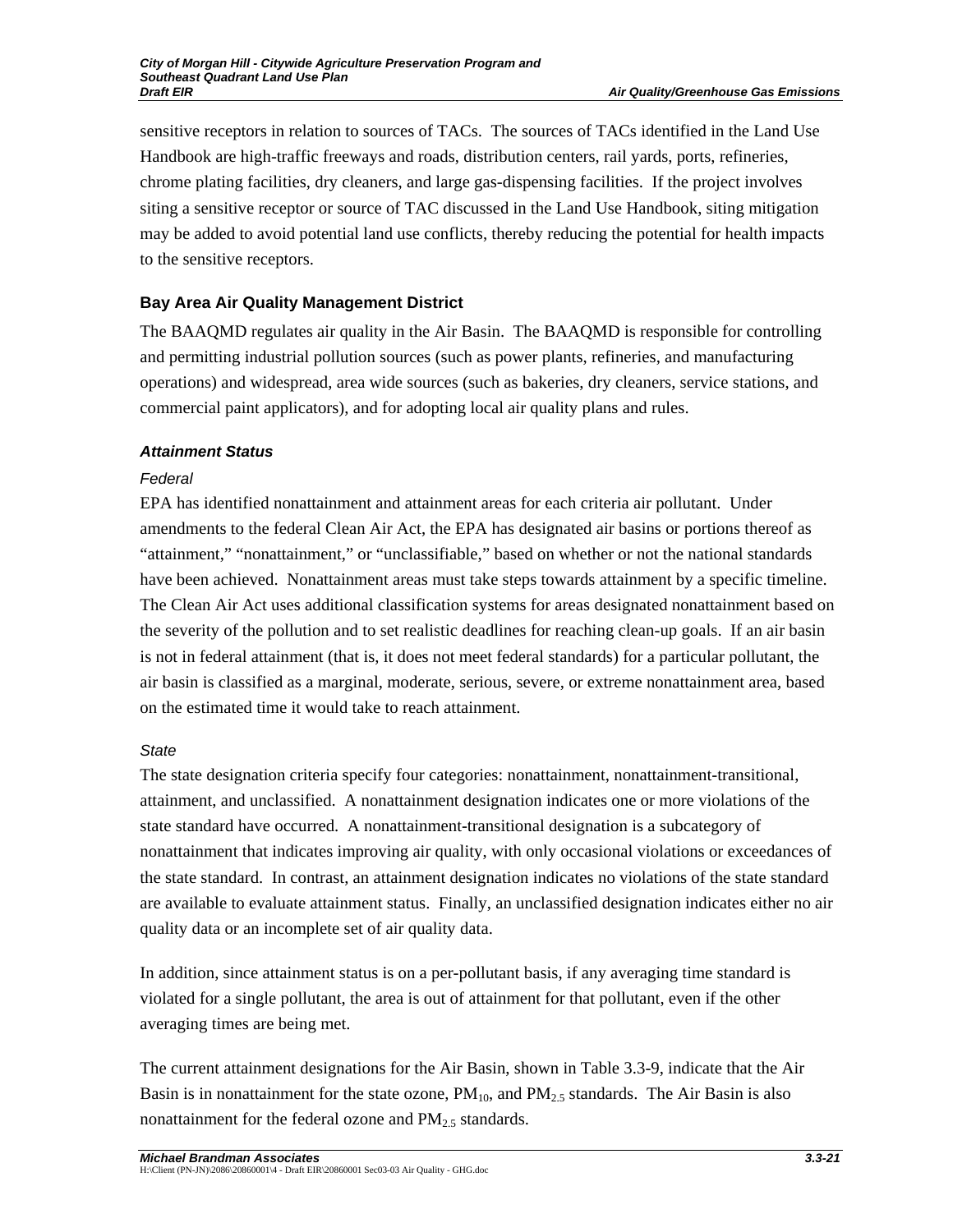| <b>Pollutant</b>                                        | <b>State Status</b> | <b>Federal Status</b> |
|---------------------------------------------------------|---------------------|-----------------------|
| Ozone                                                   | Nonattainment       | Nonattainment         |
| Carbon monoxide                                         | Attainment          | Attainment            |
| Nitrogen dioxide                                        | Attainment          | Attainment            |
| Sulfur dioxide                                          | Attainment          | Attainment            |
| $PM_{10}$                                               | Nonattainment       | Unclassified          |
| $PM_{2.5}$                                              | Nonattainment       | Nonattainment         |
| Lead                                                    | Attainment          | Attainment            |
| <b>Sulfates</b>                                         | Attainment          |                       |
| Hydrogen sulfide                                        | Unclassified        | No federal standards  |
| Visibility-reducing particles                           | Unclassified        |                       |
| Source: Bay Area Air Quality Management District, 2013. |                     |                       |

#### **Table 3.3-9: Bay Area Air Basin Attainment Status**

## *Current Air Quality Plans*

As described above under federal and state regulatory agencies, a SIP is a federal requirement; each state prepares an SIP to describe existing air quality conditions and measures that will be followed to attain and maintain the NAAQS. In addition in California, state ozone standards have planning requirements. However, state  $PM_{10}$  standards have no attainment planning requirements, but air districts must demonstrate that all measures feasible for the area have been adopted.

#### *Ozone Plans*

Because the Air Basin is nonattainment for the federal and state ozone standards, the BAAQMD prepared an Ozone Attainment Demonstration Plan to satisfy the federal 1-hour ozone planning requirement and a Clean Air Plan to satisfy the state 1-hour ozone planning requirement.

On September 15, 2010, the BAAQMD adopted the final Bay Area 2010 Clean Air Plan (2010 CAP), and certified its Final EIR. The 2010 CAP was prepared by BAAQMD in cooperation with the Metropolitan Transportation Commission and the Association of Bay Area Governments. The Clean Air Plan identifies how the Air Basin will achieve compliance with the state 1-hour air quality standard for ozone as expeditiously as practicable and how the region will reduce transport of ozone and ozone precursors to neighboring air basins. The 2010 CAP serves to:

- Update the Bay Area 2005 Ozone Strategy in accordance with the requirements of the California Clean Air Act to implement "all feasible measures" to reduce ozone.
- Provide a control strategy to reduce ozone, particulate matter (PM), air toxics, and greenhouse gases in a single, integrated plan.
- Review progress in improving air quality in recent years.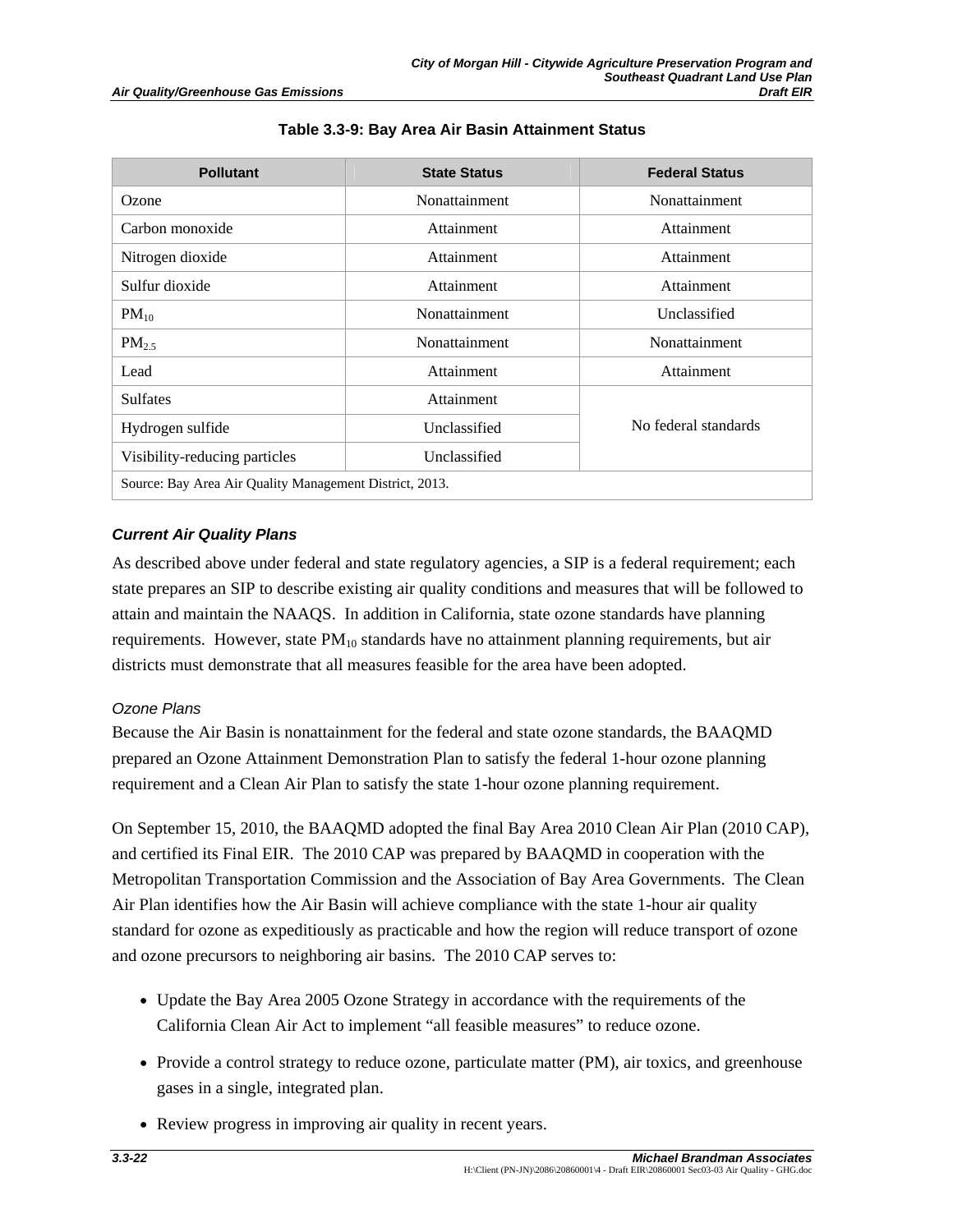• Establish emission control measures to be adopted or implemented in the 2010 to 2012 timeframe.

## *Particulate Matter Plans*

The Air Basin is designated nonattainment for the state  $PM_{10}$  and  $PM_{2.5}$  standards, but it is currently in attainment for the federal  $PM_{10}$  standard. The EPA lowered the 24-hour  $PM_{2.5}$  standard from 65 µg/m<sup>3</sup> to 35 µg/m<sup>3</sup> in 2006, and designated the Air Basin as nonattainment for the new PM<sub>2.5</sub> standard effective December 14, 2009.

## *Rules, Regulations and Programs*

The BAAQMD establishes and administers a program of rules and regulations that are air plans, as described above, to attain and maintain state and national air quality standards. The rules and regulations that apply to this project include but are not limited to the following:

• **Regulation 2, Rule 2**. New Source Review. This rule requires any new source resulting in an increase of any criteria pollutant to be evaluated for adherence to Best Available Control Technology (BACT) control technologies. For compression internal combustion engines, BACT requires that the generator be fired on "California Diesel Fuel" (fuel oil with a sulfur content less than 0.05 percent by weight and less than 20 percent by volume of aromatic hydrocarbons).

All stationary internal combustion engines larger than 50 horsepower must obtain a Permit to Operate. If the engine is diesel fueled, then it must also comply with the BAAQMDadministered Statewide Air Toxics Control Measure for Stationary Diesel Engines.

- **Regulation 2, Rule 5.** New Source Review of Toxic Air Contaminants. This rule applies to preconstruction review of new and modified sources of TACs, contains project health risk limits, and requires Toxics Best Available Control Technology.
- **Regulation 8, Rule 3.** Architectural Coatings. This rule governs the manufacture, distribution, and sale of architectural coatings and limits the ROG content in paints and paint solvents. Although this rule does not directly apply to the project, it does dictate the ROG content of paint available for use during the construction.
- **Regulation 8, Rule 15.** Emulsified and Liquid Asphalts. Although this rule does not directly apply to the project, it does dictate the ROG content of asphalt available for use during the construction through regulating the sale and use of asphalt and limits the ROG content in asphalt.

BAAQMD manages a naturally occurring asbestos program that administers the requirements of ARB's naturally occurring asbestos ATCM, as discussed above. The BAAMQD provides an exemption application, notification form for road construction and maintenance operations, and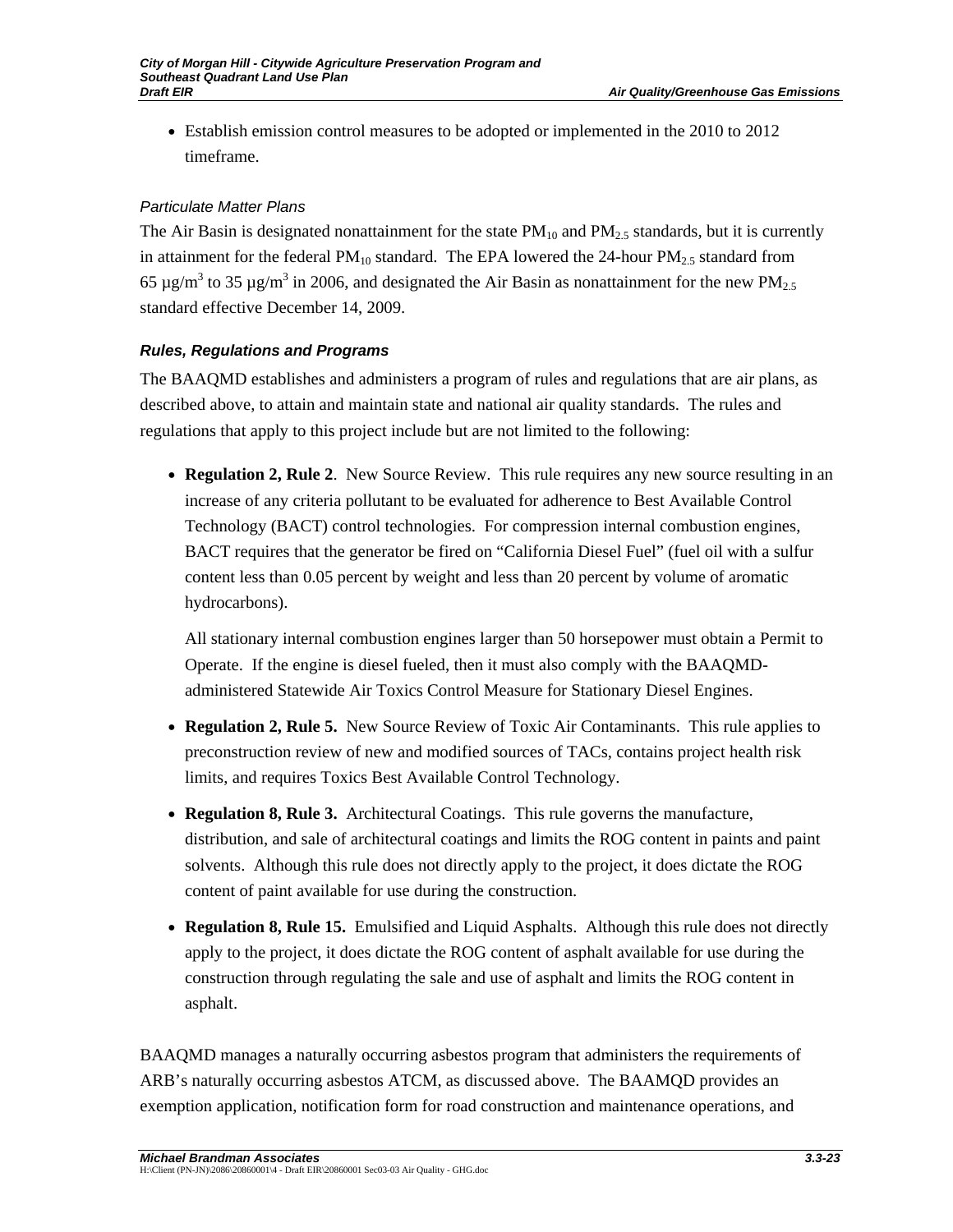#### **Air Quality/Greenhouse Gas Emissions**

asbestos dust mitigation plan applications for projects to submit prior to the start of construction, or upon discovery of asbestos, ultramafic rock, or serpentine during construction. Forms must be submitted to the BAAQMD in accordance with the procedures detailed in the BAAQMD Asbestos ATCM Inspection Guidelines Policies and Procedures.

#### **Local**

## *City of Morgan Hill*

Local jurisdictions, such as the City of Morgan Hill, have the authority and responsibility to reduce air pollution through their police power and decision-making authority. Specifically, the City is responsible for the assessment and mitigation of air emissions resulting from its land use decisions. The City is also responsible for the implementation of transportation control measures as outlined in the air quality attainment plans.

## *General Plan*

The City of Morgan Hill General Plan sets guidelines for city development and achievement of social, economic, and environmental goals. The General Plan does not include a separate air quality element, but it does contain the following goals, objectives, and policies related to, or affecting, air quality, many of which are incorporated from the policies of the South County Joint Area Plan (SCJAP):

#### **Economic Development**

- **ED Goal 1.** A strong, stable and diverse economic base
- **ED Policy 1k.** In considering which industries to promote, attention should be given to their impacts on economic development, jobs/housing balance, transportation, energy, public services, water and air quality, and natural and heritage resources. Specifically, recognize the strong interrelationship between industrial growth, jobs/housing balance and transportation systems capacity. (SCJAP 2.03)

#### **Circulation**

- **C Goal 1.** A balanced, safe and efficient circulation system for all segments of the community, meeting local needs and accommodating projected regional and sub-regional traffic while protecting neighborhoods
- **C Policy 1d.** Ensure compatibility of the transportation system with existing and proposed land uses, promoting environmental objectives such as safe and uncongested neighborhoods, a pedestrian-friendly vibrant downtown that emphasizes non-auto transportation modes, energy conservation, reduction of air and noise pollution, and the integrity of scenic and/or hillside areas. (SCJAP 11.02)
- **C Goal 6.** A safe and efficient transit system that reduces congestion by providing viable nonautomotive modes of transportation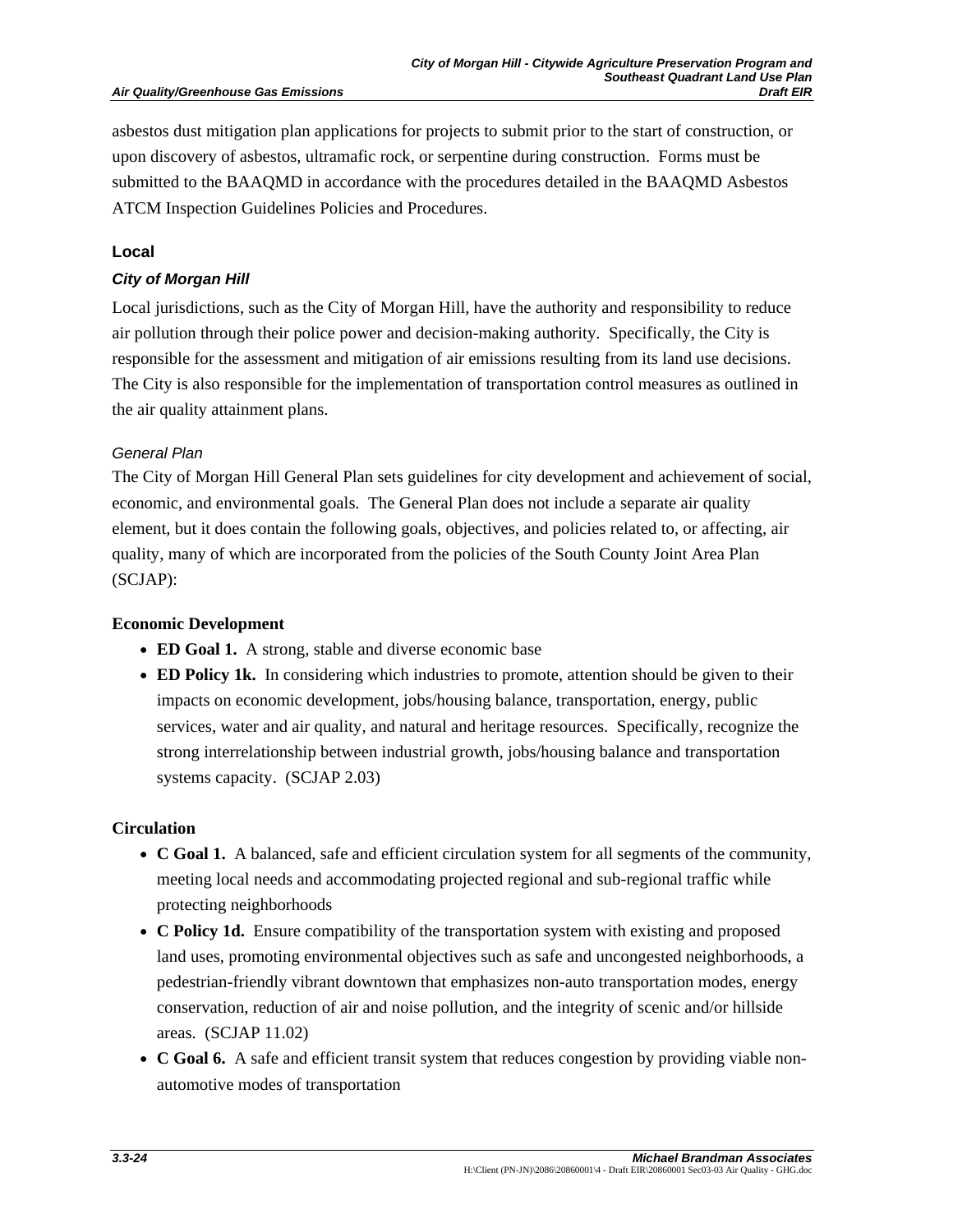• **C Policy 6l.** Investigate opportunities for preparing and implementing Air Quality and Transportation Demand Management Plans by employers and developers of new residential and non-residential developments.

## **Open Space and Conservation**

- **OSC Policy 7m.** Reduce greenhouse gas emissions caused by actions within the City of Morgan Hill.
- **OSC Action 7.10.** Prepare and implement a Climate Action Plan (CAP) by the year 2015 that will reduce greenhouse gas emissions within the City of Morgan Hill by 2020 consistent with the direction of the State of California, as outlined in Assembly Bill 32: Global Warming Solutions Act.

## *County of Santa Clara*

## *General Plan*

The Santa Clara County General Plan establishes the following policies related to air quality:

## **Countywide Policies**

- **Policy C-HS 1.** Ambient air quality for Santa Clara County should comply with standards set by state and federal law.
- **Policy C-HS 2.** The strategies for maintaining and improving air quality on a countywide basis, in addition to ongoing stationary source regulation, should include:
	- a. Augmented growth management, land use, and development policies that help achieve air quality standards;
	- b. Transit systems that provide feasible travel options;
	- c. Increased travel demand management and traffic congestion relief; and
	- d. Particulate and small scale emission controls
- **Policy C-HS 3.** Countywide or multi-jurisdictional planning by the cities and County should promote efforts to improve air quality and maximize the effectiveness of implementation efforts. Guidance and assistance from the BAAQMD shall be sought in the preparation of coordinated, multi-jurisdictional plans as well as in environmental review of projects that have potential for regionally-significant air quality impacts.
- **Policy C-HS 4.** Future growth and development countywide should be managed and accommodated in such a way that it:
	- a. Minimizes the cumulative impacts on local, regional, and trans-regional air quality; and
	- b. Reduces the general population exposure to levels prescribed by state and/or federal law for urban areas designated as non-attainment areas.
- **Policy C-HS 5.** Countywide growth management strategies and urban development policies should promote the air quality improvement by minimizing the expansion of auto-dependent development and encouraging balanced urban development.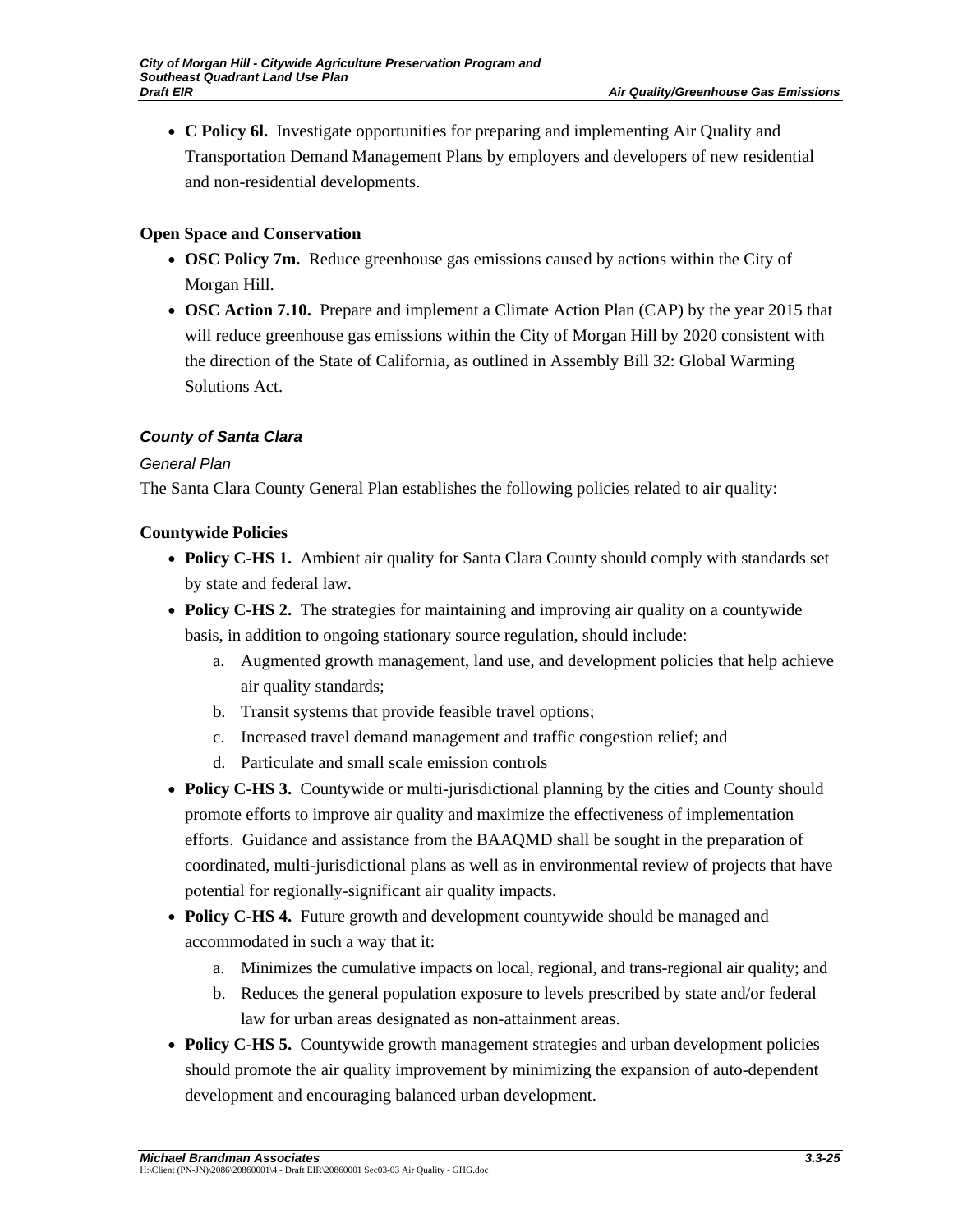- **Policy C-HS 6.** Cities' land use plans and development policies should incorporate to the maximum extent possible concepts which contribute to improved air quality:
	- a. compact development and infill policies;
	- b. minimum densities along transit corridors;
	- c. Transit-Oriented Design and mixed use development nodes near transit stations;
	- d. employment area densities and design to facilitate transit service;
	- e. mitigation requirements for "indirect" sources, such as arenas, major shopping centers, and other facilities which generate large trip volumes
	- f. redesignation of non-residential lands to improve supply and proximity of housing to employment; and
	- g. buffer areas to adequately separate "sensitive populations" and residential development from major emissions sources.
- **Policy C-HS 7.** The local and sub-regional improvements in transit service and the highway system which promote transit use, reduce congestion, improve flows, and otherwise contribute to improved air quality should be considered for highest funding priorities.
- **Policy C-HS 8.** Employer-based measures for transportation demand management (TDM) should be instituted to the maximum extent possible for large employers in both public and private sectors to encourage ridesharing and increase average vehicle occupancy rates, reduce peak hour congestion, and facilitate use of transit.
- **Policy C-HS 9.** Employer-based ridesharing and TDM should be encouraged as mitigation for traffic generating impacts of new development.
- **Policy C-HS 10.** Congestion on major roadways due to traffic accidents, unregulated entry (on ramps), and other system-related causes should be reduced to improve traffic flow and air quality.
- **Policy C-HS 11.** During critical winter inversion periods, pollution from wood-burning stoves and fireplaces should be reduced by measures which restrict use according to meteorological conditions projected by the BAAQMD or require installation of emission controls such as catalytic converters in chimneys.
- **Policy C-HS 12.** Measures to reduce particulate matter pollution originating from quarrying, road and building construction, industrial processes, unpaved parking lots, and other sources should be encouraged.
- **Policy C-HS 13.** Emissions from small scale sources such as gasoline-powered lawn equipment, consumer products, barbeque grills, and other sources should be reduced through public education, product replacement, and regulation where appropriate.

## **Greenhouse Gases**

#### *International*

Climate change is a global issue; therefore, many countries around the world have made an effort to reduce greenhouse gases.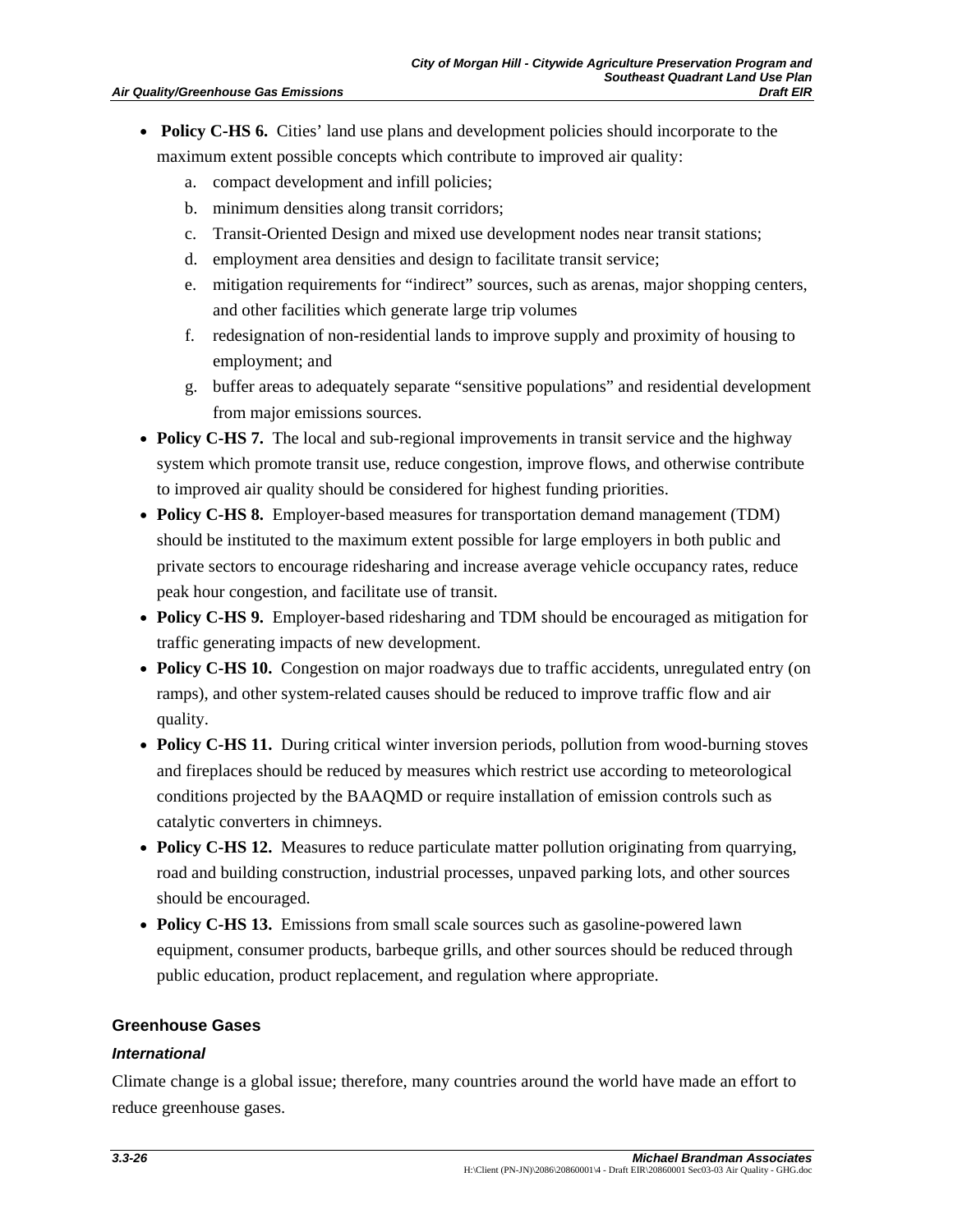**Intergovernmental Panel on Climate Change.** In 1988, the United Nations and the World Meteorological Organization established the Intergovernmental Panel on Climate Change to assess the scientific, technical and socio-economic information relevant to understanding the scientific basis of risk of human-induced climate change, its potential impacts, and options for adaptation and mitigation.

**United Nations.** On March 21, 1994, the United States joined a number of countries around the world in signing the United Nations Framework Convention on Climate Change. Under the Convention, governments gather and share information on greenhouse gas emissions, national policies, and best practices; launch national strategies for addressing greenhouse gas emissions and adapting to expected impacts, including the provision of financial and technological support to developing countries; and cooperate in preparing for adaptation to the impacts of climate change.

**Kyoto Protocol.** A particularly notable result of the United Nations Framework Convention on Climate Change efforts is a treaty known as the Kyoto Protocol, which went into effect on February 16, 2005. When countries sign the Kyoto Protocol, they demonstrate their commitment to reduce their emissions of greenhouse gases or engage in emissions trading. More than 170 countries are currently participating in the Kyoto Protocol. Industrialized countries are required to reduce their greenhouse gas emissions by an average of 5 percent below their 1990 levels by 2012. In 1998, United States Vice President Al Gore symbolically signed the Protocol; however, in order for the Kyoto Protocol to be formally ratified, the United States Senate must approve it. The Senate has never held a vote to ratify it. Recently, Canada, Japan, and Russia withdrew from the Kyoto Protocol, effectively ending the viability of this global agreement.

## *National*

**Greenhouse Gas Endangerment.** *Massachusetts v. EPA* (Supreme Court Case 05-1120) was argued before the United States Supreme Court on November 29, 2006, in which it was petitioned that the EPA regulate four greenhouse gases, including carbon dioxide, under Section  $202(a)(1)$  of the Clean Air Act. A decision was made on April 2, 2007, in which the Supreme Court found that greenhouse gases are air pollutants covered by the Clean Air Act. The Court held that the Administrator must determine whether emissions of greenhouse gases from new motor vehicles cause or contribute to air pollution that may reasonably be anticipated to endanger public health or welfare, or whether the science is too uncertain to make a reasoned decision. On December 7, 2009, the EPA Administrator signed two distinct findings regarding greenhouse gases under Section 202(a) of the Clean Air Act:

• Endangerment Finding: The Administrator finds that the current and projected concentrations of the six key well-mixed greenhouse gases—carbon dioxide, methane, nitrous oxide, hydrofluorocarbons, perfluorocarbons, and sulfur hexafluoride—in the atmosphere threaten the public health and welfare of current and future generations.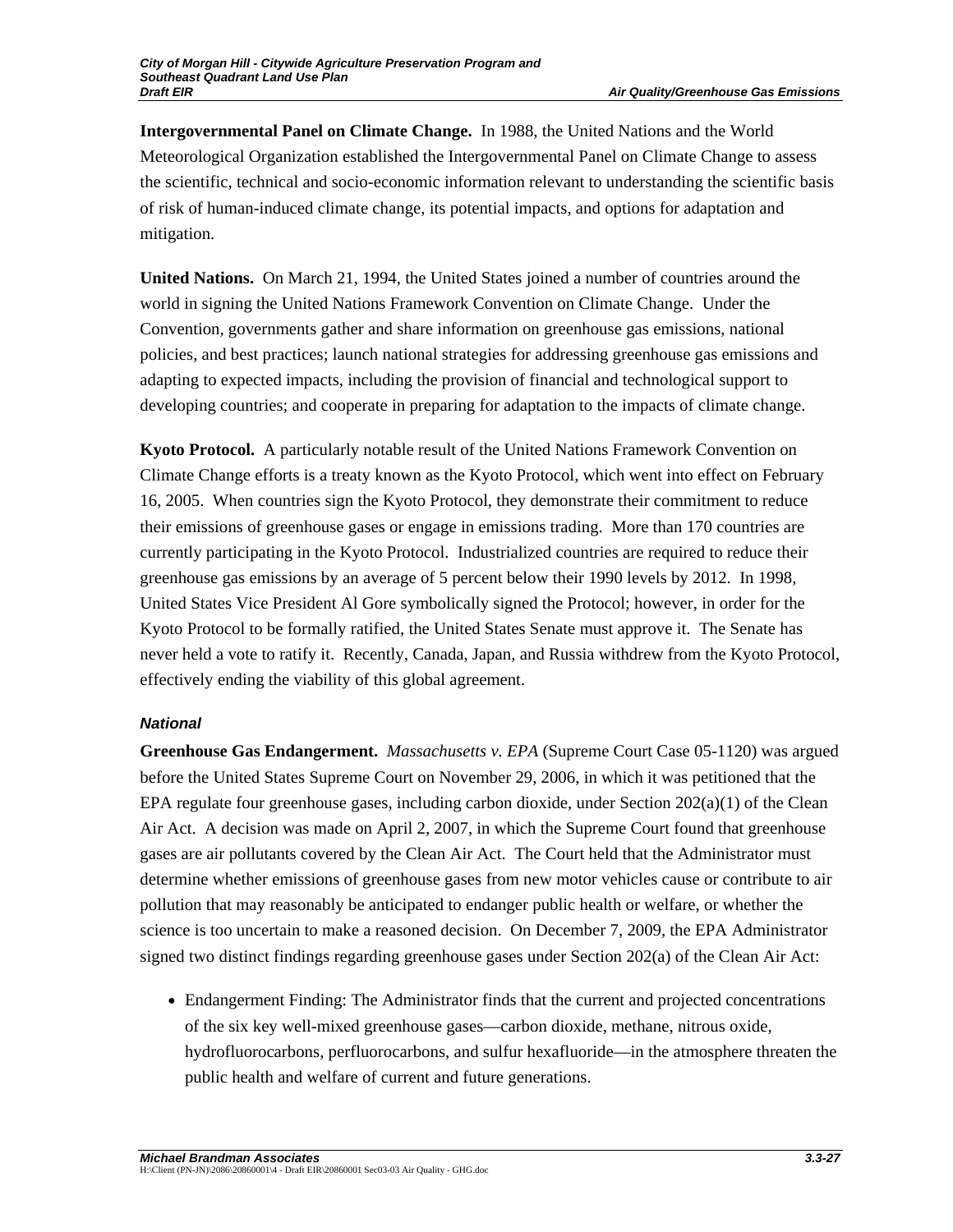• Cause or Contribute Finding: The Administrator finds that the combined emissions of these well-mixed greenhouse gases from new motor vehicles and new motor vehicle engines contribute to the greenhouse gas pollution, which threatens public health and welfare.

**Clean Vehicles.** Congress first passed the Corporate Average Fuel Economy law in 1975 to increase the fuel economy of cars and light duty trucks. The law has become more stringent over time. On May 19, 2009, President Obama put in motion a new national policy to increase fuel economy for all new cars and trucks sold in the United States. On April 1, 2010, the EPA and the Department of Transportation's National Highway Safety Administration announced a joint final rule establishing a national program that would reduce greenhouse gas emissions and improve fuel economy for new cars and trucks sold in the United States.

The first phase of the national program would apply to passenger cars, light-duty trucks, and mediumduty passenger vehicles, covering model years 2012 through 2016. They require these vehicles to meet an estimated combined average emissions level of 250 grams of carbon dioxide per mile, equivalent to 35.5 miles per gallon if the automobile industry were to meet this carbon dioxide level solely through fuel economy improvements. Together, these standards would cut carbon dioxide emissions by an estimated 960 million metric tons and 1.8 billion barrels of oil over the lifetime of the vehicles sold under the program (model years 2012-2016). The EPA and the National Highway Safety Administration are working on a second-phase joint rulemaking to establish national standards for light-duty vehicles for model years 2017 and beyond.

On October 25, 2010, the EPA and the U.S. Department of Transportation proposed the first national standards to reduce greenhouse gas emissions and improve fuel efficiency of *heavy-duty trucks and buses*. For combination tractors, the agencies are proposing engine and vehicle standards that begin in the 2014 model year and achieve up to a 20 percent reduction in carbon dioxide emissions and fuel consumption by the 2018 model year. For heavy-duty pickup trucks and vans, the agencies are proposing separate gasoline and diesel truck standards, which phase in starting in the 2014 model year and achieve up to a 10 percent reduction for gasoline vehicles and 15 percent reduction for diesel vehicles by 2018 model year (12 and 17 percent respectively if accounting for air conditioning leakage). Lastly, for vocational vehicles, the agencies are proposing engine and vehicle standards starting in the 2014 model year, which would achieve up to a 10-percent reduction in fuel consumption and carbon dioxide emissions by 2018 model year.

**Mandatory Reporting of Greenhouse Gases.** The Consolidated Appropriations Act of 2008, passed in December 2007, requires the establishment of mandatory greenhouse gas reporting requirements. On September 22, 2009, the EPA issued the Final Mandatory Reporting of Greenhouse Gases Rule. The rule requires reporting of greenhouse gas emissions from large sources and suppliers in the United States, and is intended to collect accurate and timely emissions data to inform future policy decisions. Under the rule, suppliers of fossil fuels or industrial greenhouse gases,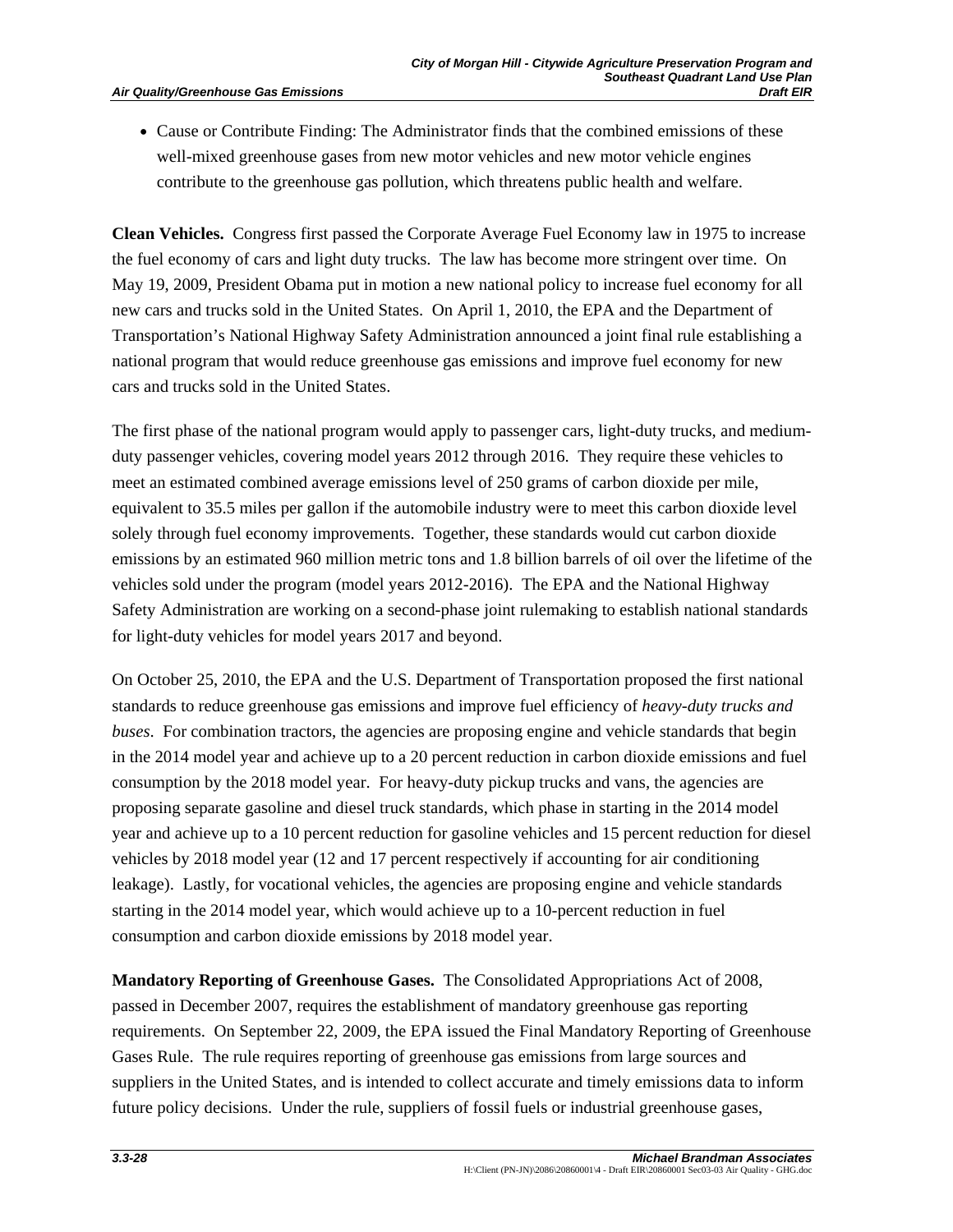manufacturers of vehicles and engines, and facilities that emit 25,000 metric tons or more per year of greenhouse gas emissions are required to submit annual reports to the EPA.

**New Source Review.** The EPA issued a final rule on May 13, 2010 that establishes thresholds for greenhouse gases that define when permits under the New Source Review Prevention of Significant Deterioration and Title V Operating Permit programs are required for new and existing industrial facilities. This final rule "tailors" the requirements of these Clean Air Act permitting programs to limit which facilities will be required to obtain Prevention of Significant Deterioration and Title V permits. In the preamble to the revisions to the federal code of regulations, EPA states:

This rulemaking is necessary because without it the Prevention of Significant Deterioration and Title V requirements would apply, as of January 2, 2011, at the 100 or 250 tons per year levels provided under the Clean Air Act, greatly increasing the number of required permits, imposing undue costs on small sources, overwhelming the resources of permitting authorities, and severely impairing the functioning of the programs. EPA is relieving these resource burdens by phasing in the applicability of these programs to greenhouse gas sources, starting with the largest greenhouse gas emitters. This rule establishes two initial steps of the phase-in. The rule also commits the agency to take certain actions on future steps addressing smaller sources, but excludes certain smaller sources from Prevention of Significant Deterioration and Title V permitting for greenhouse gas emissions until at least April 30, 2016.

EPA estimates that facilities responsible for nearly 70 percent of the national greenhouse gas emissions from stationary sources will be subject to permitting requirements under this rule. This includes the nation's largest greenhouse gas emitters—power plants, refineries, and cement production facilities.

## *State*

**Title 24.** Although not originally intended to reduce greenhouse gases, California Code of Regulations Title 24 Part 6: California's Energy Efficiency Standards for Residential and Nonresidential Buildings, was first adopted in 1978 in response to a legislative mandate to reduce California's energy consumption. The Title 24 standards are updated on an approximately 3-year cycle to allow consideration and possible incorporation of new energy efficient technologies and methods. All buildings for which an application for a building permit is submitted on or after January 1, 2014 must follow the new 2013 Standards. Energy efficient buildings require less electricity; therefore, increased energy efficiency reduces fossil fuel consumption and decreases greenhouse gas emissions. The 2013 Standards are 25 percent more efficient than 2008 Standards for residential construction and 30 percent more efficient for non-residential construction.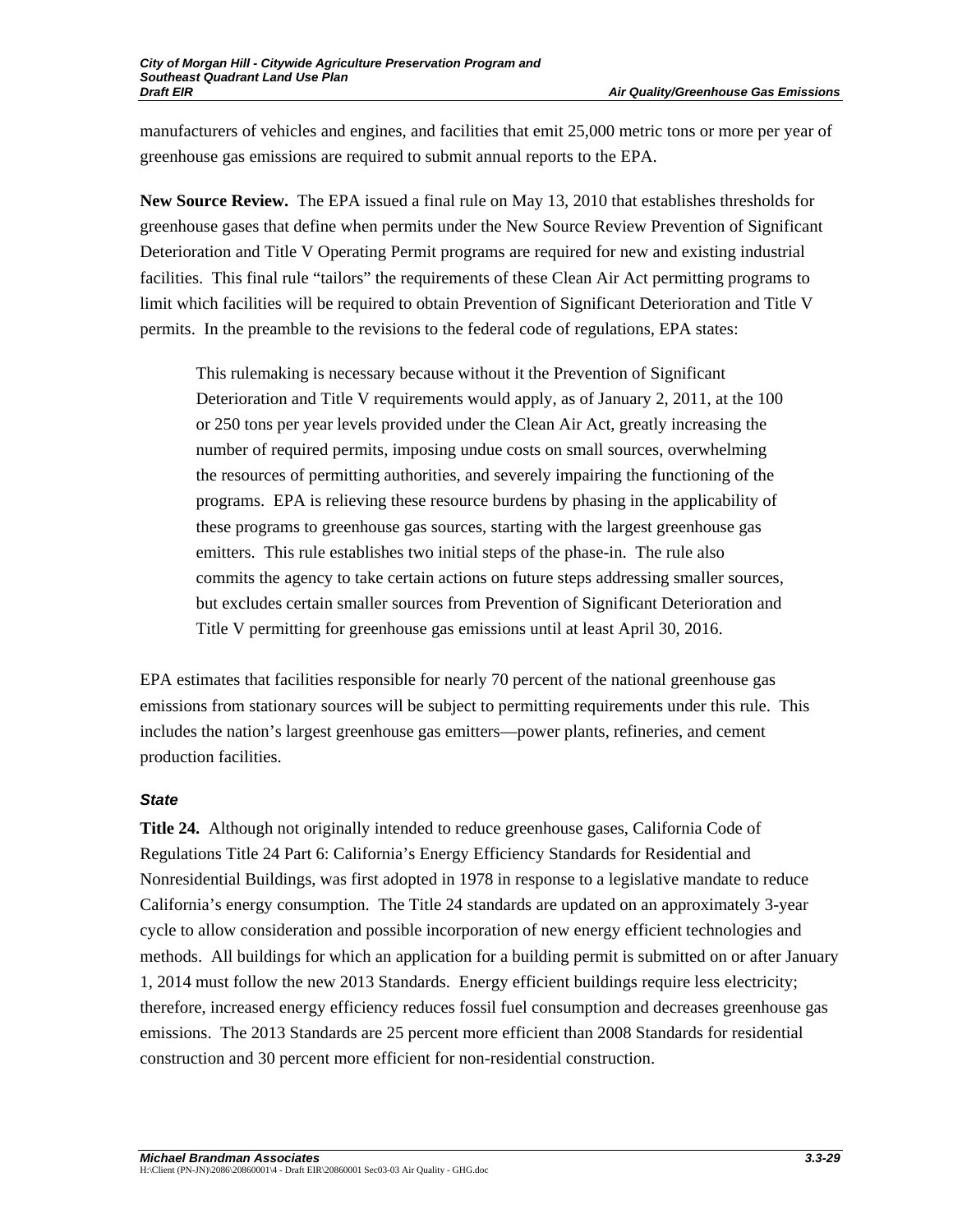#### **Air Quality/Greenhouse Gas Emissions**

**California Green Building Standards.** On January 12, 2010, the State Building Standards Commission unanimously adopted updates to the California Green Building Standards Code, which went into effect on January 1, 2011. The Code is a comprehensive and uniform regulatory code for all residential, commercial and school buildings. The Code is a sub-component of Title 24. The 2013 Title 24 Standards included updates to the Green Building Standards.

The California Green Building Standards Code does not prevent a local jurisdiction from adopting a more stringent code as state law provides methods for local enhancements. The Code recognizes that many jurisdictions have developed existing construction and demolition ordinances, and defers to them as the ruling guidance provided they provide a minimum 50-percent diversion requirement. The Code also provides exemptions for areas not served by construction and demolition recycling infrastructure. State building codes provide the minimum standards that buildings need to meet in order to be certified for occupancy. Enforcement is generally through the local building official.

The California Green Building Standards Code (code section in parentheses) requires:

- **Short-term bicycle parking.** If a commercial project is anticipated to generate visitor traffic, provide permanently anchored bicycle racks within 200 feet of the visitors' entrance, readily visible to passers-by, for 5 percent of visitor motorized vehicle parking capacity, with a minimum of one two-bike capacity rack  $(5.106.4.1)$ .
- **Long-term bicycle parking.** For buildings with over 10 Tenant-occupants, provide secure bicycle parking for 5 percent of Tenant-occupied motorized vehicle parking capacity, with a minimum of one space  $(5.106.4.2)$ .
- **Designated parking.** Provide designated parking in commercial projects for any combination of low-emitting, fuel-efficient and carpool/van pool vehicles as shown in Table 5.106.6.2 (5.106.5.2).
- **Recycling by occupants.** Provide readily accessible areas that serve the entire building and are identified for the depositing, storage and collection of nonhazardous materials for recycling.
- **Construction waste.** A minimum 50-percent diversion of construction and demolition waste from landfills, increasing voluntarily to 65 and-75 percent for new homes and 80-percent for commercial projects. All (100 percent) of trees, stumps, rocks and associated vegetation and soils resulting from land clearing shall be reused or recycled.
- **Wastewater reduction.** Each building shall reduce the generation of wastewater by one of the following methods:
	- 1. The installation of water-conserving fixtures or
	- 2. Utilizing nonpotable water systems (5.303.4).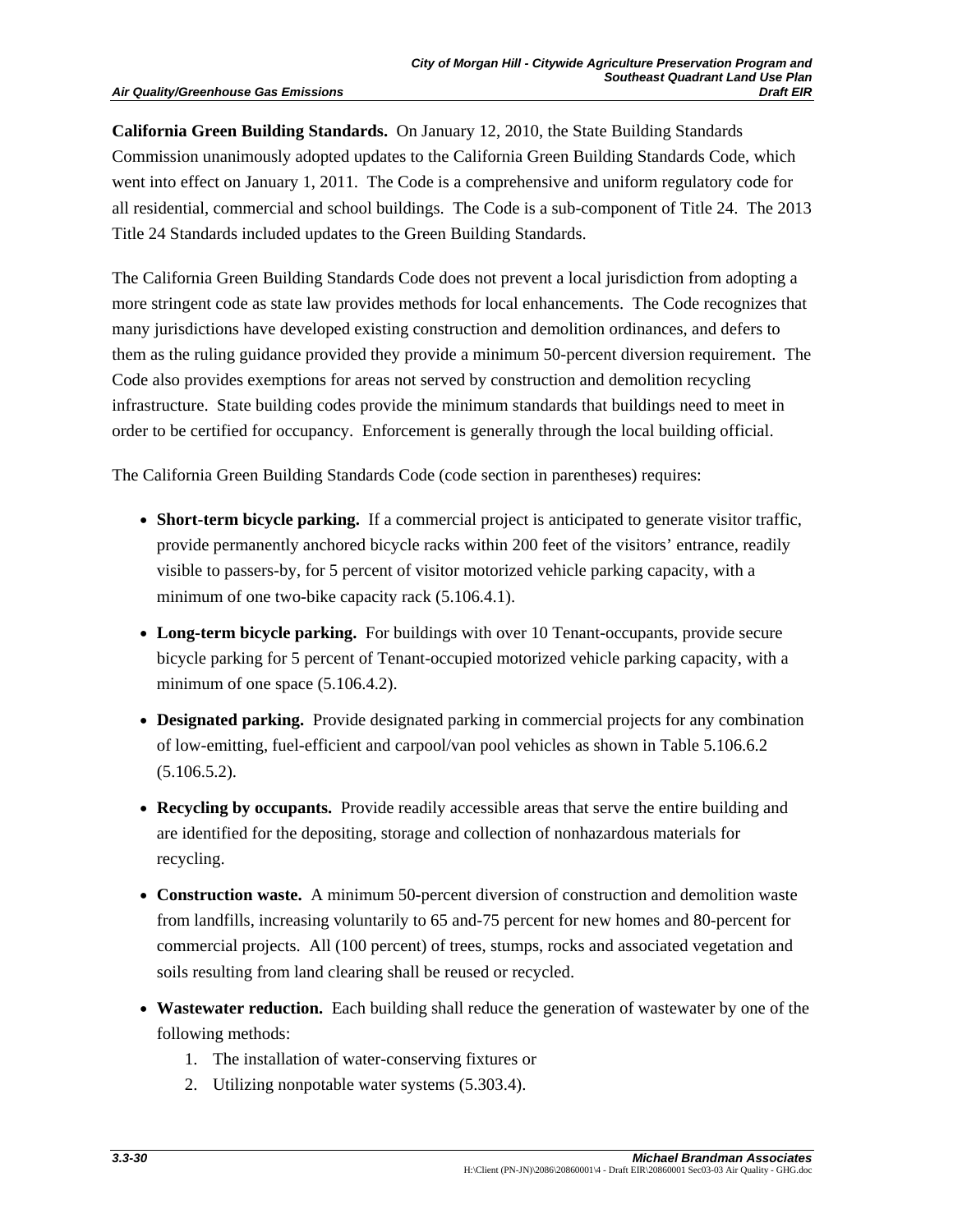- **Water use savings.** 20-percent mandatory reduction in indoor water use with voluntary goal standards for 30, 35, and 40-percent reductions.
- **Water meters.** Separate water meters for buildings in excess of 50,000 square feet or buildings projected to consume more than 1,000 gallons per day.
- **Irrigation efficiency.** Moisture-sensing irrigation systems for larger landscaped areas.
- **Materials pollution control.** Low-pollutant emitting interior finish materials such as paints, carpet, vinyl flooring, and particle board.
- **Building commissioning.** Mandatory inspections of energy systems (i.e. heat furnace, air conditioner, mechanical equipment) for nonresidential buildings over 10,000 square feet to ensure that all are working at their maximum capacity according to their design efficiencies.

**Pavley Regulations.** California AB 1493, enacted on July 22, 2002, required the ARB to develop and adopt regulations that reduce greenhouse gases emitted by passenger vehicles and light duty trucks. The regulation was stalled by automaker lawsuits and by the EPA's denial of an implementation waiver. On January 21, 2009, the ARB requested that the EPA reconsider its previous waiver denial. On January 26, 2009, President Obama directed that the EPA assess whether the denial of the waiver was appropriate. On June 30, 2009, the EPA granted the waiver request.

The standards phase in during the 2009 through 2016 model years. When fully phased in, the near term (2009-2012) standards will result in about a 22-percent reduction compared with the 2002 fleet, and the mid-term (2013-2016) standards will result in about a 30-percent reduction. Several technologies stand out as providing significant reductions in emissions at favorable costs. These include discrete variable valve lift or camless valve actuation to optimize valve operation rather than relying on fixed valve timing and lift as has historically been done; turbocharging to boost power and allow for engine downsizing; improved multi-speed transmissions; and improved air conditioning systems that operate optimally, leak less, and/or use an alternative refrigerant.

**Executive Order S-3-05.** California Governor Arnold Schwarzenegger announced on June 1, 2005, through Executive Order S-3-05, the following reduction targets for greenhouse gas emissions:

- By 2010, reduce greenhouse gas emissions to 2000 levels.
- By 2020, reduce greenhouse gas emissions to 1990 levels.
- By 2050, reduce greenhouse gas emissions to 80 percent below 1990 levels.

The 2050 reduction goal represents what scientists believe is necessary to reach levels that will stabilize the climate. The 2020 goal was established to be an aggressive, but achievable, mid-term target. The Climate Action Team's Report to the Governor in 2006 contains recommendations and strategies to help ensure the 2020 targets in Executive Order S-3-05 are met.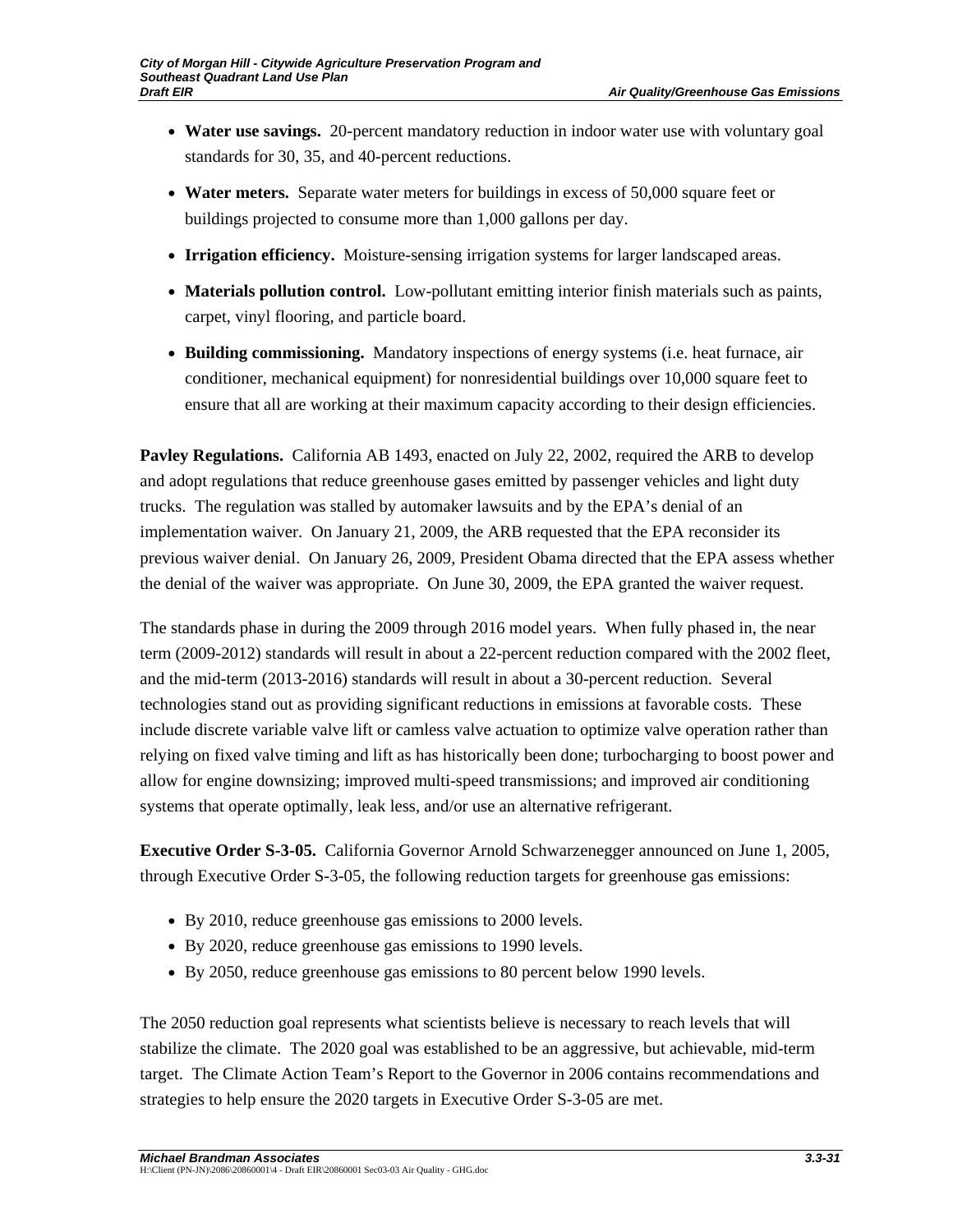**Low Carbon Fuel Standard – Executive Order S-01-07.** The Governor signed Executive Order S-01-07 on January 18, 2007. The order mandates that a statewide goal shall be established to reduce the carbon intensity of California's transportation fuels by at least 10 percent by 2020. In particular, the executive order established a Low Carbon Fuel Standard and directed the Secretary for Environmental Protection to coordinate the actions of the California Energy Commission, the ARB, the University of California, and other agencies to develop and propose protocols for measuring the "life-cycle carbon intensity" of transportation fuels. This analysis supporting development of the protocols was included in the State Implementation Plan for alternative fuels (State Alternative Fuels Plan adopted by California Energy Commission on December 24, 2007) and was submitted to ARB for consideration as an "early action" item under AB 32. The ARB adopted the Low Carbon Fuel Standard on April 23, 2009.

**SB 97 and the CEQA Guidelines Update.** Passed in August 2007, SB 97 added Section 21083.05 to the Public Resources Code. The code states "(a) On or before July 1, 2009, the Office of Planning and Research shall prepare, develop, and transmit to the Resources Agency guidelines for the mitigation of greenhouse gas emissions or the effects of greenhouse gas emissions as required by this division, including, but not limited to, effects associated with transportation or energy consumption. (b) On or before January 1, 2010, the Resources Agency shall certify and adopt guidelines prepared and developed by the Office of Planning and Research pursuant to subdivision (a)." Section 21097 was also added to the Public Resources Code. It provided CEQA protection until January 1, 2010 for transportation projects funded by the Highway Safety, Traffic Reduction, Air Quality, and Port Security Bond Act of 2006 or projects funded by the Disaster Preparedness and Flood Prevention Bond Act of 2006, in stating that the failure to adequately analyze the effects of greenhouse gases would not violate CEQA.

On April 13, 2009, the Office of Planning and Research submitted to the Secretary for Natural Resources its recommended amendments to the CEQA Guidelines for addressing greenhouse gas emissions. On July 3, 2009, the Natural Resources Agency commenced the Administrative Procedure Act rulemaking process for certifying and adopting these amendments pursuant to Public Resources Code section 21083.05. Following a 55-day public comment period and two public hearings, the Natural Resources Agency proposed revisions to the text of the proposed Guidelines amendments. The Natural Resources Agency transmitted the adopted amendments and the entire rulemaking file to the Office of Administrative Law on December 31, 2009. On February 16, 2010, the Office of Administrative Law approved the Amendments, and filed them with the Secretary of State for inclusion in the California Code of Regulations. The Amendments became effective on March 18, 2010.

The CEQA Amendments provide guidance to public agencies regarding the analysis and mitigation of the effects of greenhouse gas emissions in CEQA documents. The CEQA Amendments fit within the existing CEQA framework by amending existing CEQA Guidelines to reference climate change.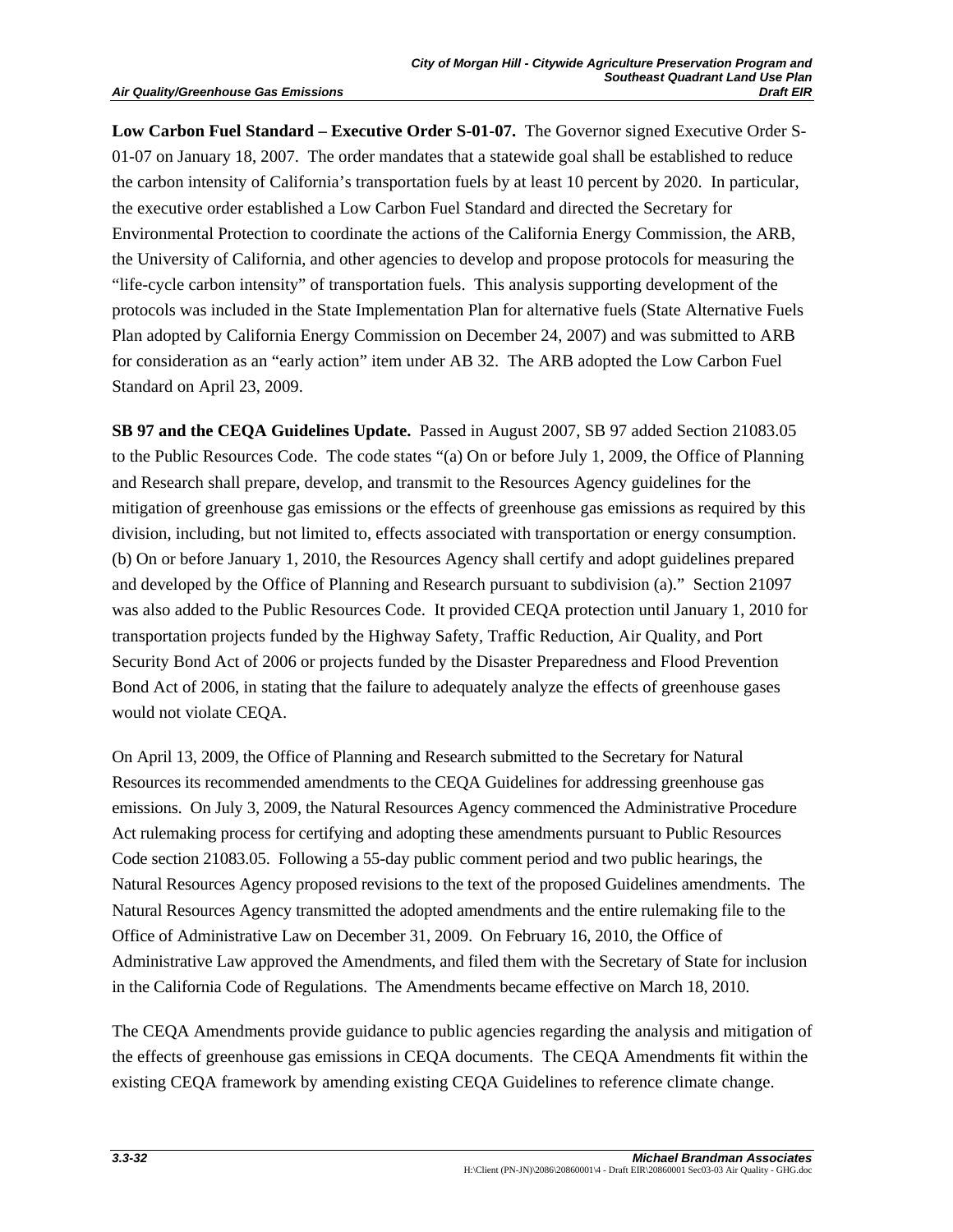A new section, CEQA Guidelines Section 15064.4, was added to assist agencies in determining the significance of greenhouse gas emissions. The new section allows agencies the discretion to determine whether a quantitative or qualitative analysis is best for a particular project. However, little guidance is offered on the crucial next step in this assessment process—how to determine whether the project's estimated greenhouse gas emissions are significant or cumulatively considerable.

Also amended were CEQA Guidelines Sections 15126.4 and 15130, which address mitigation measures and cumulative impacts respectively. Greenhouse gas mitigation measures are referenced in general terms, but no specific measures are championed. The revision to the cumulative impact discussion requirement (Section 15130) simply directs agencies to analyze greenhouse gas emissions in an EIR when a project's incremental contribution of emissions may be cumulatively considerable, however it does not answer the question of when emissions are cumulatively considerable.

Section 15183.5 permits programmatic greenhouse gas analysis and later project-specific tiering, as well as the preparation of Greenhouse Gas Reduction Plans. Compliance with such plans can support a determination that a project's cumulative effect is not cumulatively considerable, according to proposed Section 15183.5(b).

In addition, the amendments revised Appendix F of the CEQA Guidelines, which focuses on Energy Conservation. The sample environmental checklist in Appendix G was amended to include greenhouse gas questions.

**AB 32.** The California State Legislature enacted AB 32, the California Global Warming Solutions Act of 2006. AB 32 requires that greenhouse gases emitted in California be reduced to 1990 levels by the year 2020. "Greenhouse gases" as defined under AB 32 include carbon dioxide, methane, nitrous oxide, hydrofluorocarbons, perfluorocarbons, and sulfur hexafluoride. ARB is the state agency charged with monitoring and regulating sources of greenhouse gases. AB 32 states the following:

Global warming poses a serious threat to the economic well-being, public health, natural resources, and the environment of California. The potential adverse impacts of global warming include the exacerbation of air quality problems, a reduction in the quality and supply of water to the state from the Sierra snowpack, a rise in sea levels resulting in the displacement of thousands of coastal businesses and residences, damage to marine ecosystems and the natural environment, and an increase in the incidences of infectious diseases, asthma, and other human health-related problems.

The ARB Board approved the 1990 greenhouse gas emissions inventory of  $427\text{MMTCO}_2$ e on December 6, 2007. Therefore, emissions generated in California in 2020 are required to be equal to or less than 427 MMTCO<sub>2</sub>e. In 2008, the emissions in 2020 in a "business as usual" scenario were estimated to be 596 MMTCO<sub>2</sub>e. In 2012, ARB updated the 2020 business as usual scenario based on new and revised data. The updated forecast accounts for the effects of the recent economic recession,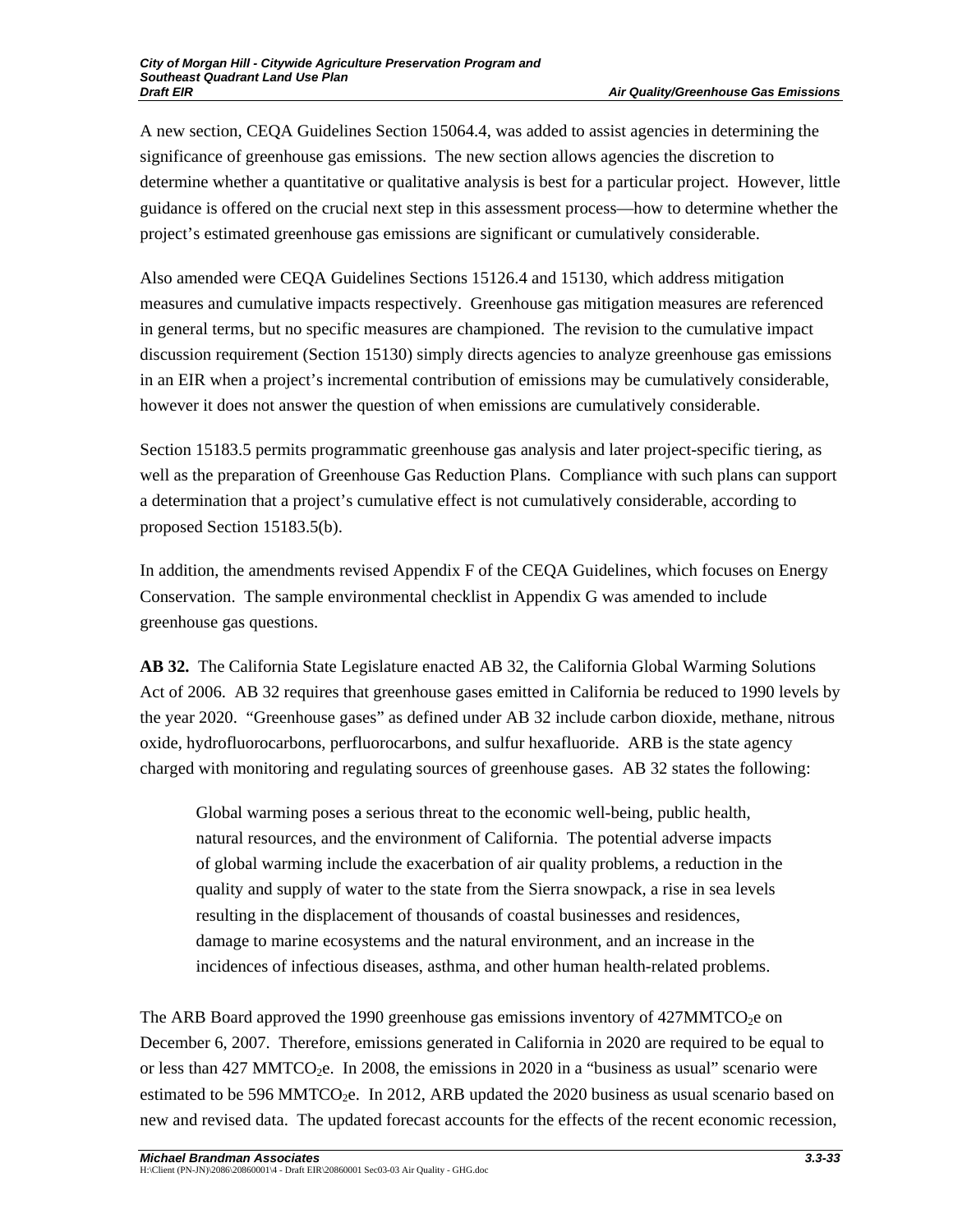new estimates for future fuel and energy demand, and other factors. The current year 2020 business as usual forecast is 545 MMTCO<sub>2</sub>e. Therefore, a 21.7-percent reduction from the year 2020 business as usual forecast is required to achieve the year 1990 emissions target.

Under AB 32, the ARB published its Final Expanded List of Early Action Measures to Reduce Greenhouse Gas Emissions in California. Discrete early action measures are currently underway or are enforceable by January 1, 2010. The ARB has 44 early action measures that apply to the transportation, commercial, forestry, agriculture, cement, oil and gas, fire suppression, fuels, education, energy efficiency, electricity, and waste sectors. Of these early action measures, nine are considered discrete early action measures, as they are regulatory and enforceable by January 1, 2010. The ARB estimates that the 44 recommendations are expected to result in reductions of at least 42  $MMTCO<sub>2</sub>e$  by 2020, representing approximately 25 percent of the 2020 target.

The ARB's Climate Change Scoping Plan (Scoping Plan) contains measures designed to reduce the State's emissions to 1990 levels by the year 2020. The Scoping Plan identifies recommended measures for multiple greenhouse gas emission sectors and the associated emission reductions needed to achieve the year 2020 emissions target—each sector has a different emission reduction target. Most of the measures target the transportation and electricity sectors. As stated in the Scoping Plan, the key elements of the strategy for achieving the 2020 greenhouse gas target include:

- Expanding and strengthening existing energy efficiency programs as well as building and appliance standards;
- Achieving a statewide renewables energy mix of 33 percent;
- Developing a California cap-and-trade program that links with other Western Climate Initiative partner programs to create a regional market system;
- Establishing targets for transportation-related greenhouse gas emissions for regions throughout California and pursuing policies and incentives to achieve those targets;
- Adopting and implementing measures pursuant to existing state laws and policies, including California's clean car standards, goods movement measures, and the Low Carbon Fuel Standard; and
- Creating targeted fees, including a public goods charge on water use, fees on high global warming potential gases, and a fee to fund the administrative costs of the State's long-term commitment to AB 32 implementation.

In addition, the Scoping Plan differentiates between "capped" and "uncapped" strategies. "Capped" strategies are subject to the proposed cap-and-trade program. The Scoping Plan states that the inclusion of these emissions within the cap-and trade program will help ensure that the year 2020 emission targets are met despite some degree of uncertainty in the emission reduction estimates for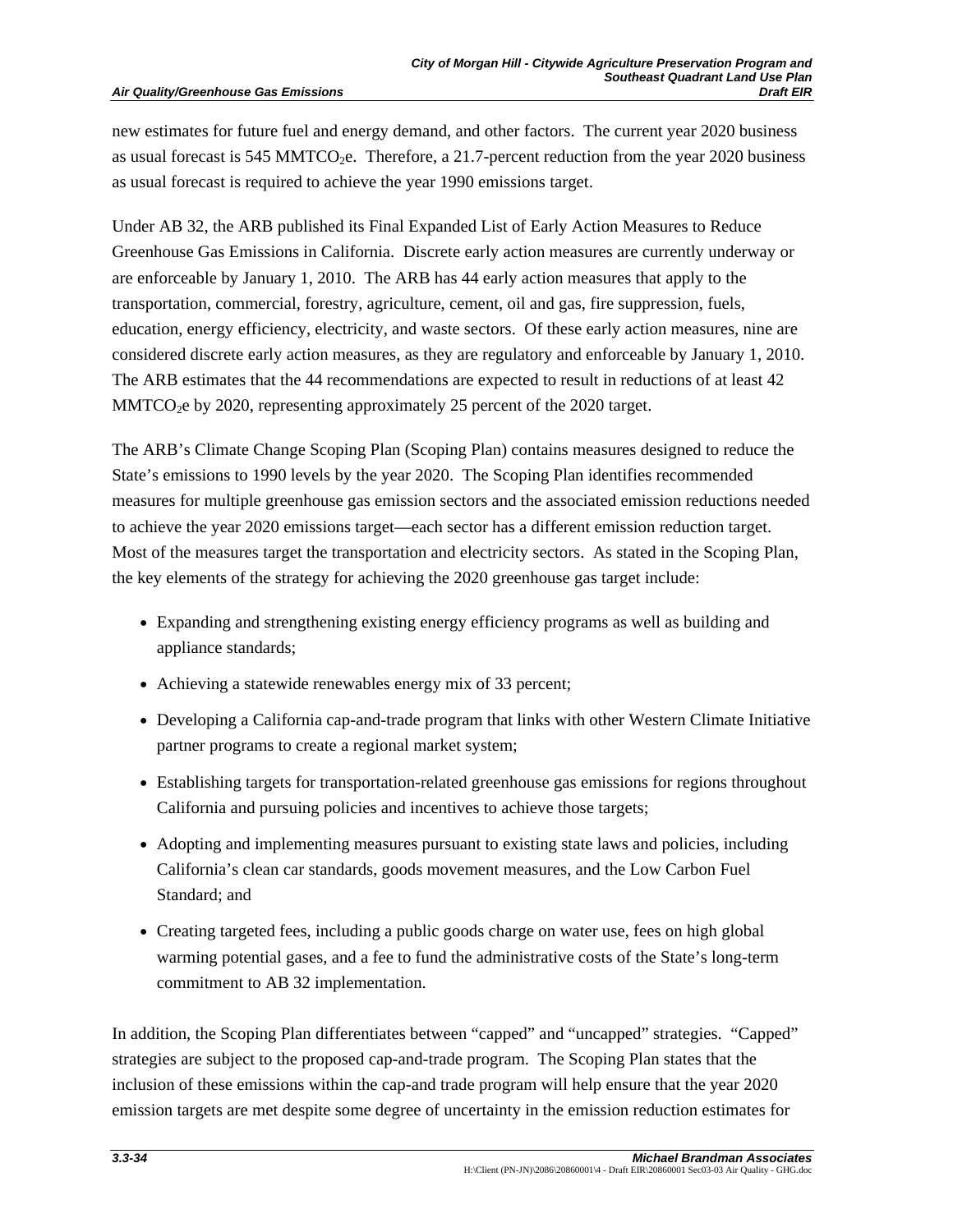any individual measure. Implementation of the capped strategies is calculated to achieve a sufficient amount of reductions by 2020 to achieve the emission target contained in AB 32. "Uncapped" strategies that will not be subject to the cap-and-trade emissions caps and requirements are provided as a margin of safety by accounting for additional greenhouse gas emission reductions.<sup>1</sup>

In August 2011, the AB 32 Scoping Plan was re-approved by ARB, with the inclusion of the Final Supplement to the Scoping Plan Functional Equivalent Document. This re-approved plan contains revisions to greenhouse gas reduction estimates and plans.

**SB 375.** Passing the Senate on August 30, 2008, SB 375 was signed by the Governor on September 30, 2008. According to SB 375, the transportation sector is the largest contributor of greenhouse gas emissions, which emits over 40 percent of the total greenhouse gas emissions in California. SB 375 states, "Without improved land use and transportation policy, California will not be able to achieve the goals of AB 32." SB 375 does the following: (1) requires metropolitan planning organizations to include sustainable community strategies in their regional transportation plans for reducing greenhouse gas emissions, (2) aligns planning for transportation and housing, and (3) creates specified incentives for the implementation of the strategies.Concerning CEQA, SB 375, Section 21159.28 states that CEQA findings determinations for certain projects are not required to reference, describe, or discuss (1) growth inducing impacts or (2) any project-specific or cumulative impacts from cars and light-duty truck trips generated by the project on global warming or the regional transportation network if the project:

- 1. Is in an area with an approved sustainable communities strategy or an alternative planning strategy that the ARB accepts as achieving the greenhouse gas emission reduction targets.
- 2. Is consistent with that strategy (in designation, density, building intensity, and applicable policies).
- 3. Incorporates the mitigation measures required by an applicable prior environmental document.

**Executive Order S-13-08**. Executive Order S-13-08 indicates that "climate change in California during the next century is expected to shift precipitation patterns, accelerate sea level rise and increase temperatures, thereby posing a serious threat to California's economy, to the health and welfare of its population and to its natural resources." Pursuant to the requirements in the order, the

 $\overline{\phantom{a}}$ 

<sup>1</sup> On March 17, 2011, the San Francisco Superior Court issued a final decision in *Association of Irritated Residents v. California Air Resources Board* (Case No. CPF-09-509562). While the Court upheld the validity of the ARB Scoping Plan for the implementation of AB 32, the Court enjoined ARB from further rulemaking under AB 32 until ARB amends its CEQA environmental review of the Scoping Plan to address the flaws identified by the Court. On May 23, 2011, ARB filed an appeal. On June 24, 2011, the Court of Appeal granted ARB's petition staying the trial court's order pending consideration of the appeal. In the interest of informed decision-making, on June 13, 2011, ARB released the expanded alternatives analysis in a draft Supplement to the AB 32 Scoping Plan Functional Equivalent Document. The ARB Board approved the Scoping Plan and the CEQA document on August 24, 2011.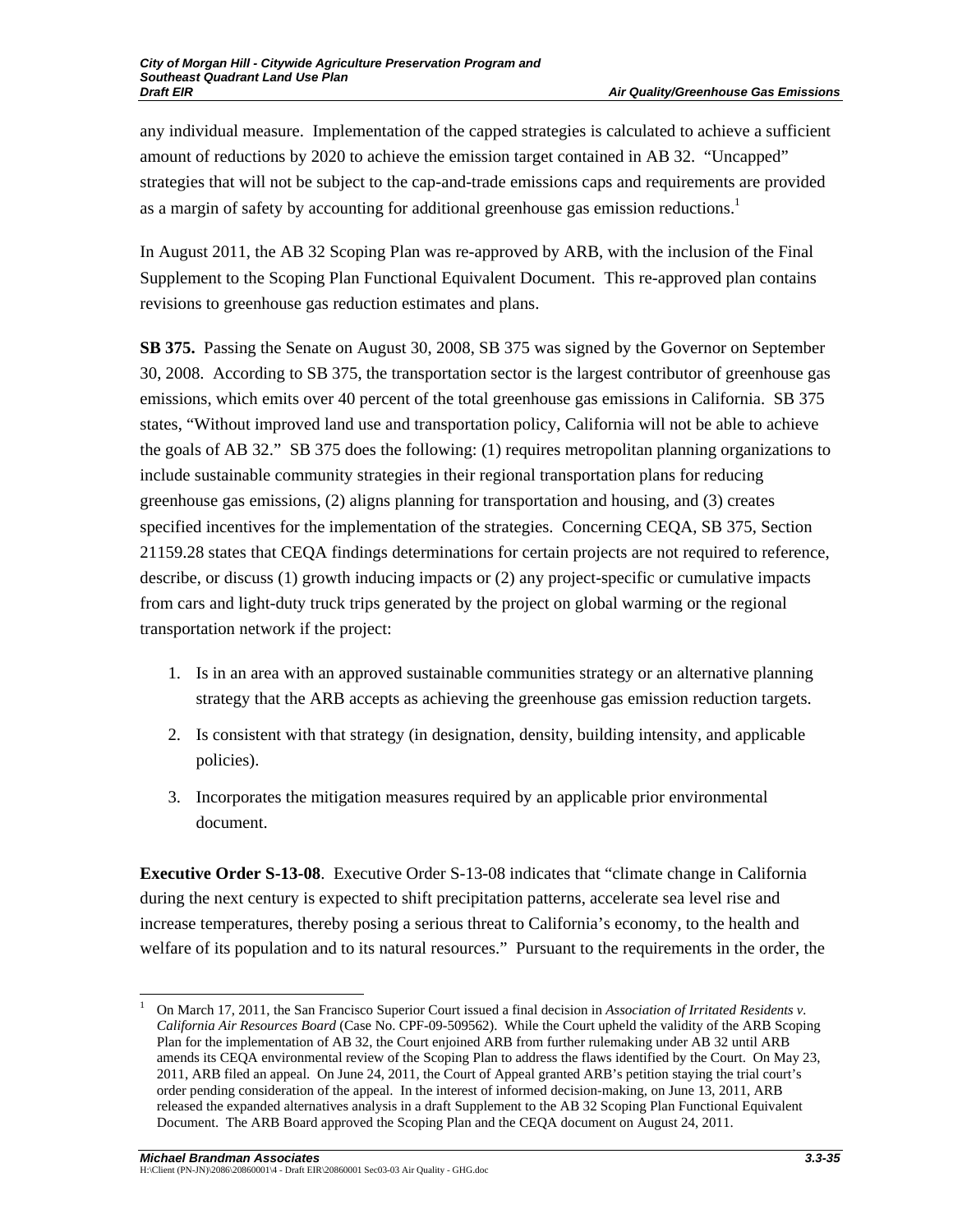#### **Air Quality/Greenhouse Gas Emissions**

2009 California Climate Adaptation Strategy was adopted, which is the " . . . first statewide, multisector, region-specific, and information-based climate change adaptation strategy in the United States." Objectives include analyzing risks of climate change in California, identifying and exploring strategies to adapt to climate change, and specifying a direction for future research.

**Renewable Electricity Standards.** On September 12, 2002, Governor Gray Davis signed SB 1078 requiring California to generate 20 percent of its electricity from renewable energy by 2017. SB 107 changed the due date to 2010 instead of 2017. On November 17, 2008, Governor Arnold Schwarzenegger signed Executive Order S-14-08, which established a Renewable Portfolio Standard target for California requiring that all retail sellers of electricity serve 33 percent of their load with renewable energy by 2020. Governor Schwarzenegger also directed the ARB (Executive Order S-21- 09) to adopt a regulation by July 31, 2010, requiring the state's load serving entities to meet a 33 percent renewable energy target by 2020. The ARB Board approved the Renewable Electricity Standard on September 23, 2010 by Resolution 10-23.

## *Bay Area Air Quality Management District*

The BAAQMD has established a Climate Action Program in 2005 to integrate climate protection activities into existing BAAQMD programs. As part of this program, the BAAQMD developed the Climate Action Web Portal for local governments to access tools and resources for climate change activities, including best practices, case studies, and news and events from local governments. In addition, the BAAQMD prepared a greenhouse gas emissions inventory for the area under its jurisdiction, along with a county-level breakdown of greenhouse gas emissions in the basin.

In 2008, the BAAQMD approved a fee on stationary air pollution sources in its jurisdiction to help defray the costs associated with the BAAQMD's climate protection activities and programs, including environmental review, air pollution regulations, and emissions inventory development. Industrial facilities and businesses that are currently required to submit an air quality permit to operate will have a fee of 4.4 cents per metric ton of greenhouse gas emissions added to their permit bill.

In addition, the BAAQMD updated its California Environmental Quality Act Air Quality Guidelines in 2010 to include both numeric and qualitative greenhouse gas thresholds and recommended assessment methodologies for project- and plan-level analyses. However, an Alameda Superior Court ruled in January 2012 in *California Building Industry Association v. Bay Area Air Quality Management District*, that the BAAQMD had violated CEQA by adopting thresholds without appropriate CEQA review and documentation. The Court ruled that the new thresholds (including new thresholds for TACs and PM<sub>2.5</sub>) are considered a "project" under CEQA, and thus the BAAQMD should have prepared the required CEQA review and documentation. This ruling does not prohibit the application of the BAAQMD's recommended thresholds but requires BAAQMD to undertake due CEQA review of the thresholds.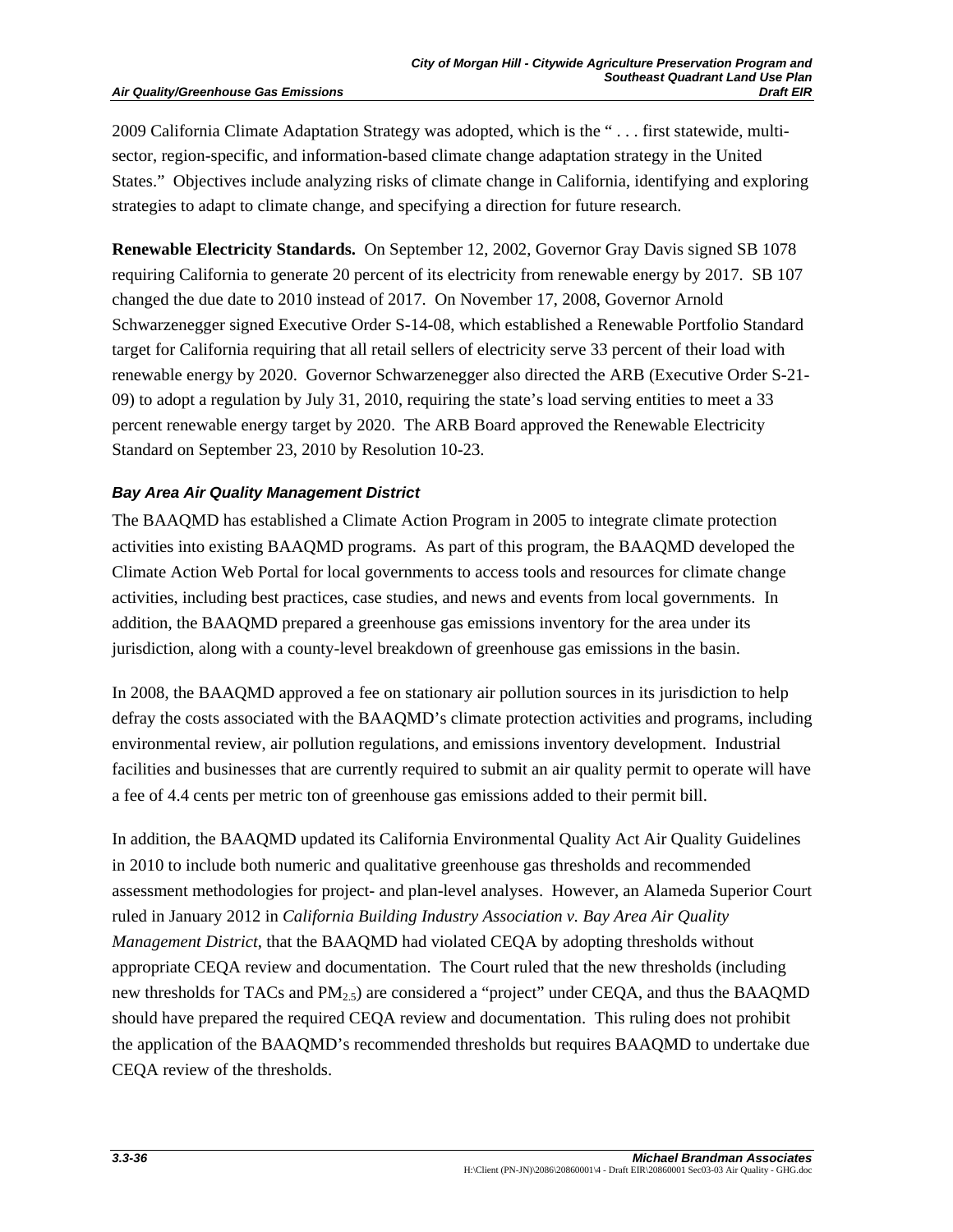## *Local*

## *City of Morgan Hill*

The City of Morgan Hill has adopted a comprehensive Environmental Agenda to enhance the longterm sustainability of Morgan Hill by developing a framework for reducing environmental impacts, increasing community health, and protecting the community's environmental resources. The following Environmental Agenda goals are related to climate change:

- Limit impacts of human caused climate change by reducing community's greenhouse gas emissions.
- Protect climate and conserve energy by decreasing gasoline consumption to indicate increases in fuel efficiency or community driving behavior changes.
- Reduce air pollutants and protect climate by increasing ridership on public transit.
- Reduce air pollutants and protect climate by increasing ridership on Caltrains.
- Protect climate and community health by providing more infrastructure for bicycling.
- Protect climate and increase community health by increasing community participation in Bike To Work Day.
- Protect climate through increased business participation in 511.org.
- Protect climate through increased community participation in 511.org.
- Protect climate and decrease air pollutants through increased tree canopy.
- Protect climate by increasing the number of renewable energy installations.
- Conserve energy, preserve resources, and protect climate by building more sustainably.
- Lead the community to protect climate by reducing organizations' greenhouse gas emissions.
- Increase fuel efficiency of city-owned fleet to protect climate and conserve energy.
- Upward trend to protect climate, air quality, and community health.

The City of Morgan Hill amended its General Plan to add a policy to reduce greenhouse gas emissions caused by actions within the City and an action statement to prepare and implement a CAP by the year 2015 . The City completed a 2005 community emissions inventory for greenhouse gases but has not finalized a Climate Action Plan. To be considered as a "Qualified" plan, the plan would need to meet the criteria put forth by the 2010-adopted California Environmental Quality Act Air Quality Guidelines.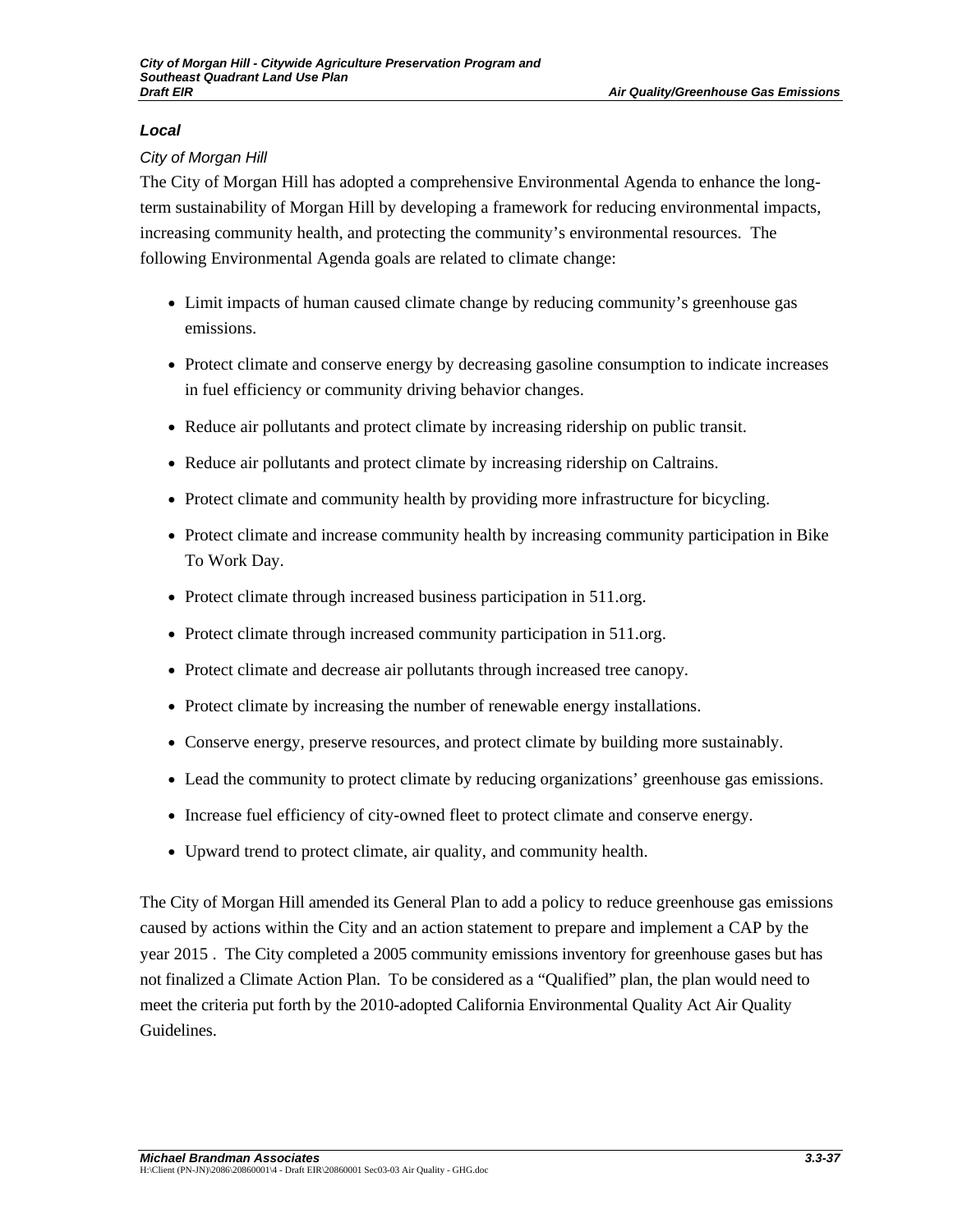## **3.3.4 - Methodology**

The project's air quality impacts were evaluated in accordance with the guidance set forth by the BAAQMD's 2011 CEQA Air Quality Guidelines. The purpose of the Air Quality Guidelines is to assist lead agencies in evaluating air quality impacts of projects and plans proposed in the Air Basin. The Air Quality Guidelines contain guidance on how to conduct plan-level analysis, as well as how to determine the significance of a project's emissions of greenhouse gases. This analysis follows the guidance in the Air Quality Guidelines where appropriate.

## **3.3.5 - Thresholds of Significance**

According to Appendix G, Environmental Checklist, of the CEQA Guidelines, air quality and greenhouse gas emissions impacts resulting from the implementation of the proposed project would be considered significant if the project would:

 Where available, the significance criteria established by the applicable air quality management or air pollution control district may be relied upon to make the following determinations.

Would the project:

- a.) Conflict with or obstruct implementation of the applicable air quality plan?
- b.) Violate any air quality standard or contribute substantially to an existing or projected air quality violation?
- c.) Result in a cumulatively considerable net increase of any criteria pollutant for which the project region is non-attainment under an applicable federal or state ambient air quality standard (including releasing emissions, which exceed quantitative thresholds for ozone precursors)?
- d.) Expose sensitive receptors to substantial pollutant concentrations?
- e.) Create objectionable odors affecting a substantial number of people?
- f.) Generate greenhouse gas emissions, either directly or indirectly, that may have a significant impact on the environment?
- g.) Conflict with any applicable plan, policy or regulation of an agency adopted for the purpose of reducing the emissions of greenhouse gases?

According to Appendix G, Environmental Checklist, of the CEQA Guidelines, greenhouse gas emissions impacts resulting from the implementation of the proposed project would be considered significant if the project would:

a.) Generate greenhouse gas emissions, either directly or indirectly, that may have a significant impact on the environment?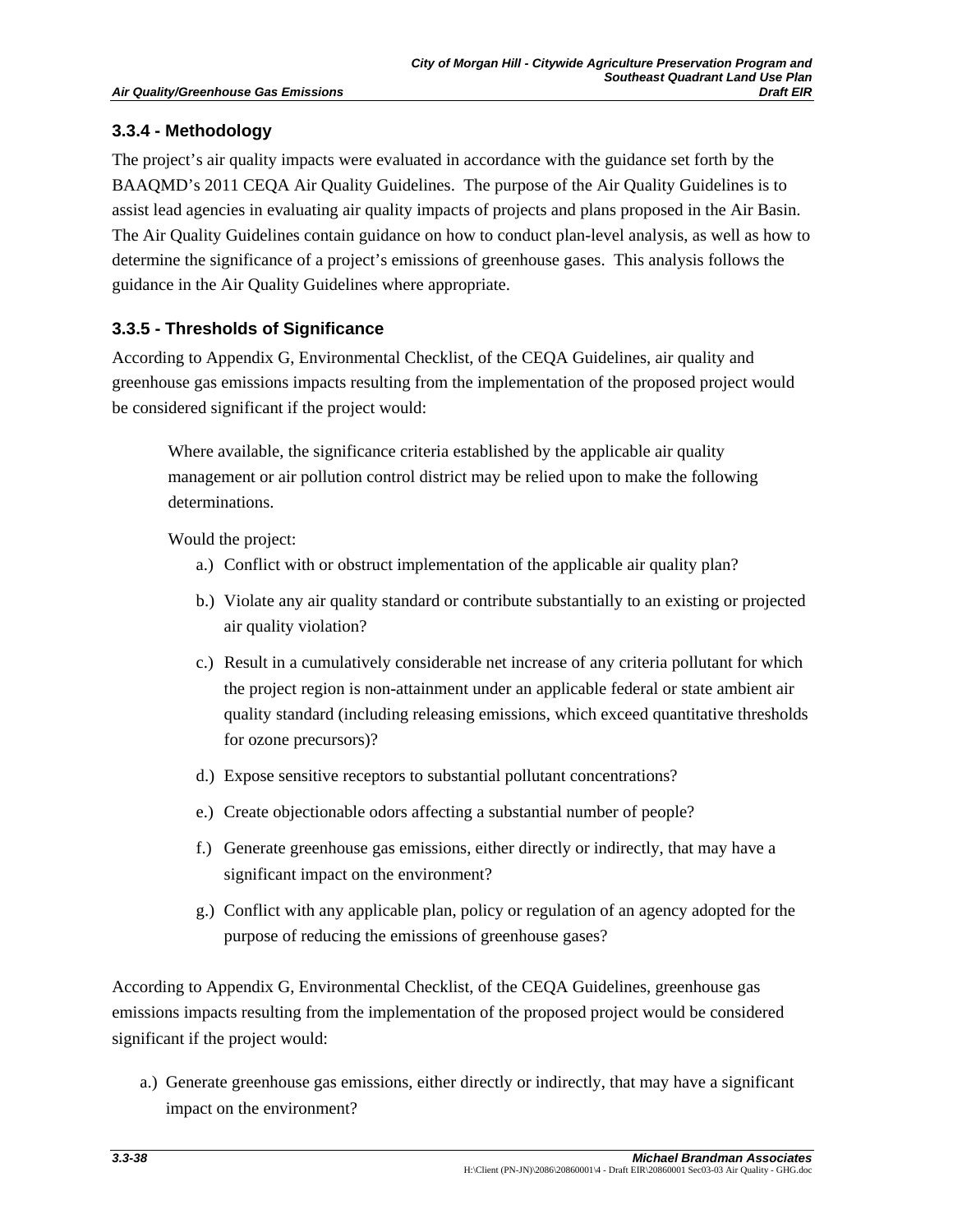b.) Conflict with an applicable plan, policy or regulation adopted for the purpose of reducing the emissions of greenhouse gases?

## **3.3.6 - Project Impacts and Mitigation Measures**

This section discusses potential impacts associated with the development of the project and provides mitigation measures where appropriate.

## **Air Quality Plan**

| Impact AIR-1: | The project may conflict with or obstruct implementation of the applicable air |
|---------------|--------------------------------------------------------------------------------|
|               | quality plan.                                                                  |

## *Impact Analysis*

The BAAQMD 2010 CAP is the regional air quality management plan for the Air Basin. The 2010 CAP accounts for projections of population growth provided by Association of Bay Area Governments and vehicle miles traveled provided by the Metropolitan Transportation Commission, and it identifies strategies to bring regional emissions into compliance with federal and state air quality standards.

BAAQMD's guidance differentiates between "project-level" and "plan-level" thresholds of significance and impact assessment methodologies. BAAQMD's use of "plan-level" is the same as the term "program" within CEQA. For consistency with BAAQMD's terminology, the term planlevel is used throughout this impact analysis.

BAAQMD's Guidance provides two impact areas for determining if a plan-level project is consistent with the current air quality plan (AQP) control measures. The two areas (and associated criteria) are:

- Consistency with current air quality plan control measures:
	- 1) Does the project support the primary goals of the AQP? (Criterion 1)
	- 2) Does the project include applicable control measures from the AQP? (Criterion 2)
	- 3) Does the project disrupt or hinder implementation of any AQP control measures? (Criterion 3)

*and* 

• Projected vehicle miles traveled (VMT) or vehicle trips increase is less than or equal to projected population increase. (Criterion 4)

The BAAQMD does not provide a threshold of significance for project-level consistency analysis. Therefore, the following impact area and associated criteria will be used for determining the High School site's project-level consistency with the AQP: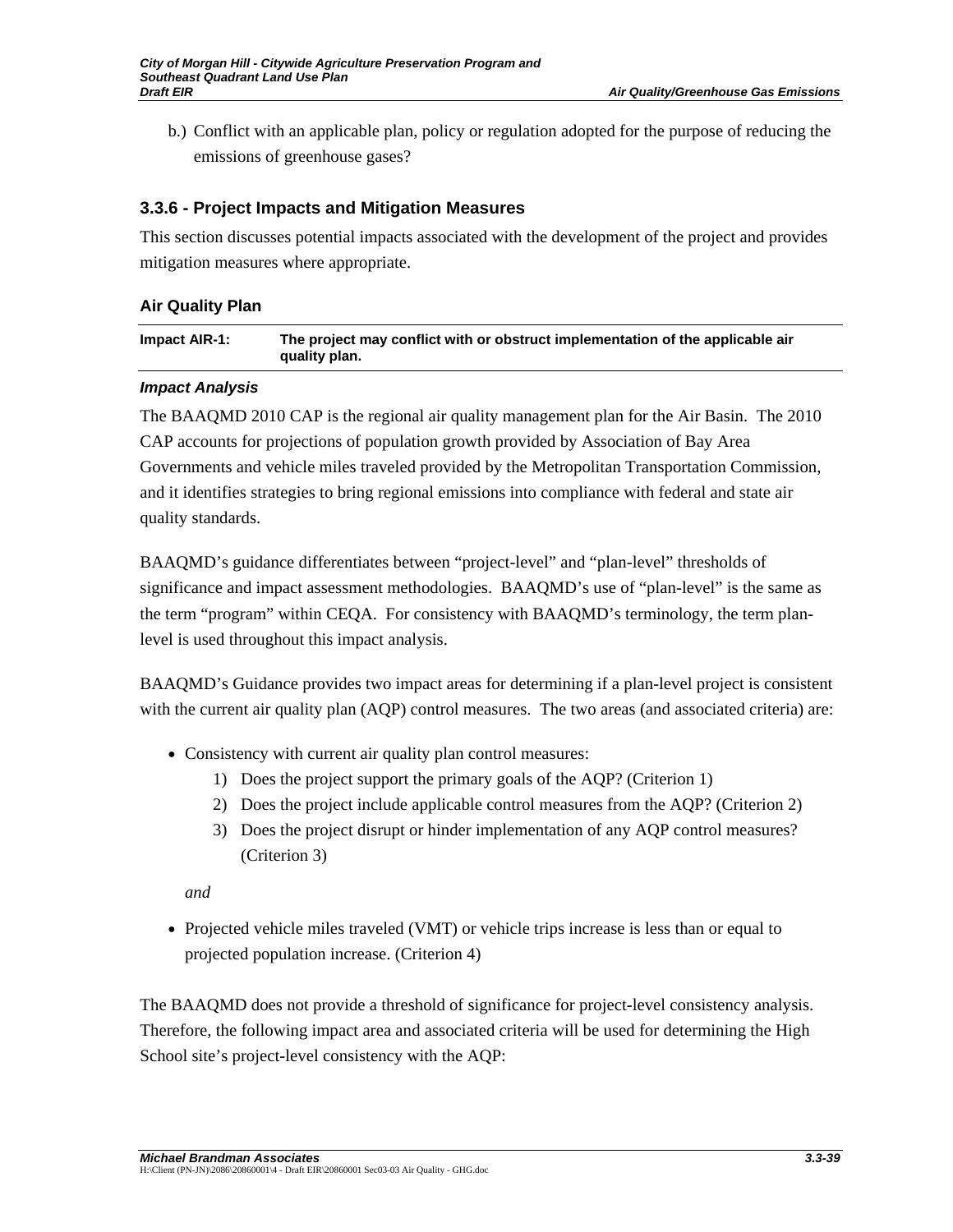- Consistency with current air quality plan control measures:
	- 1) Does the project support the primary goals of the AQP? (Criterion 1)
	- 2) Does the project include applicable control measures from the AQP? (Criterion 2)
	- 3) Does the project disrupt or hinder implementation of any AQP control measures? (Criterion 3)

#### *SEQ Area (Program Level)*

## **Criterion 1**

The primary goals of the 2010 CAP, the current AQP to date, are to:

- Attain air quality standards;
- Reduce population exposure to unhealthy air and protecting public health in the Bay area; and
- Reduce greenhouse gas emissions and protect the climate.

As discussed in Impacts AIR-2, AIR-4, and AIR-5, the SEQ Area plan would not create a localized violation of state or federal air quality standards, expose sensitive receptors to substantial pollutant concentrations, or create objectionable odors affecting a substantial number of people after incorporation of mitigation measures. Impact AIR-6, related to greenhouse gas and climate change impacts, shows that the project would not generate a significant amount of greenhouse gases and would not conflict with the applicable plans adopted for reducing the emission of greenhouse gases.

However, because the SEQ Area plan exceeds the threshold of significance for regional pollution impacts, as discussed in Impact AIR-3, the project would not meet this criterion, and would not meet the primary goals of the 2010 Clean Air Plan.

## **Criterion 2**

The 2010 CAP contains 55 control measures aimed at reducing air pollution in the Bay Area. Along with the traditional stationary, area, mobile source, and transportation control measures, the 2010 CAP contains a number of new control measures designed to protect the climate and promote mixed use, compact development to reduce vehicle emissions and exposure to pollutants from stationary and mobile sources.

The SEQ Area includes four programmatic land use projects and several city-initiated General Plan Amendments. No detailed land use plans are available at the time of this writing, nor is there a schedule for submittal of any detailed plans. Because of the programmatic nature of the SEQ Area, evaluating consistency with air quality plan control measures would be premature. Future development activities that occur within the SEQ Area would be subject to project-level environmental review, including air quality plan control measures. Therefore, the project is anticipated to be consistent with this criterion.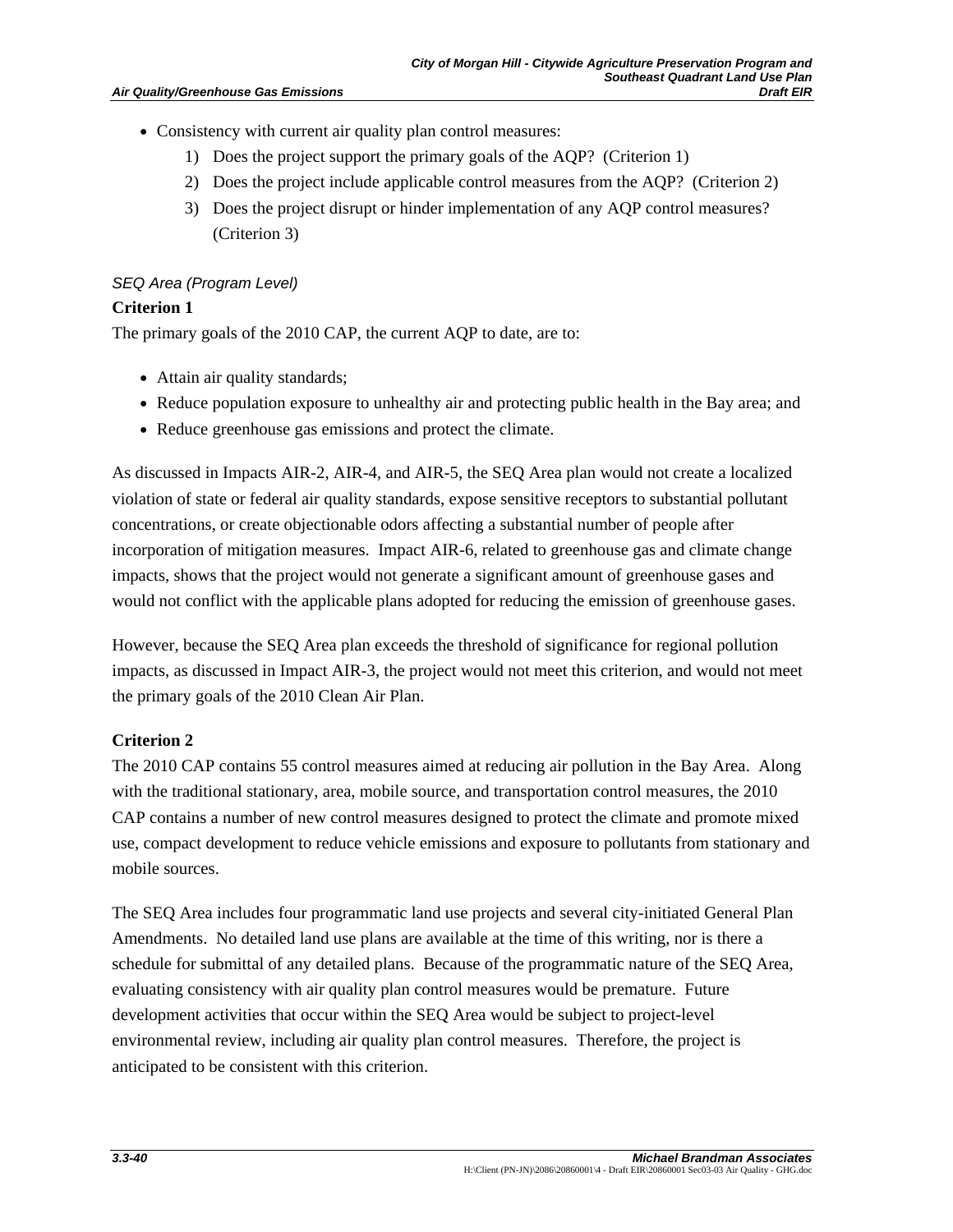## **Criterion 3**

The SEQ Area plan will not preclude extension of a transit line or bike path, propose excessive parking beyond parking requirements, or otherwise create an impediment or disruption to implementation of any AQP control measures.

# **Criterion 4**

The final criterion for consistency with the 2010 CAP is to determine if the projected vehicle miles traveled or vehicle trips increase for the SEQ Area is less than or equal to the project population increase. Existing population and annual VMT estimates for the SEQ Area were calculated through a hand count of residences and the application of population, trip generation, and trip length default assumptions in CalEEMod. Projected population and VMT increases in the SEQ Area General Plan Amendments were calculated using the same method, with VMT calculations utilizing the detailed daily trip generation contained in the traffic impact analysis report. The results of these analyses are presented in Table 3.3-10.

| <b>Parameter</b>              | <b>Existing</b> | <b>Proposed Plan</b> | Increase Due to<br><b>Project</b> | <b>Percent</b><br><b>Increase</b> |
|-------------------------------|-----------------|----------------------|-----------------------------------|-----------------------------------|
| Annual Vehicle Miles Traveled | 3,658,657       | 53,907,460           | 50,248,803                        | 1,373                             |
| Dwelling Units                | 172 DU          | 215 DU               | 43 DU                             | 25                                |
| Population                    | 535 persons     | 669 persons          | 134 persons                       | 25                                |

|  | Table 3.3-10: SEQ Area Development |  |  |  |  |
|--|------------------------------------|--|--|--|--|
|--|------------------------------------|--|--|--|--|

Notes:

A count of existing residences was conducted using existing mapping. Existing VMT estimates from the hand count of residences and CalEEMod default trip generation per dwelling unit, and miles per trip assumptions were used. Existing and proposed plan population from the City's current 3.11 persons per household figure were also used. Sources: Fehr and Peers, 2013; Michael Brandman Associates, 2013.

As shown in Table 3.3-10, the SEQ Area General Plan Amendments contemplate development activities that have the potential to cause a VMT increase that is much larger than the population increase. These increases were shown to be primarily due to the anticipated commercial and recreational facilities and their respective trip generating capacity (as detailed in Table 9 and Table D1 of the Traffic Impact Analysis, provided as Appendix H of this EIR), including sporting goods store, multi-purpose recreational facility, hotel, drive-through fast-food restaurant, baseball/softball fields, and gas station with market. It should be noted that the values in Table 3.3-10 likely overstate what would actually occur, as they are predicated on full buildout of the SEQ Area to the highest and most intense use. Nonetheless, this is considered a significant impact.

Previous planning projections for the entire City of Morgan Hill have shown similar significant impacts based on this VMT and population rate criterion. During the adoption of the City of Morgan Hill General Plan (General Plan), it was found that growth under the General Plan would result in a VMT growth rate that is faster than the population growth rate, even with mitigation. Updates to the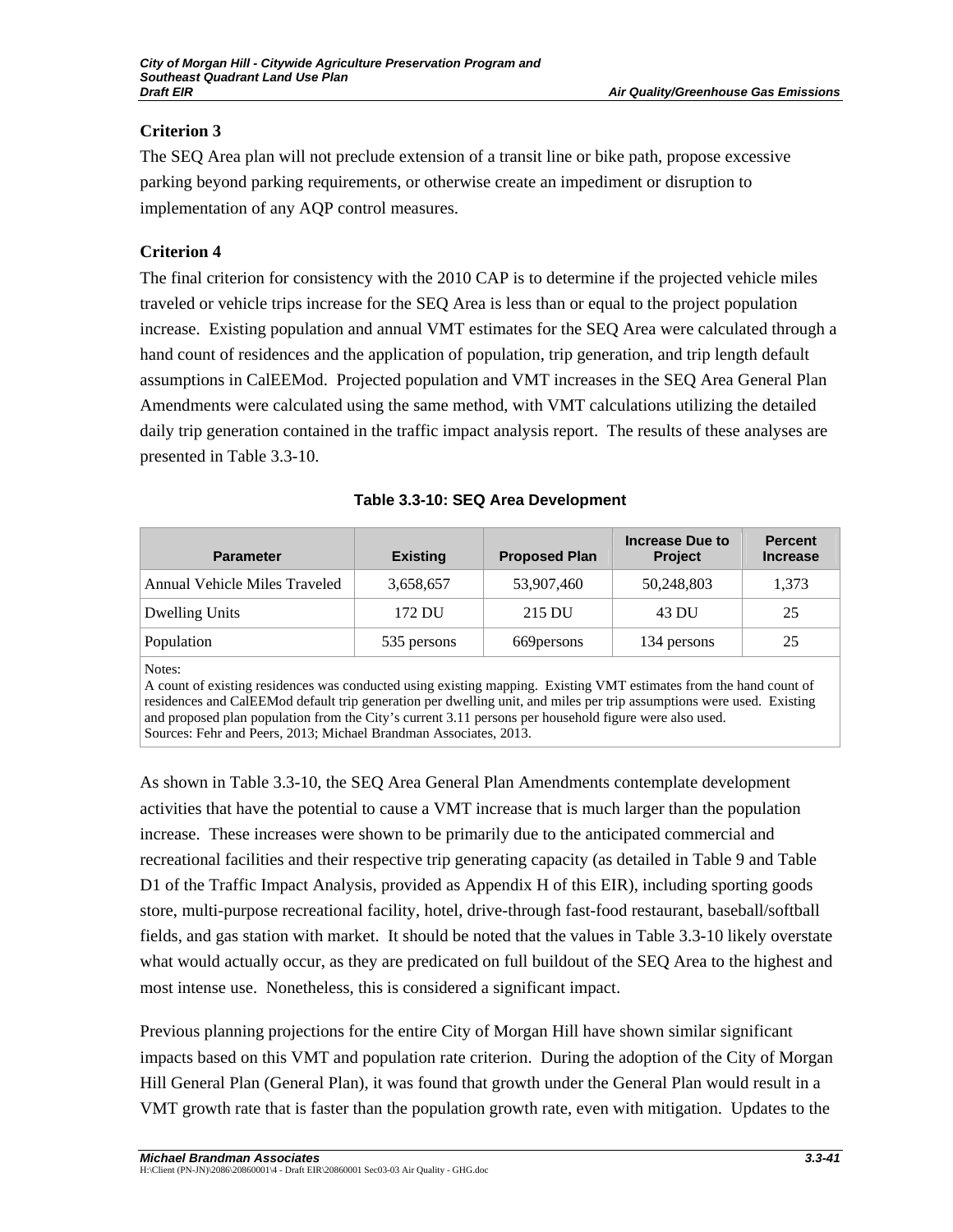#### **Air Quality/Greenhouse Gas Emissions**

General Plan, as recent as the 2010 Circulation Element Update, have not changed this significant and unavoidable impact. The environmental analyses performed for the 2010 Circulation Element Update show a projected VMT increase of 50 percent (from 3,871,000 to 5,798,000 daily VMT) through 2030 under the current General Plan. For the same time period, the Association of Bay Area Governments (ABAG) Projections publication estimates a population increase of 14 percent (from 40,246 to 45,800) in Morgan Hill.

In summary, the substantial increase in VMT creates potential conflicts with the planning assumptions contained in the 2010 CAP. Because of the programmatic nature of the SEQ Area General Plan Amendments, it would be premature to require specific mitigation measures to promote VMT reductions, as the feasibility of such measures will be dependant on the characteristics of the end user. Therefore, the impact is significant and unavoidable.

# *High School Site (Project Level)*

## **Criterion 1**

The primary goals of the 2010 CAP (as mentioned previously) are to attain air quality standards, reduce population exposure to unhealthy air and protecting public health in the Bay area, and reduce greenhouse gas emissions and protect the climate. As discussed in Impacts AIR-2, AIR-3, AIR-4, and AIR-5, the High School project would not contribute to localized violation of state or federal air quality standards, contribute to nonattainment status of regional pollutants, expose sensitive receptors to substantial pollutant concentrations, or create objectionable odors affecting a substantial number of people after incorporation of mitigation measures. These impacts are less than significant after implementation of Mitigation Measures AIR-2, HAZ-1a, HAZ-1b, and HAZ-1c. Impact AIR-6, related to greenhouse gas and climate change impacts, shows that the project would not generate a significant amount of greenhouse gases and would not conflict with the applicable plans adopted for reducing the emission of greenhouse gases. Therefore, the High School project would be consistent with this criterion after incorporation of mitigation measures.

## **Criterion 2**

None of the 18 stationary source control measures in the 2010 CAP are applicable to the High School project. In addition, none of the six land use and local impact measures applies to the High School project. One of the 10 mobile source measures (MSM) may apply to the project: MSM C-1 (Construction and Farming Equipment) includes a component to work with local communities, contractors, and developers to encourage the use of renewable alternative fuels in applicable equipment. As stated by the 2010 CAP, MSMs are measures that reduce emissions by accelerating the replacement of older, dirtier vehicles and equipment, and promoting advanced technology vehicles that reduce emissions of criteria pollutants or greenhouse gases. Because of the limited scope of the proposed project, and because the project's construction emissions are below the BAAQMD's threshold of significance for criteria pollutants, MSM C-1 is not applicable to the project.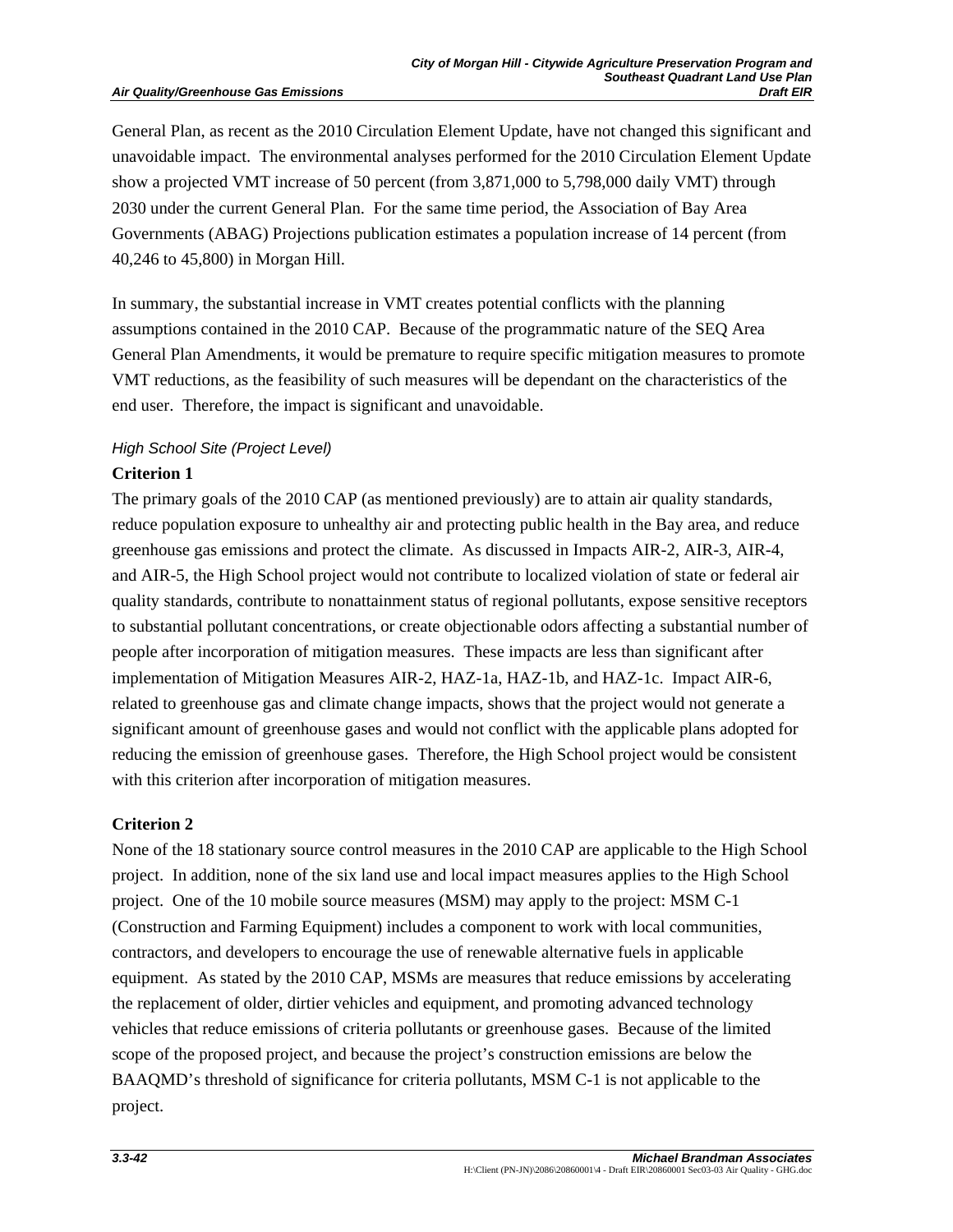Of the transportation control measures, TCM D-1 and D-3, apply to the project. Section 3.13, Transportation, details the pedestrian and bicycle infrastructure near the project. The High School site is located in the vicinity of existing bicycle routes and pedestrian access. The location of the High School provides bicycle access to an educational facility and site of employment. Therefore, the High School would support implementation of TCM D-1 and D-3.

In addition, the High School project is anticipated to include a Transportation Demand Management (TDM) program. Mitigation Measure TRANS-3 requires the High School project applicant to submit a TDM Program to the City of Morgan Hill for review and approval. The TDM program must be prepared by a qualified transportation consultant/engineer and identify TDM measures for the proposed High School, including a peak-hour trip reduction goal of at least 10 percent. This will further reduce criteria and greenhouse gas operational emissions associated vehicle activity for the High School.

Regarding energy and climate measures, the project is consistent with ECM-1 (Energy Efficiency). As described in Section 3.14, Utility Systems, Pacific Gas and Electric Company (PG&E) provides electricity and natural gas service to the City of Morgan Hill. PG&E is obligated by the "Renewable Portfolio Standards" provisions of the California Global Warming Solutions Act of 2006 to obtain a minimum of 33 percent of its electricity from renewable sources by 2020. The utility also obtains energy from nuclear and large hydroelectric sources, which do not emit greenhouse gases.

The project would comply with all applicable control measures contained in the 2010 CAP, and, therefore, would not conflict with or obstruct the air quality attainment plan.

# **Criterion 3**

The project will not preclude extension of a transit line or bike path, propose excessive parking beyond parking requirements, or otherwise create an impediment or disruption to implementation of any AQP control measures.

## *Level of Significance Before Mitigation*

*SEQ Area (Program Level)*  Potentially significant impact.

*High School Site (Project Level)*  Potentially significant impact.

## *Mitigation Measures*

*SEQ Area (Program Level)*  No feasible mitigation is available.

# *High School Site (Project Level)*  Implement Mitigation Measures AIR-2, HAZ-1a, HAZ-1b, and HAZ-1c.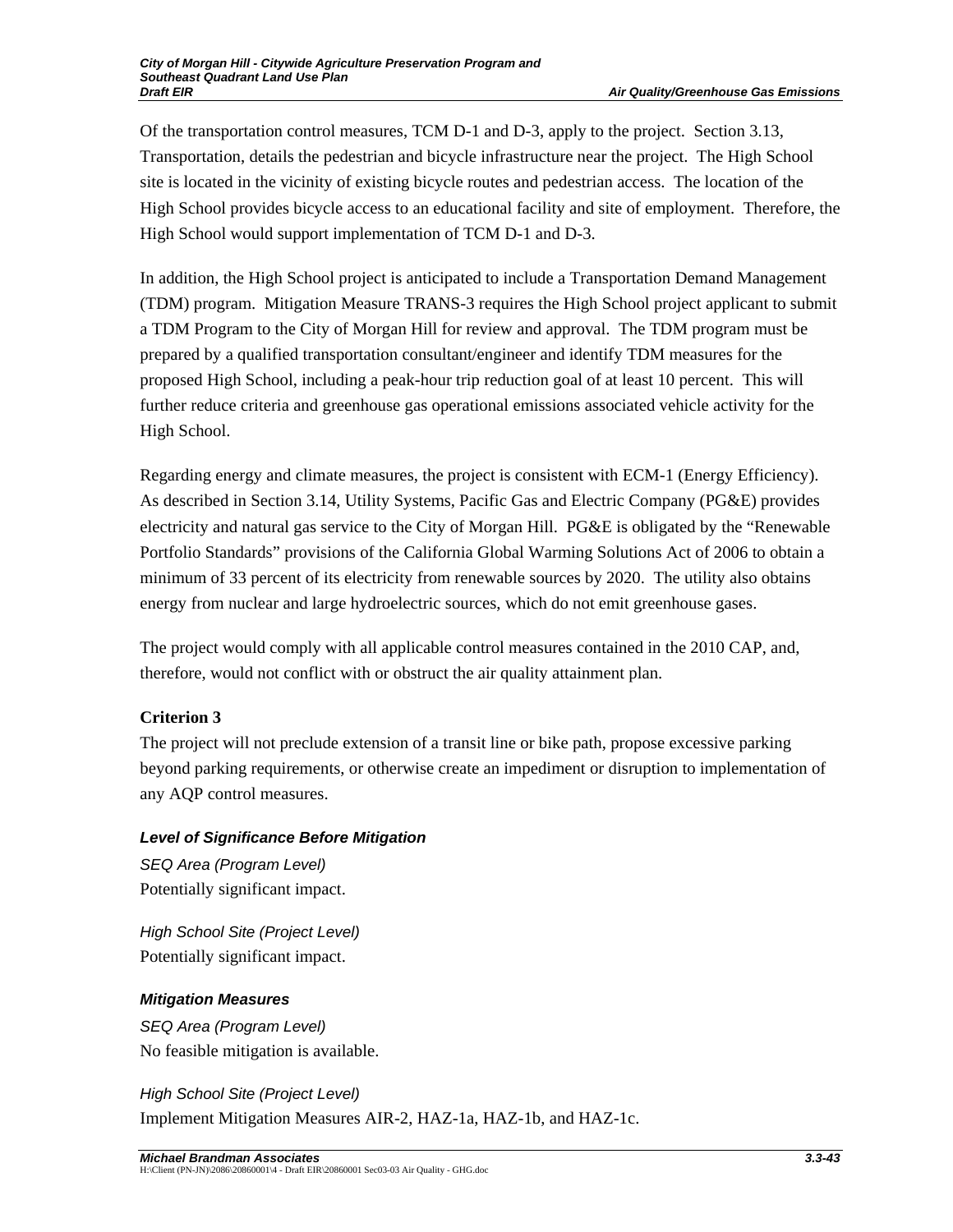## *Level of Significance After Mitigation*

*SEQ Area (Program Level)*  Significant unavoidable impact.

*High School Site (Project Level)*  Less than significant impact.

## **Air Quality Standards/Violations**

| Impact AIR-2: | The project would not violate any air quality standard or contribute substantially to |
|---------------|---------------------------------------------------------------------------------------|
|               | an existing or projected air quality violation.                                       |

## *Impact Analysis*

This impact is related to localized criteria pollutant impacts, because these criteria pollutants have corresponding ambient air quality standards. Potential localized impacts of the project would be exceedances of state or federal standards for  $PM_{2.5}$ ,  $PM_{10}$ , or CO. The BAAQMD provides recommended thresholds of significance for construction-generated  $PM_{10}$  and  $PM_{2.5}$  from fugitive dust at the project-level; however, the BAAQMD does not recommend the fugitive dust threshold for plan-level analysis. In addition, the BAAQMD recommends an operational CO threshold at the project level, as described below.

The BAAQMD does not have a quantitative threshold for fugitive dust at the project level. The Air Quality Guidelines determine the significance for fugitive dust through application of Best Management Practices. Therefore, it is recommended that the fugitive dust control measures identified in its Air Quality Guidelines be included to reduce localized dust impacts to less than significant.

The significance criteria for a CO hotspot are the ambient air quality standards of 9.0 ppm (8-hour average) and 20.0 ppm (1-hour average). CO concentrations are estimated at the three intersections with the greatest potential for a CO hotspot. This analysis follows the CO protocol prepared by Caltrans in 1997. According to the CO protocol, intersections with Level of Service (LOS) E or F require detailed analysis. In addition, intersections that operate under LOS D conditions in areas that experience meteorological conditions favorable to CO accumulation require a detailed analysis.

## *SEQ Area (Program Level)*

The SEQ Area includes four programmatic land use projects and several city-initiated General Plan Amendments. No detailed land use plans are available at the time of this writing, nor is there a schedule for submittal of any detailed plans. Because of the programmatic nature of the SEQ Area, evaluating construction fugitive dust emissions and localized CO emissions would be premature. Future development activities that occur within the SEQ Area would be subject to project-level environmental review, including localized CO emissions.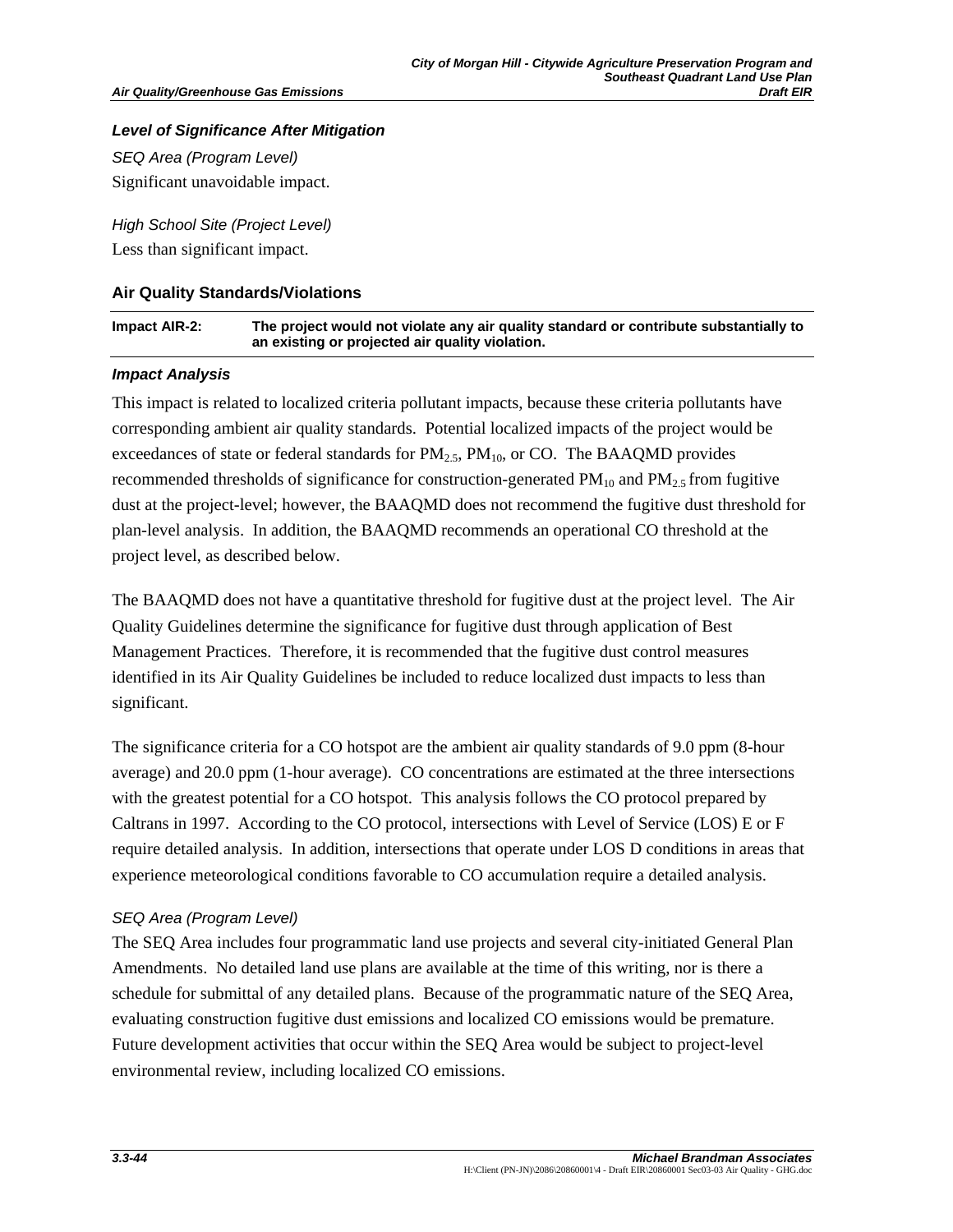The BAAQMD does provide recommended plan-level thresholds of significance for operationalgenerated criteria pollutants as a category; the thresholds are examined in Impact AIR-3.

## *High School Site (Project Level)*

## Construction Fugitive PM<sub>10</sub> and PM<sub>2.5</sub>

The BAAQMD recommends that fugitive dust from construction dust be evaluated separately from  $PM_{10}$  and  $PM_{2.5}$  from exhaust. For construction dust, the BAAQMD recommends incorporation of Best Management Practices to reduce localized dust impacts to less than significant. Since Best Management Practices for construction-generated dust are not addressed in the project's description, it is assumed that the project would not incorporate them. Therefore, without application of Best Management Practices, this impact is potentially significant. Incorporation of Mitigation Measure AIR-2 reduces this impact to less than significant.

## **Carbon Monoxide**

Localized high levels of CO (CO hotspot) are associated with traffic congestion and idling or slowmoving vehicles. BAAQMD recommends a screening analysis to determine if a project has the potential to contribute to a CO hotspot. The screening criteria identify when site-specific CO dispersion modeling is not necessary. The proposed project would result in a less than significant impact to air quality for local CO if all of the following screening criteria are met:

- Project is consistent with an applicable congestion management program established by the county congestion management agency for designated roads or highways, regional transportation plan, and local congestion management agency plans; or
- The project traffic would not increase traffic volumes at affected intersections to more than 44,000 vehicles per hour; or
- The project traffic would not increase traffic volumes at affected intersections to more than 24,000 vehicles per hour where vertical and/or horizontal mixing is substantially limited (e.g., tunnel, parking garage, bridge underpass, natural or urban street canyon, below-grade roadway).

The Transportation Impact Analysis prepared by Fehr & Peers and contained in the technical appendices of the EIR analyzes the project's potential to conflict with the applicable Congestion Management Plan (CMP). None of the intersections analyzed for the High School project are designated CMP intersections, but there would be significant impacts to the level of service (LOS) at the Tennant Avenue/Murphy Avenue intersection. The mitigation measures in the traffic impact report improve the operations to acceptable LOS, and would reduce the impact to less than significant. Analysis of freeway segments found that the High School project has the potential for significant impacts to the LOS on the section of northbound US 101 between Tennant Avenue and Dunne Avenue. The mitigation measures discussed in the report may reduce the severity of the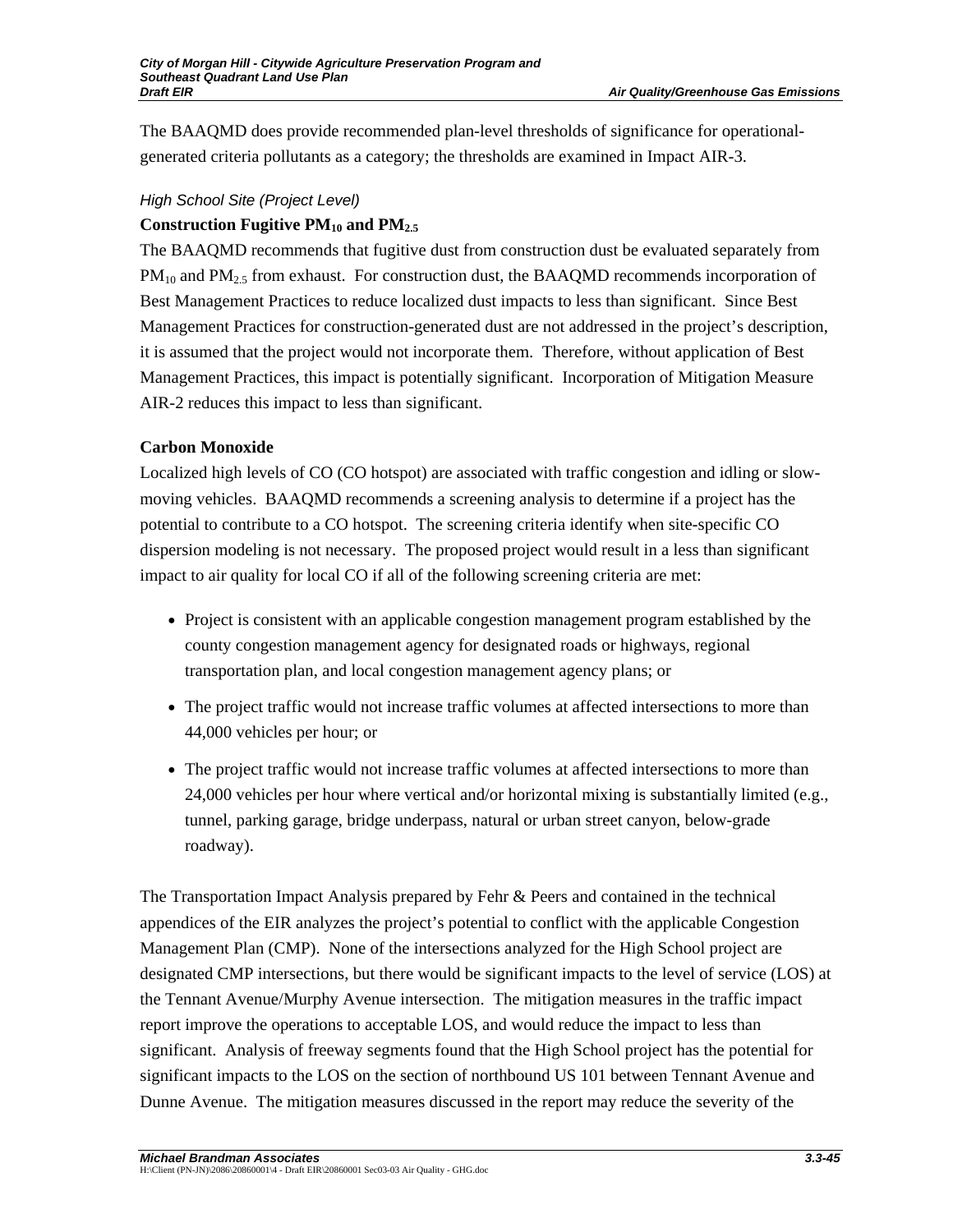impact, but the impact would be considered significant and unavoidable. These impacts could conflict with the Congestion Management Plan.

The High School is expected to generate maximum traffic volumes at the Dunne/US 101 SB Ramp intersection, with cumulative plus project volumes of 2,979 vehicles per hour in the AM peak-hour and 2,395 vehicles per hour in the PM peak-hour. These peak-hour traffic volumes are well below the screening criterion of 44,000 vehicles per hour. The High School would not increase traffic volumes in an area where vertical and/or horizontal mixing is substantially limited.

Because the project does not meet all three screening criteria after application of the mitigation measures in the Transportation Impact Analysis, the High School project may result in a significant impact to air quality for local CO. Therefore, CO hotspot analysis using CALINE4 was prepared for the impacted intersections in the existing plus project and cumulative 2030 plan plus project scenarios.

Using the CALINE4 model, potential CO hotspots are analyzed at impacted intersections identified in the Existing Plus Project and 2030 Cumulative General Plan Plus Project conditions in the traffic impact study of the High School. Under the Existing Plus Project scenario, the Tennant Avenue/ Murphy Avenue intersection operated at LOS F. No other intersections were estimated to operate below LOS C in the Existing Plus Project conditions. Under the Cumulative Plus Project scenario, the Tennant Avenue/US 101 Southbound Ramps, Tennant Avenue/Condit Road, and Tennant Avenue/Murphy Avenue intersections operated at LOS F. No other intersections were estimated to operate below LOS D in the Cumulative Plus Project conditions. These intersections were analyzed for CO hotspot potential. The traffic volumes were obtained from the traffic study. The emission factors were generated using the EMFAC2011 model for the BAAQMD area for year 2017 in the Existing Plus Project conditions and the year 2030 in the 2030 Cumulative General Plan Plus Project conditions.

No CO monitoring data was available at the San Martin or Gilroy stations. The nearest monitoring station with CO data is located in San Jose. Although San Jose's urban setting is likely to produce higher background CO concentrations than those in Morgan Hill, the data should provide a very conservative estimate of CO hotspots in the area.

As shown in Table 3.3-11, the estimated 1-hour and 8-hour average CO concentrations in combination with background concentrations (unmitigated) are below the state and national ambient air quality standards. Therefore, the mobile emissions of CO from the project are not anticipated to contribute substantially to an existing or projected air quality violation of CO. Impacts would be less than significant.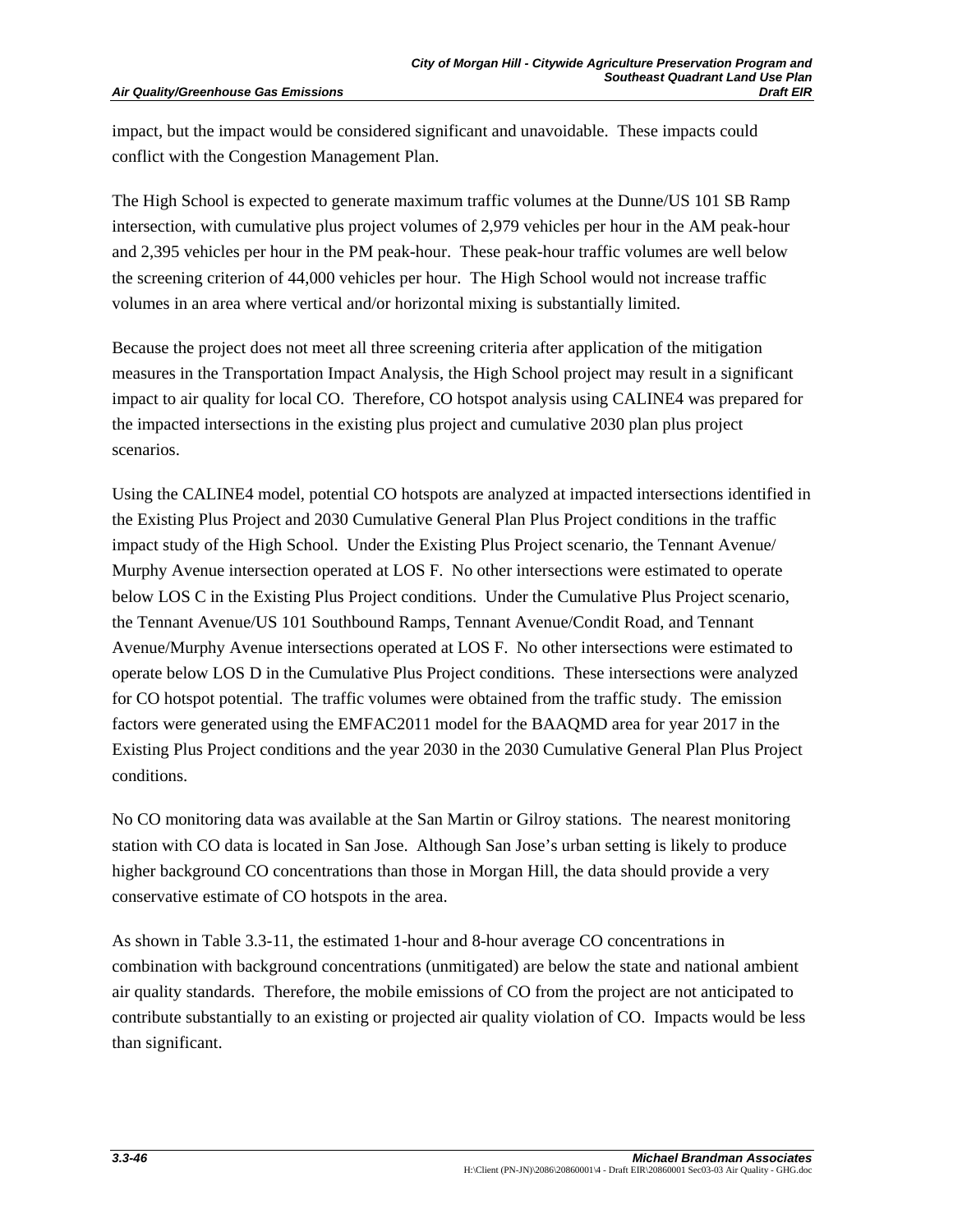| <b>Intersection</b>                                                  | <b>1-hour Estimated</b><br><b>CO Concentration</b><br>(ppm) | <b>8-hour Estimated</b><br><b>CO Concentration</b><br>(ppm) | <b>Significant</b><br>Impact? |
|----------------------------------------------------------------------|-------------------------------------------------------------|-------------------------------------------------------------|-------------------------------|
| Tennant Avenue/Murphy Avenue (AM<br>hour, Existing Plus Project)     | 4.2                                                         | 2.9                                                         | N <sub>0</sub>                |
| Tennant Avenue/Murphy Avenue (AM<br>hour, Cumulative Plus Project)   | 3.9                                                         | 2.7                                                         | N <sub>0</sub>                |
| Tennant Avenue/Condit Road (AM hour,<br>Cumulative Plus Project)     | 3.8                                                         | 2.6                                                         | N <sub>0</sub>                |
| Tennant Avenue/US 101 SB Ramps (PM<br>hour, Cumulative Plus Project) | 4.0                                                         | 2.8                                                         | N <sub>0</sub>                |

## **Table 3.3-11: Localized Carbon Monoxide Concentrations**

Notes:

ppm = parts per million

The 8-hour background concentration is from the 2009 maximum CO measured at the San Jose monitoring site. The 1-hour background concentration was calculated by dividing the 8-hour concentration of 2.50 by the persistence factor of 0.7.

The 8-hour project increment was calculated by multiplying the 1-hour CALINE4 output by 0.7 (persistence factor), then adding the 8-hour background concentration.

The significance determination is by comparison of the 1-hour concentration to the state standard of 20 ppm, and the 8 hour concentration to the state/national standard of 9 ppm.

Source: Michael Brandman Associates, 2013.

## *Level of Significance Before Mitigation*

*SEQ Area (Program Level)* 

Less than significant impact.

*High School Site (Project Level)*  Potentially significant impact.

#### *Mitigation Measures*

**MM AIR-2 High School Site.** All construction activity: During construction activities, the following air pollution control measures shall be implemented:

- Exposed surfaces (e.g., parking areas, staging areas, soil piles, graded areas, and unpaved access roads) shall be watered two times per day, or more as needed to prevent dust.
- All haul trucks transporting soil, sand, or other loose material offsite shall be covered.
- All visible mud or dirt track-out onto adjacent public roads shall be removed using wet power vacuum street sweepers at least once per day. The use of dry power sweeping is prohibited.
- All vehicle speeds on unpaved roads and surfaces shall be limited to 15 mph.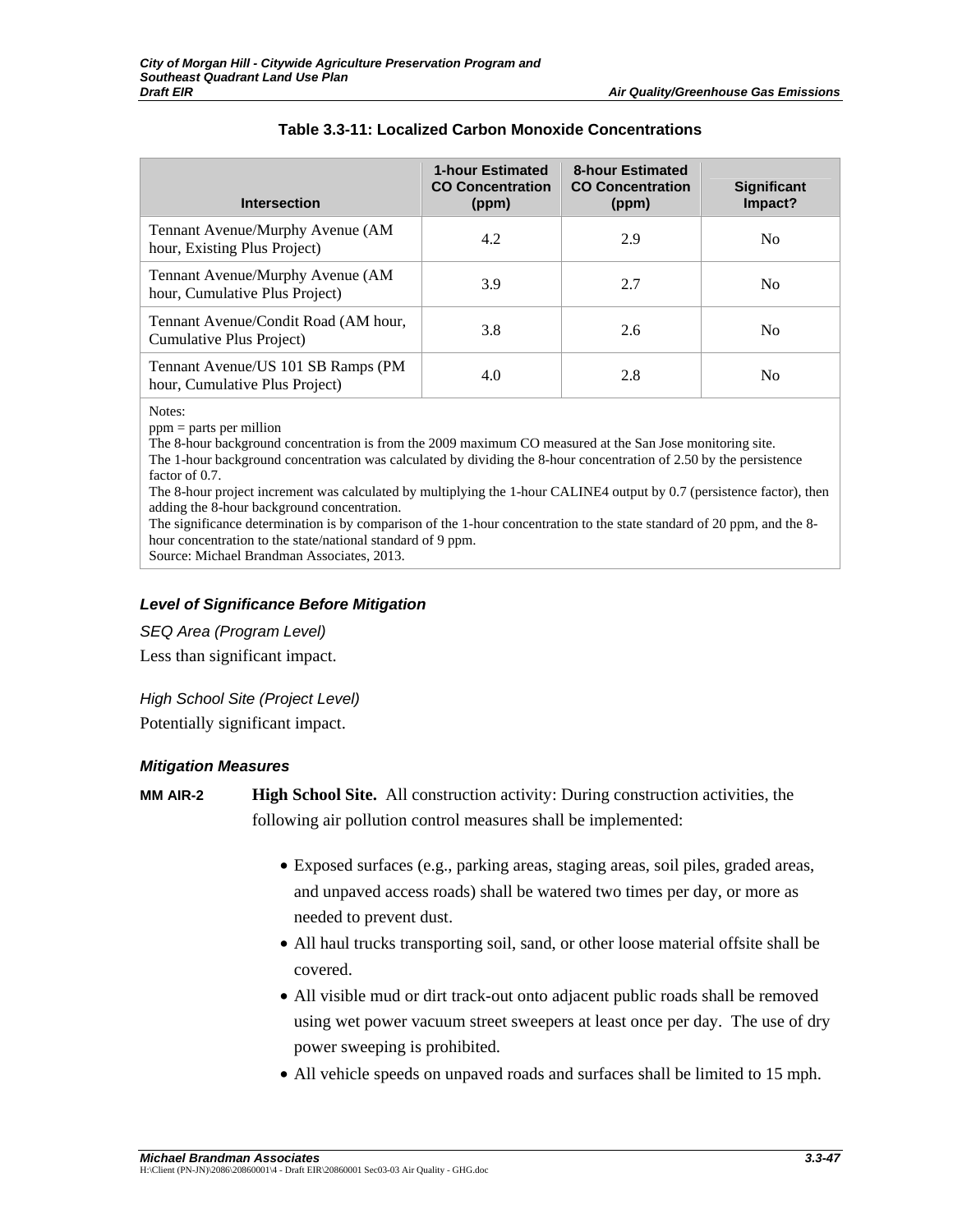- All roadways, driveways, and sidewalks shall be paved as soon as possible in order to prevent dust.
- A publicly visible sign shall be posted with the telephone number and person to contact at the City of Morgan Hill regarding dust complaints. This person shall respond and take corrective action within 48 hours of a complaint or issue notification. The Bay Area Air Quality Management District's phone number shall also be visible to ensure compliance with applicable regulations.

# *Level of Significance After Mitigation*

*SEQ Area (Program Level)*  Less than significant impact.

*High School Site (Project Level)*  Less than significant impact.

# **Criteria Pollutant**

**Impact AIR-3: The project may result in a cumulatively considerable net increase of any criteria pollutant for which the project region is non-attainment under an applicable federal or state ambient air quality standard (including releasing emissions, which exceed quantitative thresholds for ozone precursors).** 

## *Impact Analysis*

The nonattainment pollutants of concern for this impact are ozone,  $PM_{10}$  and  $PM_{2.5}$ . Ozone is not emitted directly into the air, but is a regional pollutant formed by a photochemical reaction in the atmosphere. Ozone precursors, ROG and  $NO<sub>x</sub>$ , react in the atmosphere in the presence of sunlight to form ozone. Therefore, the BAAQMD does not have a recommended ozone threshold, but it does has regional thresholds of significance for project-emitted  $NO<sub>x</sub>$  and ROG.

BAAQMD has determined that a project-level exceedance of the thresholds presented in Table 3.3-12 would have significant adverse impact on the air quality in the Air Basin by jeopardizing attainment of the federal standards. Therefore, projects within the Air Basin with construction or operational emissions in excess of any of the thresholds in Table 3.3-12 are considered to have a significant regional air quality impact.

| Table 3.3-12: Bay Area Air Quality Management District Project-Level Mass Thresholds |
|--------------------------------------------------------------------------------------|
|                                                                                      |

| <b>Pollutant</b>             | <b>Construction-Related</b> | <b>Operational-Related</b>              |
|------------------------------|-----------------------------|-----------------------------------------|
| Reactive organic gases (ROG) | 54 lbs per day              | 54 lbs per day, and<br>10 tons per year |
| Nitrogen oxides $(NO_x)$     | 54 lbs per day              | 54 lbs per day, and<br>10 tons per year |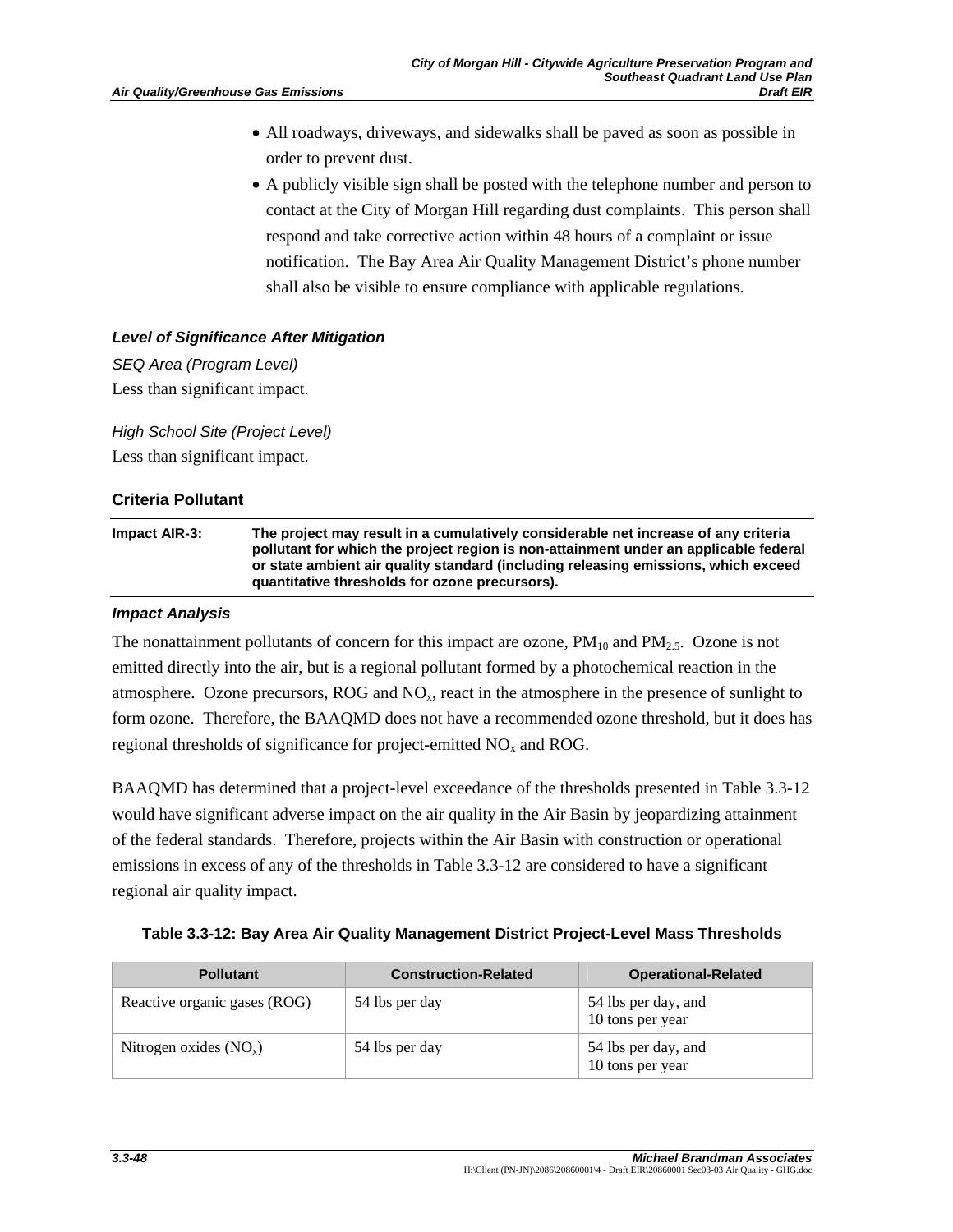## **Table 3.3-12 (cont.): Bay Area Air Quality Management District Project-Level Mass Thresholds**

| <b>Pollutant</b>                                                                                                                                                                                                                                                                                                                                                                                                                                                                                                                                                                                                  | <b>Construction-Related</b> | <b>Operational-Related</b>              |
|-------------------------------------------------------------------------------------------------------------------------------------------------------------------------------------------------------------------------------------------------------------------------------------------------------------------------------------------------------------------------------------------------------------------------------------------------------------------------------------------------------------------------------------------------------------------------------------------------------------------|-----------------------------|-----------------------------------------|
| $PM_{10}$ (Exhaust)                                                                                                                                                                                                                                                                                                                                                                                                                                                                                                                                                                                               | 80 lbs per day              | 80 lbs per day, and<br>15 tons per year |
| $PM_2$ (Exhaust)                                                                                                                                                                                                                                                                                                                                                                                                                                                                                                                                                                                                  | 54 lbs per day              | 54 lbs per day, and<br>10 tons per year |
| Notes:<br>The District's 1999 guidelines identify operational thresholds of 15 tons per year for ROG, NO <sub>x</sub> , and PM <sub>10</sub> and 80<br>pounds per day for ROG, NO <sub>x</sub> , and PM <sub>10</sub> . The 1999 guidelines do not specify construction thresholds. Therefore, for<br>purposes of this analysis, the thresholds in the 2011 guidelines are used since they are more stringent, with the exception<br>of daily $PM_{10}$ emissions, which use the 1999 guidelines since they call for 2 pounds per day less.<br>Abbreviation: $\text{lbs} = \text{pounds}$<br>Source: BAAOMD 2011b |                             |                                         |

## BAAQMD's 2011 Guidance states the following:

In developing thresholds of significance for air pollutants, BAAQMD considered the emission levels for which a project's individual emissions would be cumulatively considerable. If a project exceeds the identified significance thresholds, its emissions would be cumulatively considerable, resulting in significant adverse air quality impacts to the region's existing air quality conditions. Therefore, additional analysis to assess cumulative impacts is unnecessary. The analysis to assess project-level air quality impacts should be as comprehensive and rigorous as possible.

Therefore, if the project's emissions are below the BAAQMD thresholds or the screening criteria, then the project's cumulative impact would be less than significant. BAAQMD has developed screening levels to help determine when additional analysis is necessary to determine significance for criteria pollutant emissions. The screening levels represent the size of development by land use type at which BAAQMD's emissions threshold of significance for ROG,  $N_{\rm Q}$ ,  $PM_{10}$ , and  $PM_{2.5}$  would not be exceeded.

For plan-level analysis, the BAAQMD provides recommended thresholds of significance for operational-generated criteria pollutants as a category, as opposed to the mass emissions-based thresholds put forth for project-level analysis.

## *SEQ Area (Program Level)*

## **Operational Emissions**

Pursuant to the BAAQMD, a project would be less than significant for criteria air pollutants and precursors if it meets the following criteria:

- Consistency with current air quality plan control measures,
- Projected VMT or vehicle trips increase is less than or equal to projected population increase.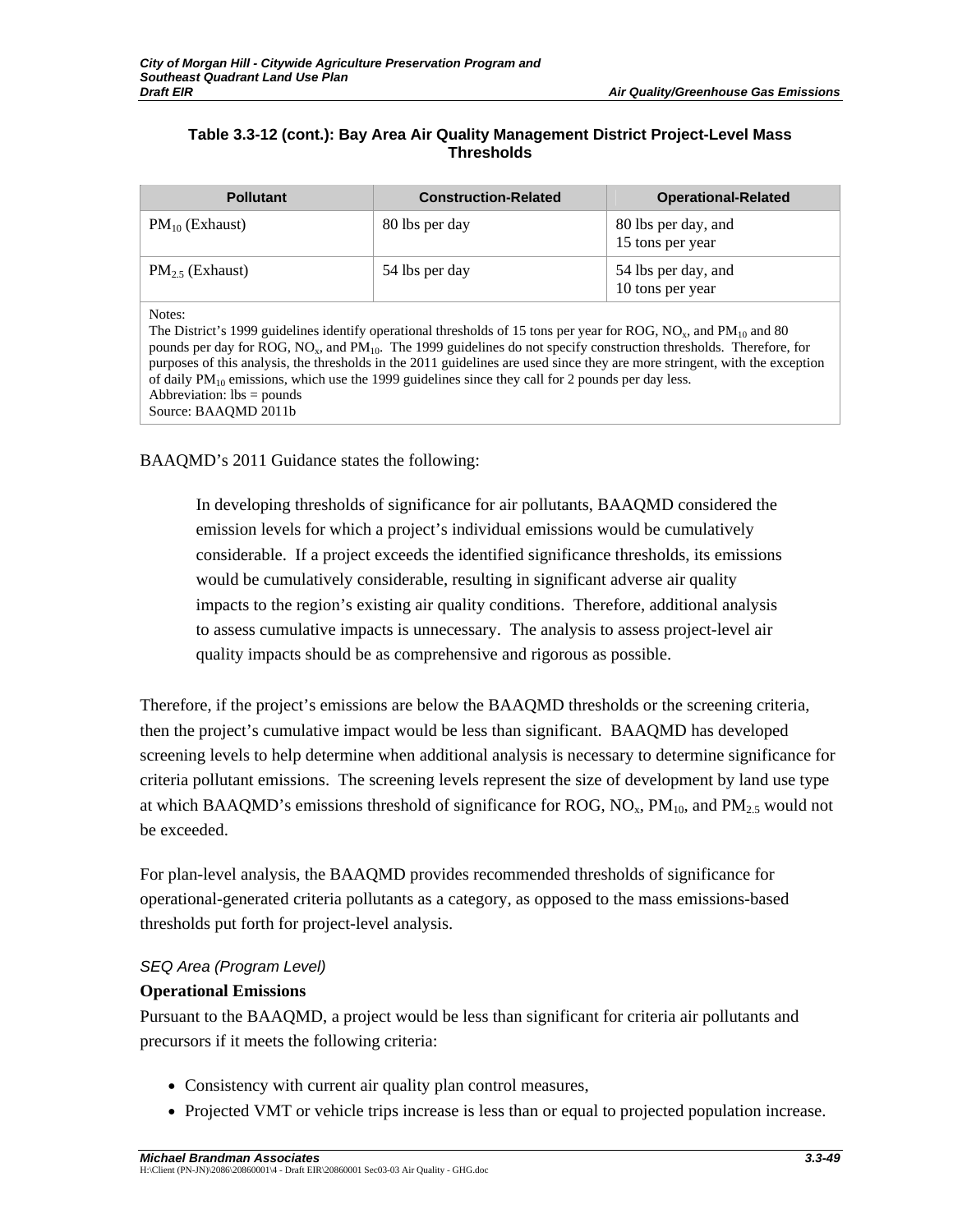These two criteria are analyzed in Impact AIR-1 under Criterion 2 and VMT Analysis. The SEQ Area includes four programmatic land use projects and several city-initiated General Plan Amendments. No detailed land use plans are available at the time of this writing, nor is there a schedule for submittal of any detailed plans. Because of the programmatic nature of the SEQ Area, evaluating consistency with air quality plan control measures would be premature. Future development activities that occur within the SEQ Area would be subject to project-level environmental review, including air quality plan control measures.

The VMT Analysis found the project would exceed the BAAQMD's criteria of significance for this impact. Because the SEQ Area plan does not contain a land-use policy document or detailed land use proposals, no mitigation measures are available. Therefore, this impact is significant and unavoidable.

#### *High School Site (Project Level)*

#### **Construction Emissions**

Preliminary screening for construction-related criteria pollutants involves meeting criteria for screening size, implementing all basic construction mitigation measures, and exclusion of the following construction related activities:

- Demolition activities inconsistent with BAAQMD Regulation 11, Rule 2: Asbestos Demolition, Renovation and Manufacturing
- Simultaneous occurrence of more than two construction phases (e.g., paving and building construction would occur simultaneously)
- Simultaneous construction of more than one land use type
- Extensive site preparation
- Extensive material transport (i.e., greater than 10,000 cubic yards of soil import or export)

BAAQMD does not specify a volume of material or soils movement that would be considered "extensive" for site preparation. According to the BAAQMD's 2011 Guidance, extensive site preparation is considered greater than the default assumptions in the emissions model for grading, cut/fill, or earth movement. The default volumes of materials movement for grading and cut/fill are assumed to apply to the project.

At buildout, the High School would accommodate 1,600 students and encompass approximately 210,441 square feet, meeting the applicable screening criteria of 3,012 students and 277,000 square feet for construction-related criteria air pollutants. Because of the nature of the project and the proposed site, it is assumed that simultaneous construction phases, extensive site preparation, or extensive material transport would not occur. Construction of multiple land use types is not anticipated at the High School site. Therefore, this impact is less than significant.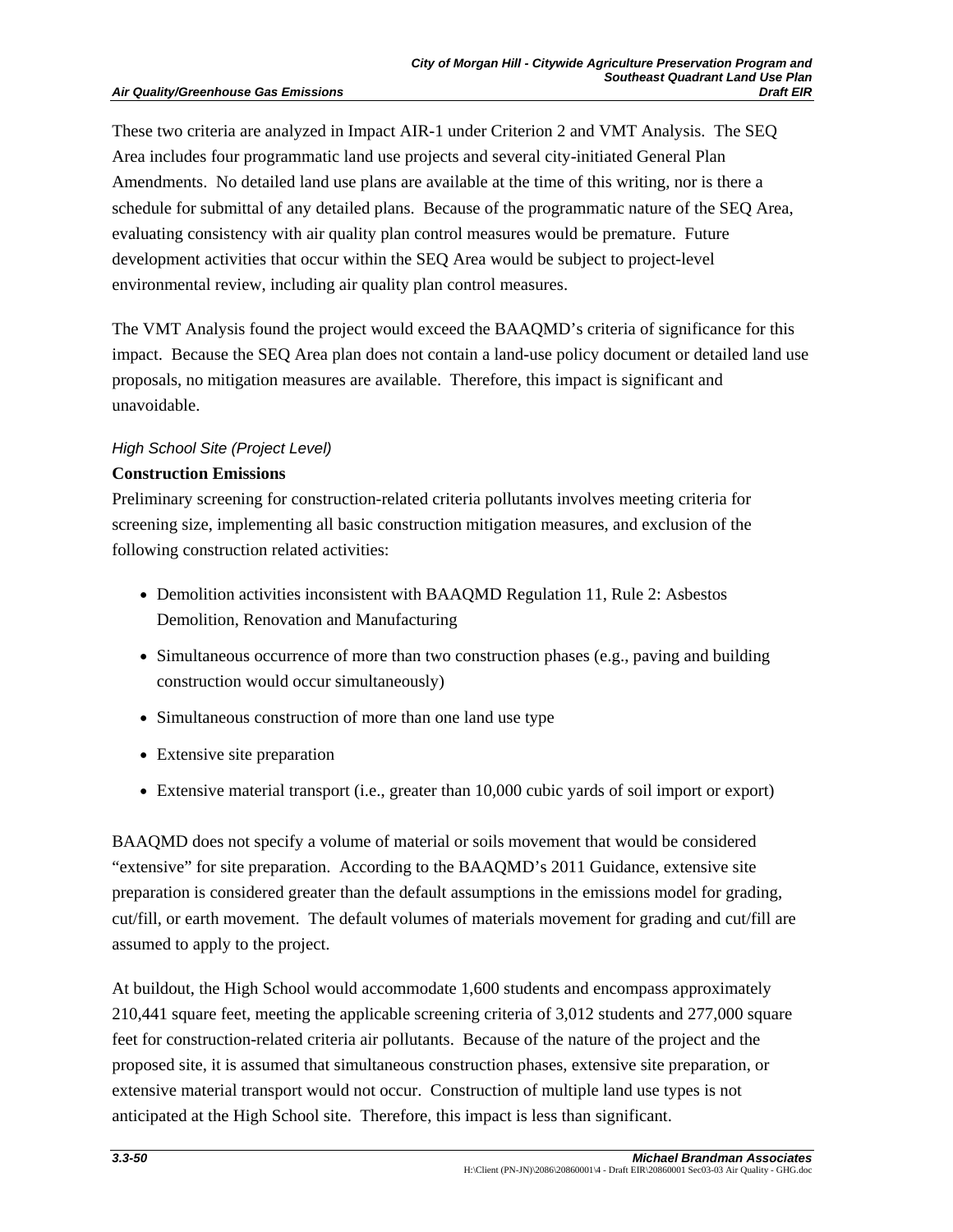## **Operational Emissions**

The operational screening criterion provided by the BAAQMD was utilized to identify if the High School as a project would result in a less than significant impact to air quality for criteria air pollutants and precursors. The High School's student population and square footage meet the BAAQMD's screening size of 2,390 students and 311,000 square feet, respectively (BAAQMD 2011b). Therefore, the operation of the High School would not result in the generation of ozone precursors (ROG and NO<sub>x</sub>),  $PM_{10}$ , or  $PM_{2.5}$  emissions that exceed of the thresholds of significance.

## *Level of Significance Before Mitigation*

*SEQ Area (Program Level)*  Potentially significant impact.

*High School Site (Project Level)*  Less than significant impact.

## *Mitigation Measures*

*SEQ Area (Program Level)*  No feasible mitigation is available.

*High School Site (Project Level)*  No mitigation is necessary.

# *Level of Significance After Mitigation*

*SEQ Area (Program Level)*  Significant and unavoidable impact.

*High School Site (Project Level)*  Less than significant impact.

## **Sensitive Receptors**

**Impact AIR-4: The project would not expose sensitive receptors to substantial pollutant concentrations.** 

## *Impact Analysis*

This discussion addresses whether the project would expose sensitive receptors to substantial pollutant concentrations of CO, DPM, or other TACs of concern. A health risk is the probability that exposure to a given TAC under a given set of conditions will result in an adverse health effect. The health risk is affected by several factors, such as the amount, toxicity, and concentration of the contaminant; meteorological conditions; distance from the emission sources to people; the distance between the emission sources; the age, health, and lifestyle of the people living or working at a location; and the length of exposure to the TAC. A list of existing sensitive receptors located near the project is provided in the section on Local Air Quality.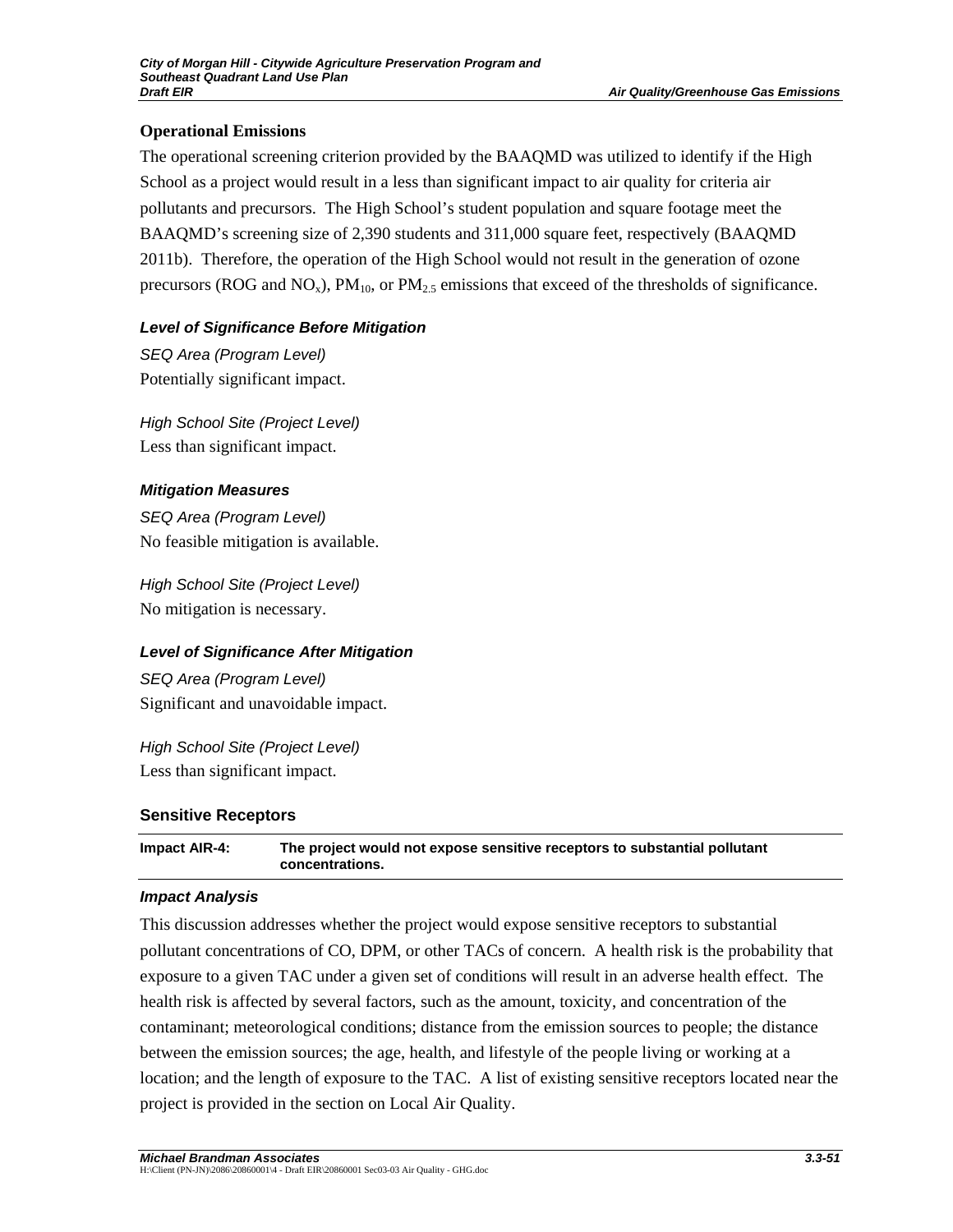#### **Air Quality/Greenhouse Gas Emissions**

Two scenarios have the potential for exposing sensitive receptors to TACs. The first is when a project includes a new or modified source of TACs and would be located near an existing or proposed sensitive receptor. The second scenario involves a residential or other sensitive receptor development locating near an existing or planned source of TACs.

## *SEQ Area (Program Level)*

The BAAQMD Air Quality Guidelines indicate that for plans to have a less than significant impact with respect to potential TACs, special overlay zones need to be established around existing and proposed land uses that emit TACs. The BAAQMD recommends that special overlay zones be included in proposed plan policies, land use maps, and implementing ordinances.

The thresholds of significance related to community risk and hazard impacts are as follows:

- 1. The land use diagram must identify:
	- a. Special overlay zones around existing and planned sources of TACs;
	- b. Special overlay zones of at least 500 feet (or BAAMQD-approved modeled distance) on each side of all freeways and high-volume roadways
- 2. The plan must also identify goals, policies, and objectives to minimize potential impacts and create overlay zones for sources of TACs and receptors.

ARB's Land Use Handbook offers advisory recommendations for locating sensitive receptors near uses associated with TACs, such as freeways and high traffic roads, commercial distribution centers, rail yards, ports, refineries, chrome platers, dry cleaners, gasoline stations, and other industrial facilities, to reduce exposure of sensitive populations.

## **Planned Sources**

The project description states that Subdistrict B of the SEQ Area would be used for commercial purposes, including the possible siting of a gas station, which may be considered a new source. As the specific location of a gas station has not been identified, and there is currently no specific schedule or anticipated date for the submittal of detailed land use proposals, mitigation is applied to ensure that any planned source of TACs would not be located near sensitive receptors. Mitigation Measure AIR-4a would reduce the potential for TAC impacts to less than significant. This mitigation measure is consistent with plans for project-level CEQA review when detailed land use proposals are submitted for discretionary approval, as stated previously in the project description.

## **Existing Sources**

Sources within 1,000 feet of the SEQ Area boundary are shown in Exhibit 3.3-1. A Verizon Wireless station (BAAQMD plant number 18616) is located adjacent to the SEQ Area boundary, situated just north of San Pedro Avenue, between Murphy Avenue and Hill Road. The Dunne Hill Fire Station (BAAQMD plant number 19961) is located north of the SEQ Area boundary at Dunne Avenue and Hill Road, although no environmental or health hazard data is available in the Fire Department's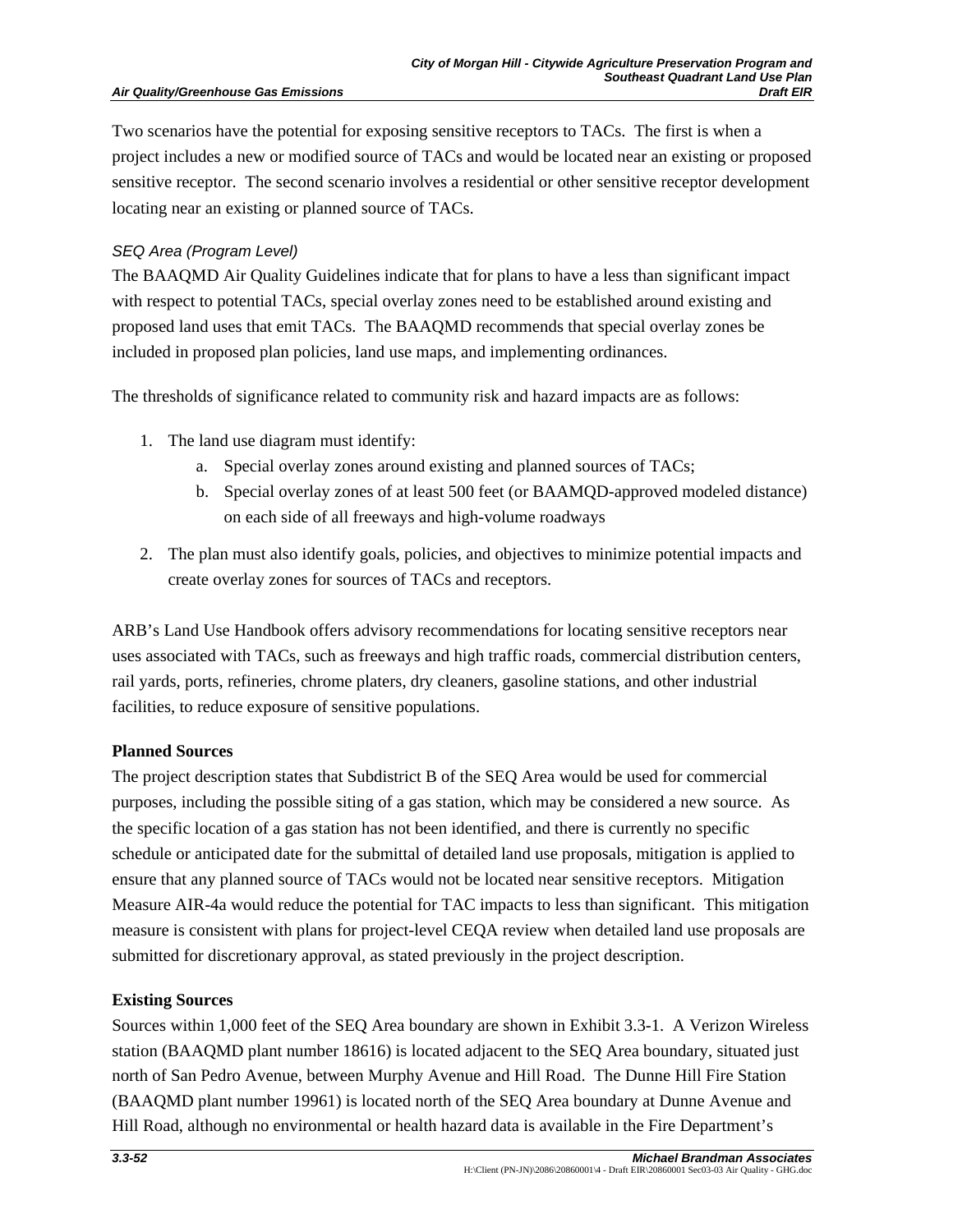BAAQMD stationary source listing. US 101 is adjacent to the southwest portion of the SEQ Area and runs parallel to the northwest project boundary. The section of US 101 adjacent to the proposed project meets the BAAQMD's definition of a "significant traffic volume roadway," which includes freeways or arterial roadway with greater than 10,000 vehicles per day. Pursuant to the BAAQMD guidelines, these sources and applicable overlay zones are shown in Exhibit 3.3-2.

The SEQ Area plan contains residential and recreational land use designations that may be considered sensitive receptors. The planned residential land use area is outside of the overlay zones for the stationary source and high-volume freeway. Therefore, impacts to these receptors are less than significant. The specific locations of recreational facilities within the designated land use areas have not been identified. Therefore, mitigation is applied to ensure that sensitive receptors are not located close to existing sources of TACs. Implementation of Mitigation Measure AIR-4b would reduce the potential for TACs impacts to less than significant. As with the planned source, this mitigation measure is consistent with plans for project-level CEQA review when detailed land use proposals are submitted for discretionary approval.

# **Naturally Occurring Asbestos**

Construction in areas of rock formations that contain naturally occurring asbestos could release asbestos in to the air and pose a health hazard. As described in the Regulatory Setting, BAAQMD enforces ARB's air toxic control measures (ATCMs) at sites that contain ultramafic rock. The ATCM for Construction, Grading, Quarrying and Surface Mining Operations was signed into state law on July 22, 2002, and became effective in the Air Basin in November 2002. The purpose of this regulation is to reduce public exposure to naturally occurring asbestos.

The Department of Conservation, Division of Mines and Geology published *A General Location Guide for Ultramafic Rocks in California* – Areas More Likely to Contain Naturally Occurring Asbestos, dated August 2002, for generally identifying areas that are likely to contain naturally occurring asbestos. A review of the map containing areas more likely to have rock formations containing naturally occurring asbestos in California indicates that the planned SEQ Area is not in an area likely to contain naturally occurring asbestos. Therefore, it can be reasonably concluded that naturally occurring asbestos is not present in the SEQ Area. Impacts would be less than significant.

# **Asbestos During Demolition Activities**

Structures to be demolished sometimes contain asbestos containing materials. As discussed in Impact HAZ-1, asbestos-containing material may be present in the SEQ Area, although the impacts would be less than significant. Furthermore, demolition of existing buildings and structures would be subject to BAAQMD Regulation 11, Rule 2 (Asbestos Demolition, Renovation, and Manufacturing), which is intended to limit asbestos emissions from demolition or renovation of structure and the associated disturbance of asbestos-containing waste material generated or handled during these activities. The rule addresses the national emissions standards for asbestos along with some additional requirements. The rule requires the Lead Agency and its contractors to notify BAAQMD of any regulated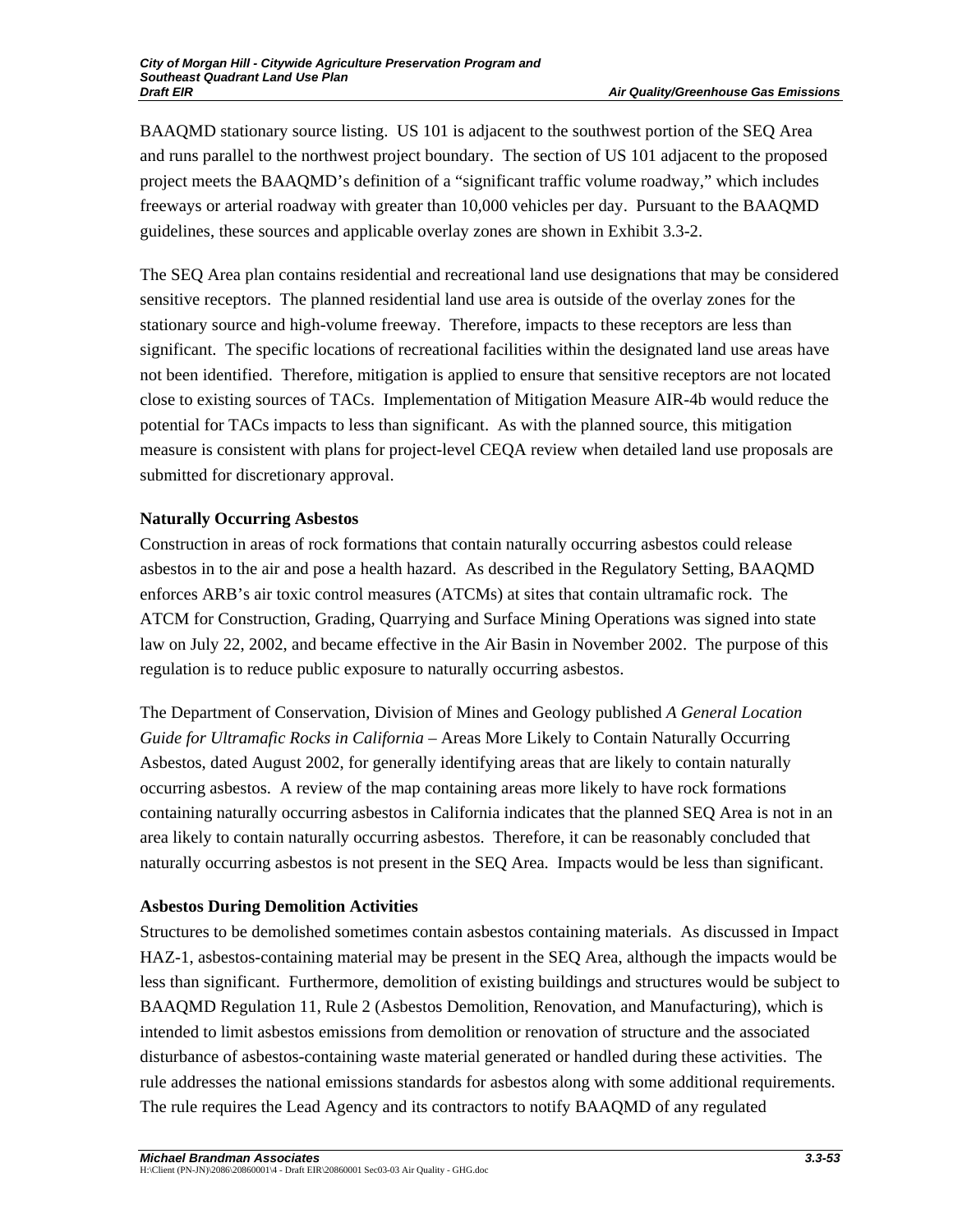renovation or demolition activity. This notification includes a description of structures and methods utilized to determine whether asbestos-containing materials are potentially present. All asbestoscontaining material found on the site must be removed prior to demolition or renovation activity in accordance with BAAQMD Regulation 11, Rule 2, including specific requirements for surveying, notification, removal, and disposal of asbestos-containing materials. Therefore, projects that comply with BAAQMD Regulation 11, Rule 2 would ensure that asbestos-containing materials would be removed and disposed of appropriately and safely. By complying with BAAQMD Regulation 11, Rule 2, thereby minimizing the release of airborne asbestos emissions, demolition activity would not result in a significant impact to air quality.

## *High School Site (Project Level)*

## **Existing Sources**

Sources within 1,000 feet of the High School site boundary are shown in Exhibit 3.3-1. The High School is considered a sensitive receptor, but no existing sources or major roadways were identified within a 1,000-foot radius of the High School. The nearest BAAQMD-permitted stationary source, a Verizon Wireless Station (BAAQMD plant number 18616), is located over 2,000 feet northeast of the site. The nearest major roadway (US 101) is located 1,500 feet west of the High School boundary. Based on these criteria, the BAAQMD does not recommend further analysis of TAC impacts to this receptor.

#### **Naturally Occurring Asbestos**

According to a map of areas more likely to have rock formations containing naturally occurring asbestos by the California Division of Mines and Geology, the High School site is not located in an area likely to contain naturally occurring asbestos. Therefore, it can be reasonably concluded that naturally occurring asbestos is not present in the High School site area.

#### **Asbestos During Demolition Activities**

As discussed in Impact HAZ-1, asbestos-containing material may be present at the High School site at potentially significant levels before mitigation. Implementation of Mitigation Measures HAZ-1a, HAZ-1b, and HAZ-1c would reduce the impacts to a less than significant level. Additionally, demolition of existing buildings and structures would be subject to BAAQMD Regulation 11, Rule 2 (Asbestos Demolition, Renovation, and Manufacturing), as described in the SEQ Area section of this air impact. Compliance with this regulation and implementation of the Hazardous Materials mitigation measures would result in a less than significant impact.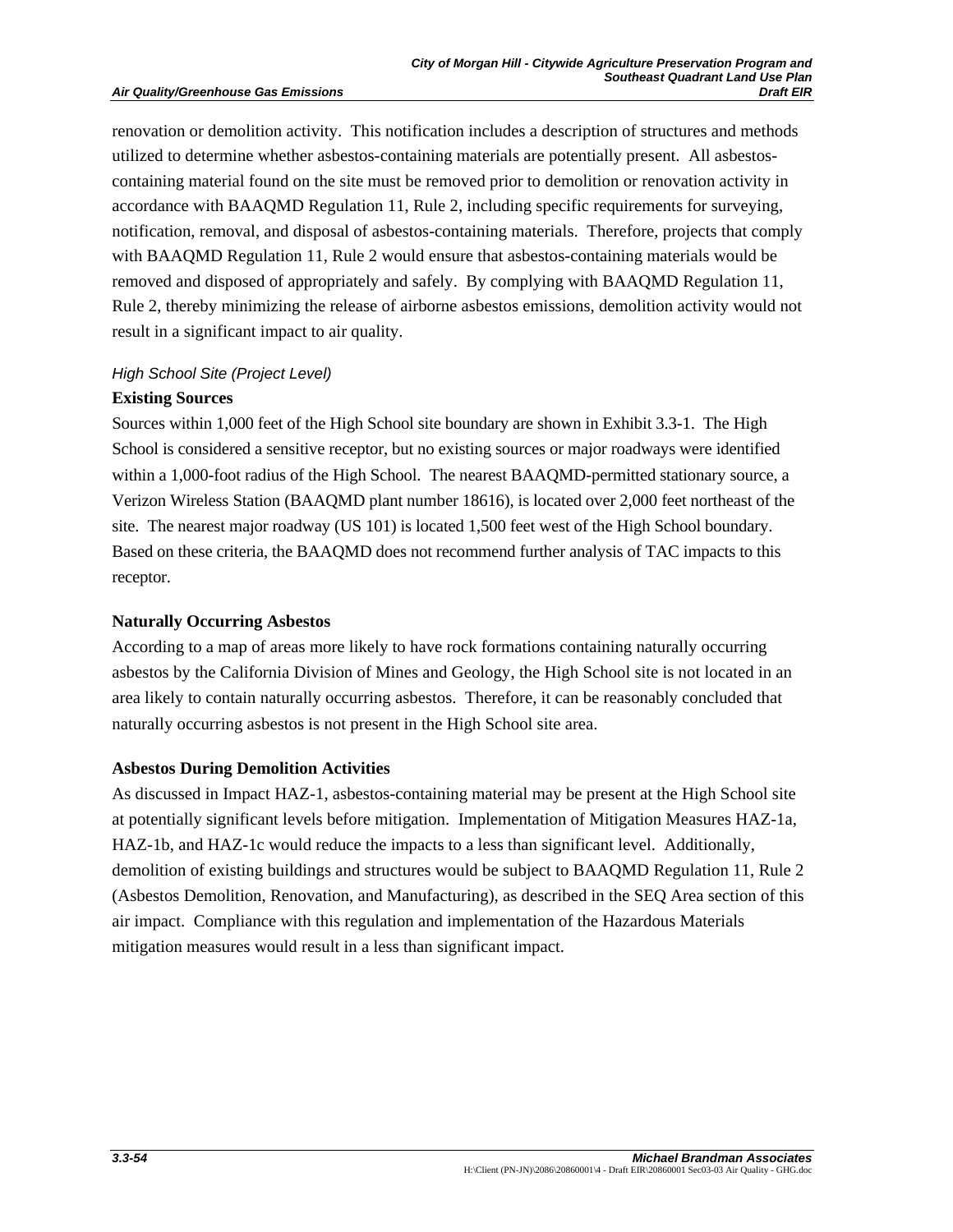

20860001•11/2013|3.3-1\_nearby\_sources\_m aj\_rd ways.m x d

CITYWIDE AGRICULTURE PRESERVATION PROGRAM AND SOUTHEAST QUADRANT LAND USE PLAN ENVIRONMENTAL IMPACT REPORT

CITY OF MORGAN HILL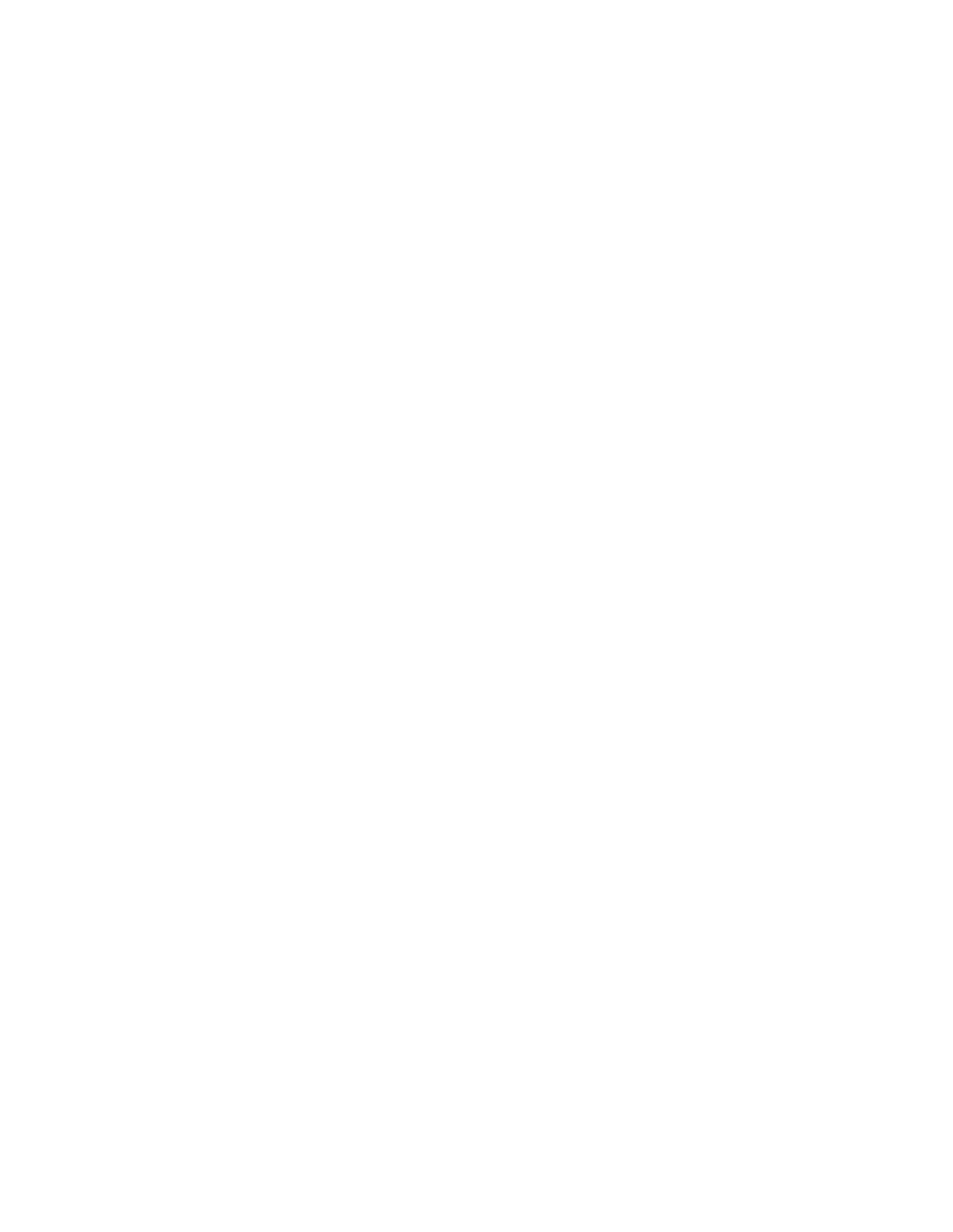

20860001 • 11/2013 | 3.3-2\_overlay\_zones\_TAC\_sources\_maj\_rdwy.mxd

CITY OF MORGAN HILL CITYWIDE AGRICULTURE PRESERVATION PROGRAM AND SOUTHEAST QUADRANT LAND USE PLAN ENVIRONMENTAL IMPACT REPORT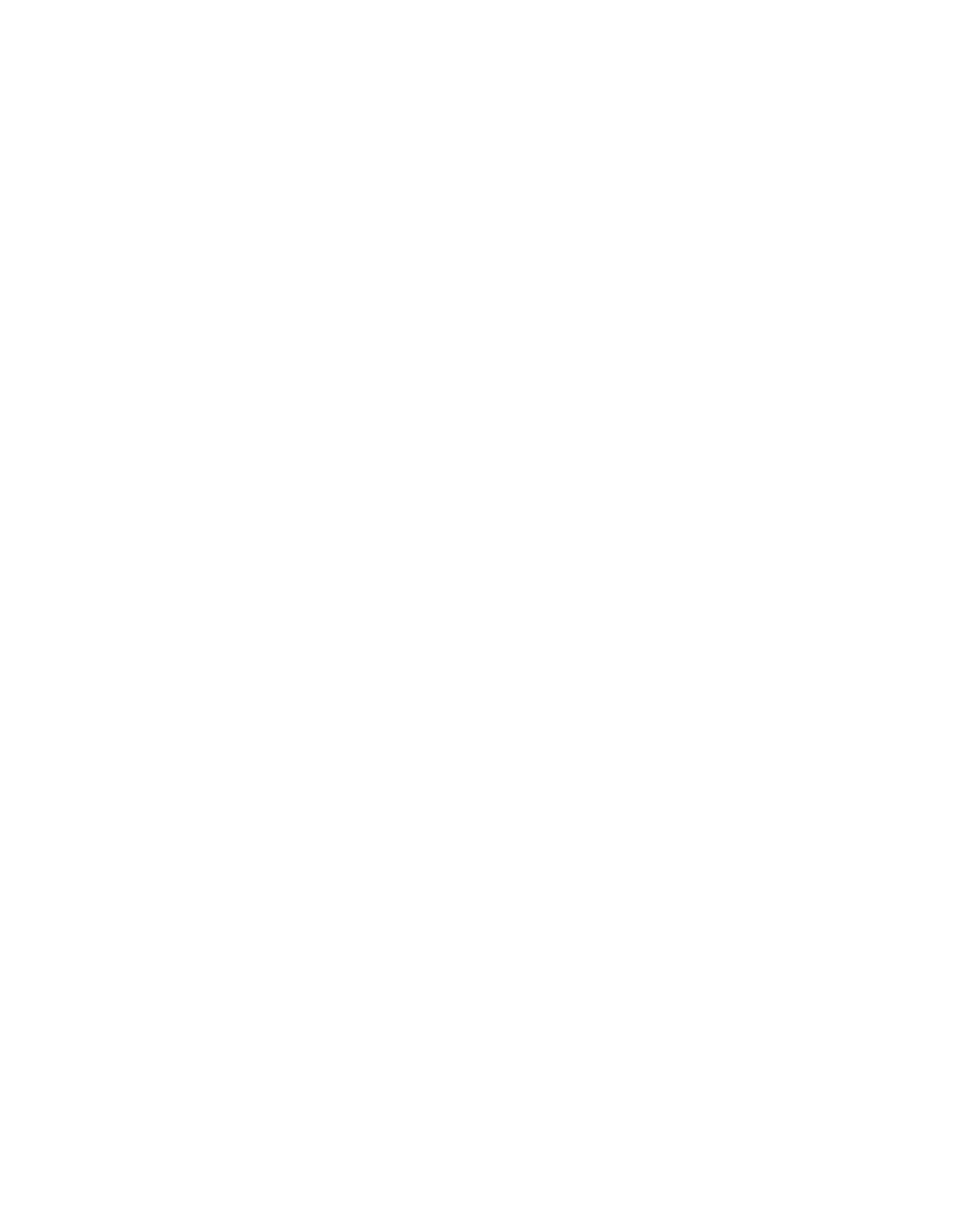#### *Level of Significance Before Mitigation*

*SEQ Area (Program Level)*  Potentially significant impact.

*High School Site (Project Level)*  Potentially significant impact.

## *Mitigation Measures*

- 
- **MM AIR-4a SEQ Area.** Prior to the final discretionary approval for any gas station that is proposed pursuant to the Morgan Hill SEQ General Plan Amendments, the City of Morgan Hill shall determine the area of impact from toxic emissions from the gas station that may potentially exceed the BAAQMD significance criteria for cancer or non-cancer toxic air contaminant exposure. Impacts from the stationary source shall be compared with the distance threshold recommended by California Air Resources Board's Land Use Handbook distance guidance. If the source is proposed within an area exceeding the threshold, the City shall require a Health Risk Assessment to be prepared in accordance with BAAQMD guidance to determine the refined impact level and to identify operational measures or design features that shall be implemented as part of a project to reduce the impact to less than significant levels. No construction of any stationary source shall be allowed that places sensitive receptors within the area of impact as described above, unless the estimated health risk is first determined to be less than the BAAQMD's significance criteria for toxic air contaminant exposure.
- **MM AIR-4b SEQ Area.** Prior to the final discretionary approval for any recreational use that is proposed pursuant to the Morgan Hill SEQ General Plan Amendments, the City of Morgan Hill shall determine the area of impact from toxic emissions from US 101 and existing stationary sources that may potentially exceed the BAAQMD significance criteria for cancer or non-cancer toxic air contaminant exposure. Emissions from US 101 shall be estimated using the BAAQMD roadway screening tool. In addition, distance to stationary sources near the project shall be compared with the distance threshold recommended by California Air Resources Board's Land Use Handbook distance guidance. If recreational projects are proposed within an area exceeding the screening threshold, the City shall require a Health Risk Assessment to determine the potential health risk level and to identify design features that shall be installed to reduce the impact to less than significant levels. No construction of any sensitive receptor land use within the area of impact of US 101 or stationary source as described above shall be allowed unless the risk is first determined to be less than the BAAQMD's significance criteria for toxic air contaminant exposure.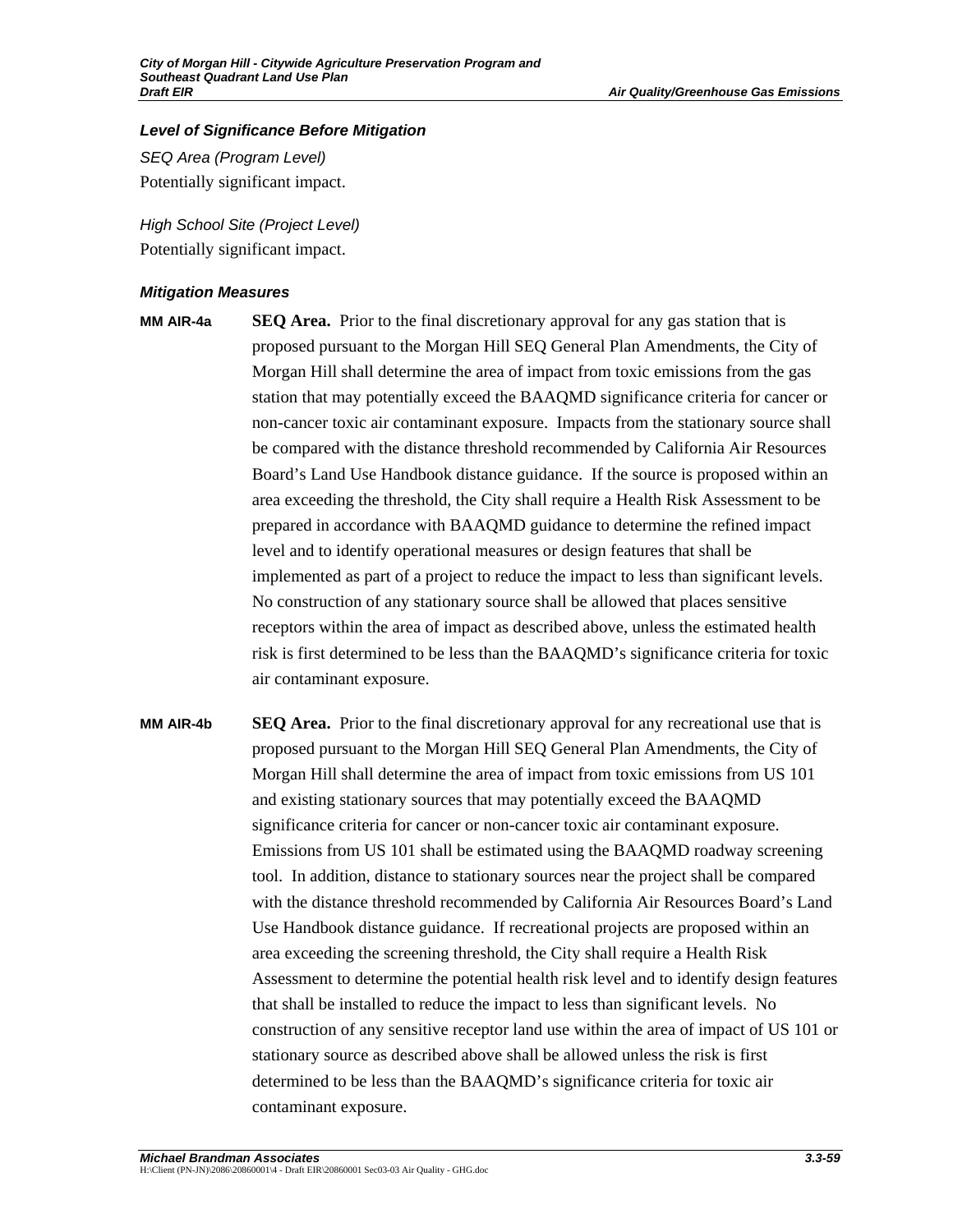#### **Air Quality/Greenhouse Gas Emissions**

*High School Site (Project Level)*  Implement Mitigation Measure HAZ-1a, HAZ-1b, and HAZ-1c.

## *Level of Significance After Mitigation*

*SEQ Area (Program Level)*  Less than significant impact.

*High School Site (Project Level)*  Less than significant impact.

## **Odors**

| Impact AIR-5: | The project would not create objectionable odors affecting a substantial number of |
|---------------|------------------------------------------------------------------------------------|
|               | people.                                                                            |

## *Impact Analysis*

The BAAQMD does not have a recommended odor threshold for construction activities. However, BAAQMD recommends screening criteria that are based on distance between types of sources known to generate odor and the receptor. For projects within the screening distances, the BAAQMD has the following threshold for project operations:

An odor source with five (5) or more confirmed complaints per year averaged over three years is considered to have a significant impact on receptors within the screening distance shown in Table 3-3 [of the BAAQMD's guidance].

Two circumstances have the potential to cause odor impacts:

- 1) A source of odors is proposed to be located near existing or planned sensitive receptors, or
- 2) A sensitive receptor land use is proposed near an existing or planned source of odor.

# *SEQ Area (Program Level)*

The SEQ Area plan contains areas that may be considered a sensitive receptors, but are not a typical sources of objectionable odors. Typical sources of objectionable odors include agricultural operations (dairies, feedlots, etc.), landfills, wastewater treatment plants, refineries, and other types of industrial land uses.

Green South Bay Corporation/Westside Recycling is a recycling center located less than 1 mile west of the SEQ Area boundary. The BAAQMD's guidance provides an odor screening distance of 1 mile for green waste and recycling operations. Because the SEQ Area is located within the screening distance recommended by the BAAQMD, additional odor analysis is warranted. The BAAQMD was contacted to determine the number of odor complaints, if any, for Westside Recycling for the period between February 2010 and February 2013. The BAAQMD found no odor complaints for Westside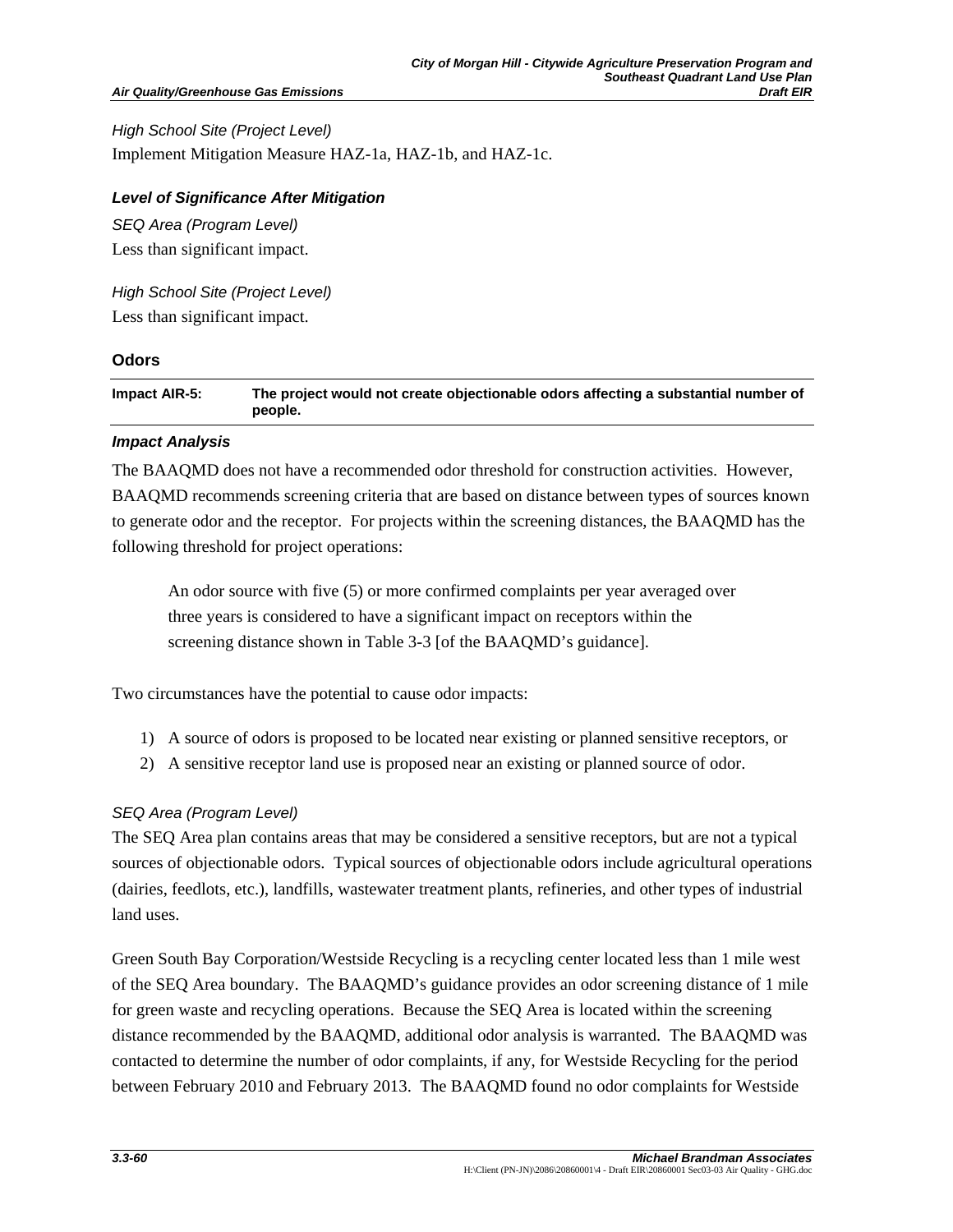Recycling during this 3-year period. Therefore, the project would not place sensitive receptors near a location of substantial objectionable odor, and odor impacts would be less than significant.

The San Martin Transfer Station is located more than 1 mile south of the SEQ Area. This is beyond the BAAQMD recommended screening distance for transfer station odor sources; therefore, no additional analysis was performed.

In addition, two mushroom farms are located within 1 mile of the SEQ Area. South Valley Mushroom Farm is located approximately 0.7 mile north of the SEQ Area. Royal Oaks Mushrooms is located approximately 0.9 mile southwest off the SEQ Area. The BAAQMD's guidance does not contain screening distances for mushroom farms. However, mushroom farming is known to generate odors from composting action during the substrate-preparation process. Mushroom composting is high-temperature (greater than 150°F), whereas municipal-waste or green-waste composting is done at low temperatures (less than 150°F). The BAAQMD's guidance provides an odor screening distance of 1 mile for composting operations. Because the SEQ Area is located within the screening distance recommended by the BAAQMD, additional odor analysis is warranted. The BAAQMD was contacted to determine the number of odor complaints, if any, for the South Valley Mushroom Farm and Royal Oaks Mushrooms facilities for the period between February 2010 and February 2013. The BAAQMD found no odor complaints for either facility during this 3-year period. The BAAQMD found one unconfirmed odor complaint, which occurred on January 22, 2013. Because the odor complaint was unconfirmed, it is unknown which facility was the subject of the complaint. The BAAQMD's threshold is five or more confirmed complaints per year averaged over 3 years; therefore, the project would not place sensitive receptors near a location of substantial objectionable odor, and odor impacts would be less than significant.

It should also be noted the City of Morgan Hill has an adopted Right to Farm Ordinance to support and encourage continued agricultural operations in the City, County and State. The Right to Farm Ordinance requires disclosures as part of the transfer of real property stating that agricultural operations where permitted and conducted in a manner consistent with accepted customs and practices shall not be deemed a nuisance by the City. The disclosure statement is required to include a list of the effects and inconveniences (such as odors) that can be associated with living near agricultural operations.

# *High School Site (Project Level)*

The High School is considered a sensitive receptor but is not a typical source of objectionable odors. Typical sources of objectionable odors include agricultural operations (dairies, feedlots, etc.), landfills, wastewater treatment plants, refineries, and other types of industrial land uses.

Green South Bay Corporation/Westside Recycling is a recycling center located approximately 1 mile west of the High School site boundary. Royal Oaks Mushrooms is a mushroom farm located approximately 0.9 mile west of the High School site boundary. No confirmed odor complaints were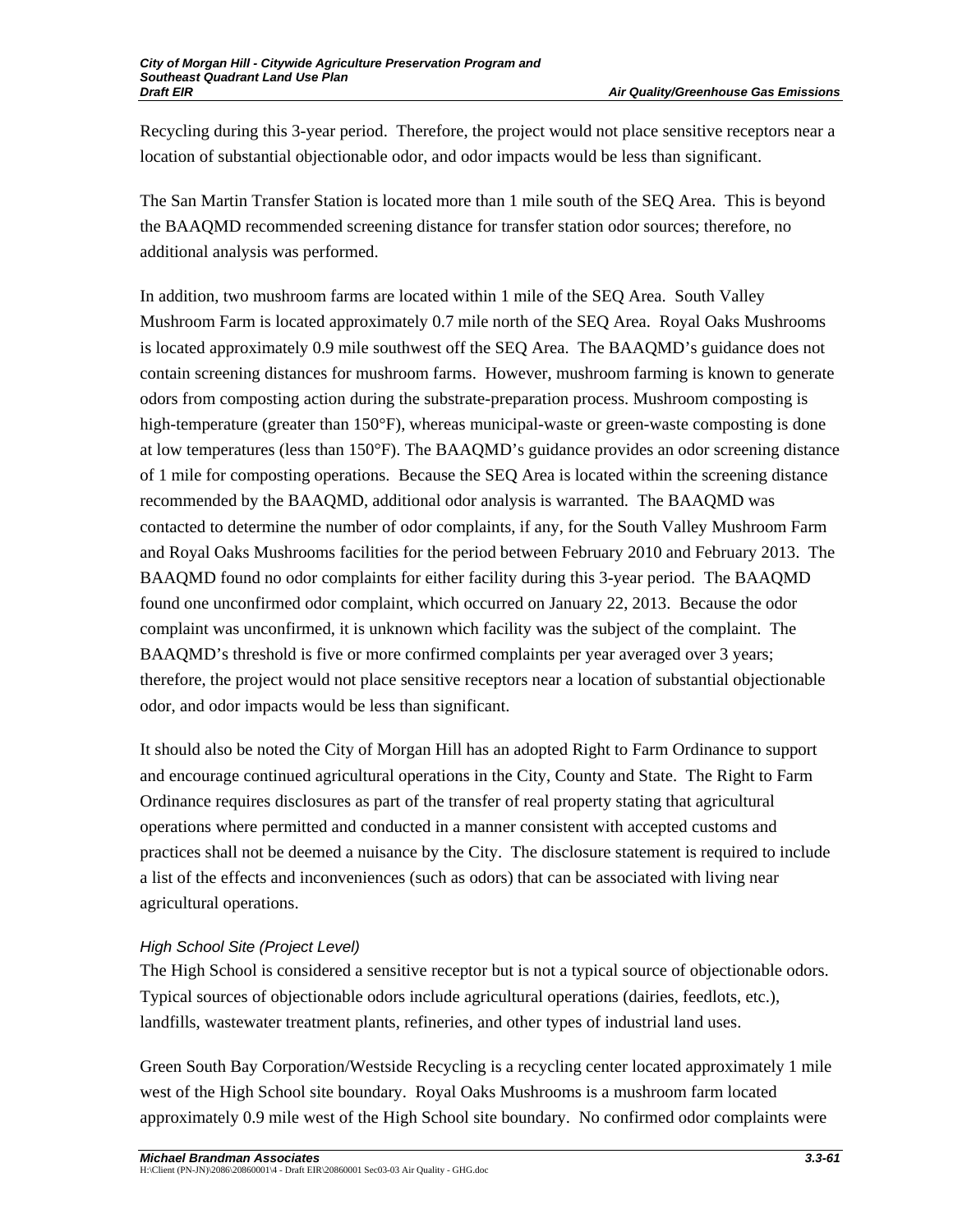found for either facility, as described previously in the SEQ Area odor analysis. However, one unconfirmed odor complaint was received by the BAAQMD in January 2013. Because the odor complaint was unconfirmed, it is unknown which facility was the subject of the complaint. The South Valley Mushroom Farm is located approximately 1.3 miles north of the High School site boundary and is not within the screening distance for composting facilities. Therefore, no additional odor analysis is warranted for the South Valley Mushroom Farm. The BAAQMD's threshold is five or more confirmed complaints per year averaged over 3 years; therefore, the High School would not place sensitive receptors near a location of substantial objectionable odor, and odor impacts would be less than significant.

In addition, the City of Morgan Hill has an adopted Right to Farm Ordinance to support and encourage continued agricultural operations in the City, County and State. The Right to Farm Ordinance requires disclosures as part of the transfer of real property stating that agricultural operations where permitted and conducted in a manner consistent with accepted customs and practices shall not be deemed a nuisance by the City. The disclosure statement is required to include a list of the effects and inconveniences (such as odors) that can be associated with living near agricultural operations.

The Morgan Hill Aquatics Center and the Outdoor Sports Center are areas of sensitive receptors located within 1,000 feet of the High School site. Heavy-duty construction equipment used for project construction at this site would emit odors. However, construction activity would be shortterm and finite in nature. Furthermore, equipment exhaust odors would dissipate quickly, and are common in an urban environment. Therefore, the project would not create objectionable odors affecting a substantial number of people.

#### *Level of Significance Before Mitigation*

*SEQ Area (Program Level)*  Less than significant impact.

*High School Site (Project Level)*  Less than significant impact.

#### *Mitigation Measures*

No mitigation is necessary.

## *Level of Significance After Mitigation*

*SEQ Area (Program Level)*  Less than significant impact.

*High School Site (Project Level)*  Less than significant impact.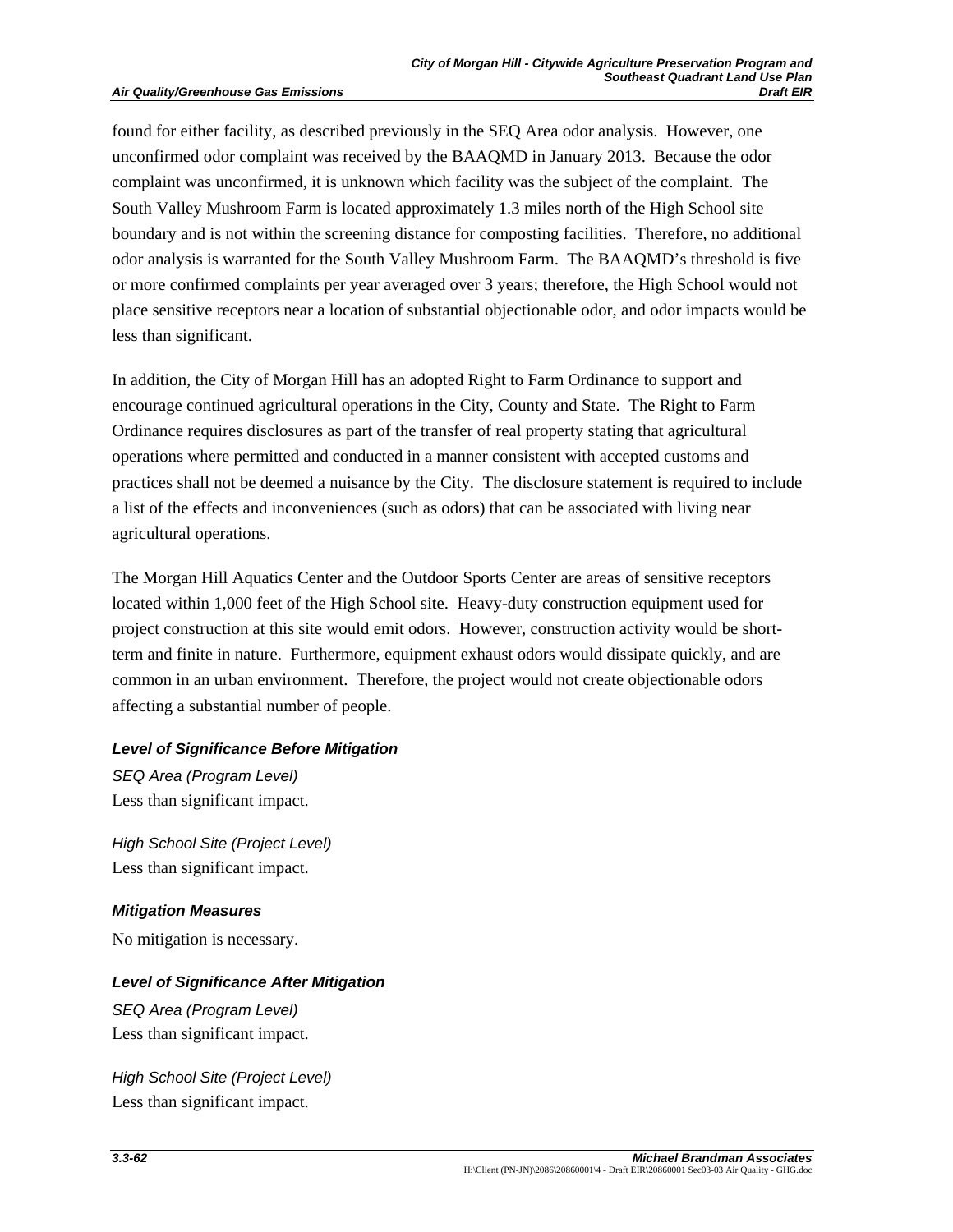| Impact AIR-6: | The project would not generate greenhouse gas emissions, either directly or<br>indirectly, that may have a significant impact on the environment; the project would<br>not conflict with an applicable plan, policy or regulation adopted for the purpose of<br>reducing the emissions of greenhouse gases. |
|---------------|-------------------------------------------------------------------------------------------------------------------------------------------------------------------------------------------------------------------------------------------------------------------------------------------------------------|
|               |                                                                                                                                                                                                                                                                                                             |

#### **Greenhouse Gas Generation and Plan Consistency**

#### *Impact Analysis*

The BAAQMD provides multiple recommended thresholds in its 2011 Air Guidance for project-level and plan-level greenhouse gas generation from project operation. The 2011 Air Guidance does not provide a construction-related greenhouse gas threshold. These thresholds are described in the following sections where applicable.

## *SEQ Area (Program Level)*

The thresholds suggested in BAAQMD's 2011 Guidance document for plan-level operational greenhouse gas generation are:

- Compliance with a qualified Greenhouse Gas Reduction Strategy, or
- $\bullet$  6.6 metric tons of CO<sub>2</sub> equivalent per service population (employees plus residents).

As discussed in the Regulatory Framework section, the City of Morgan Hill has an action statement in the General Plan to adopt a Climate Action Plan by 2015. In the absence of a qualified Greenhouse Gas Reduction Strategy, greenhouse gas emissions were modeled in accordance with BAAQMD guidance. Operational  $CO<sub>2</sub>$  equivalent emissions for the SEQ Area project were modeled using CalEEMod; however, there was insufficient project information to determine the projected service population and evaluate the SEQ Area plan based on the  $CO<sub>2</sub>$  equivalent per service population criteria. Instead, potential significance was determined using the greenhouse gas reductions put forth by the ARB in the Climate Change Scoping Plan (Scoping Plan) in 2008. Pursuant to the requirements of AB 32, the Scoping Plan outlined necessary actions to reduce greenhouse gases to 1990 levels by the year 2020. As stated in the Regulatory Framework section, ARB adopted a supplement to this Scoping Plan in 2011 that called for a greenhouse gas reduction of 21.7 percent from business-as-usual emission levels projected for 2020.

The SEQ Area plan greenhouse gas emissions were modeled for the year 2020 and for the year 2005 (business-as-usual conditions). Business as usual for purposes of the greenhouse gas significance threshold is defined as pre-AB 32.. For emissions modeling, business as usual greenhouse gas emissions refer to emissions using protocol and emission factors from the period of 2004–2006 (prior to the adoption of AB 32 and related greenhouse gas regulations) and also do not take into account project design features or mitigation measures to reduce greenhouse gas emissions. AB 32 was adopted in 2006, and the ARB's Scoping Plan to achieve the emission reduction goals of AB 32 in 2008. According to the 2008 Scoping Plan, the plan for reducing greenhouse gas emissions to 1990 levels means cutting approximately 30 percent from business-as-usual emission levels projected for 2020, or about 15 percent from "today's" levels. The "today" referenced by the Scoping Plan is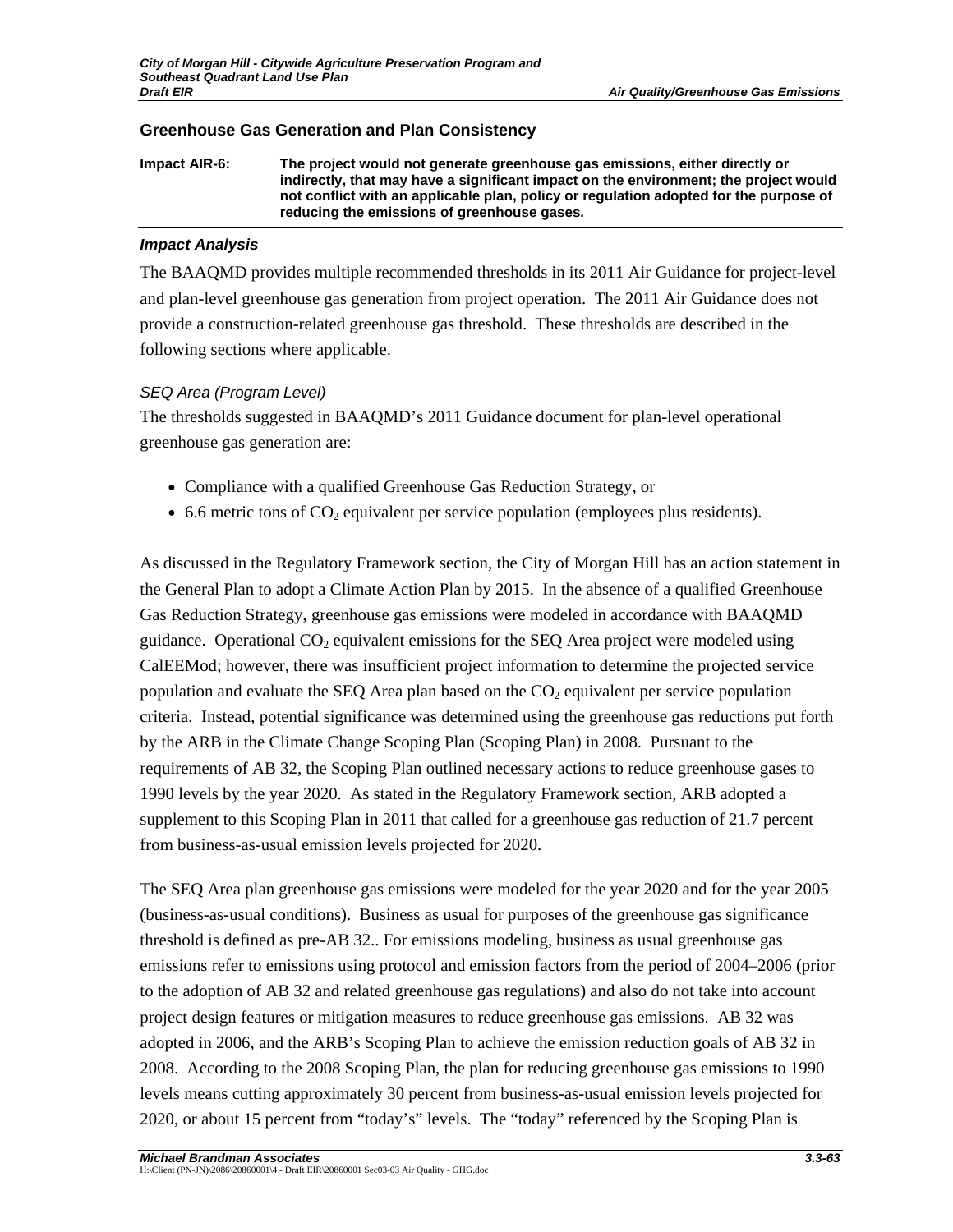#### **Air Quality/Greenhouse Gas Emissions**

2008. As noted in the regulatory section, ARB recently updated the year 2020 business as usual scenario, reducing it from 596 MMTCO<sub>2</sub>e to 545 MMTCO<sub>2</sub>e. Therefore, statewide emissions in year 2020 must be reduced 21.7 percent from the business-as-usual estimate.

This project used 2005 business-as-usual emissions as the original air quality analysis was released in 2005 and CalEEMod does not provide for incremental years between 2005 and 2010. The California Air Resources Board's Scoping Plan indicates that business as usual is projected emissions without any greenhouse gas reduction measures. The business-as-usual forecast does not take any credit for reductions from measures included in this project, including the Pavley greenhouse gas emissions standards for vehicles. As stated in the regulatory section, the Pavley regulations reduce greenhouse gases emitted by new passenger vehicles and light duty trucks; the standards set by Pavley are implemented in phases starting with the 2009 model year and continuing through the 2016 model year. This methodology is consistent with the ARB's Scoping Plan.

Results of this analysis are presented in Table 3.3-13. Model parameters and outputs are provided in Appendix C. The results show a 24-percent reduction in 2020 greenhouse gas emissions compared with business-as-usual, which meets the 21.7-percent greenhouse gas reduction called for by the ARB Scoping Plan. The reduction is achieved through implementation of state emission reduction regulations as well City General Plan policies (such as OSC Policy 7a which encourages new development to exceed State standards for water and energy efficiency) that would reduce water consumption and energy consumption from the projected land uses. Therefore, the SEQ Area plan is consistent with the Scoping Plan to reduce greenhouse gases, and impacts are anticipated to be less than significant.

| Year/Scenario                              | Emissions (MTCO <sub>2</sub> e/year) |
|--------------------------------------------|--------------------------------------|
| 2020                                       | 20,409                               |
| 2005 (business-as-usual)                   | 26,903                               |
| <b>Reduction from business-as-usual</b>    | 6.494                                |
| <b>Percent reduction</b>                   | 24                                   |
| Source: Michael Brandman Associates, 2013. |                                      |

**Table 3.3-13: SEQ Area Plan Greenhouse Gas Emissions** 

# *High School Site (Project Level)*

The BAAQMD's 2011 Guidance document provides multiple threshold options for project-level operational greenhouse gas generation. These thresholds are:

- Compliance with a qualified Greenhouse Gas Reduction Strategy, or
- 1,100 metric tons of  $CO<sub>2</sub>$  equivalent per year, or
- $\bullet$  4.6 metric tons of  $CO<sub>2</sub>$  equivalent per service population (employees plus residents).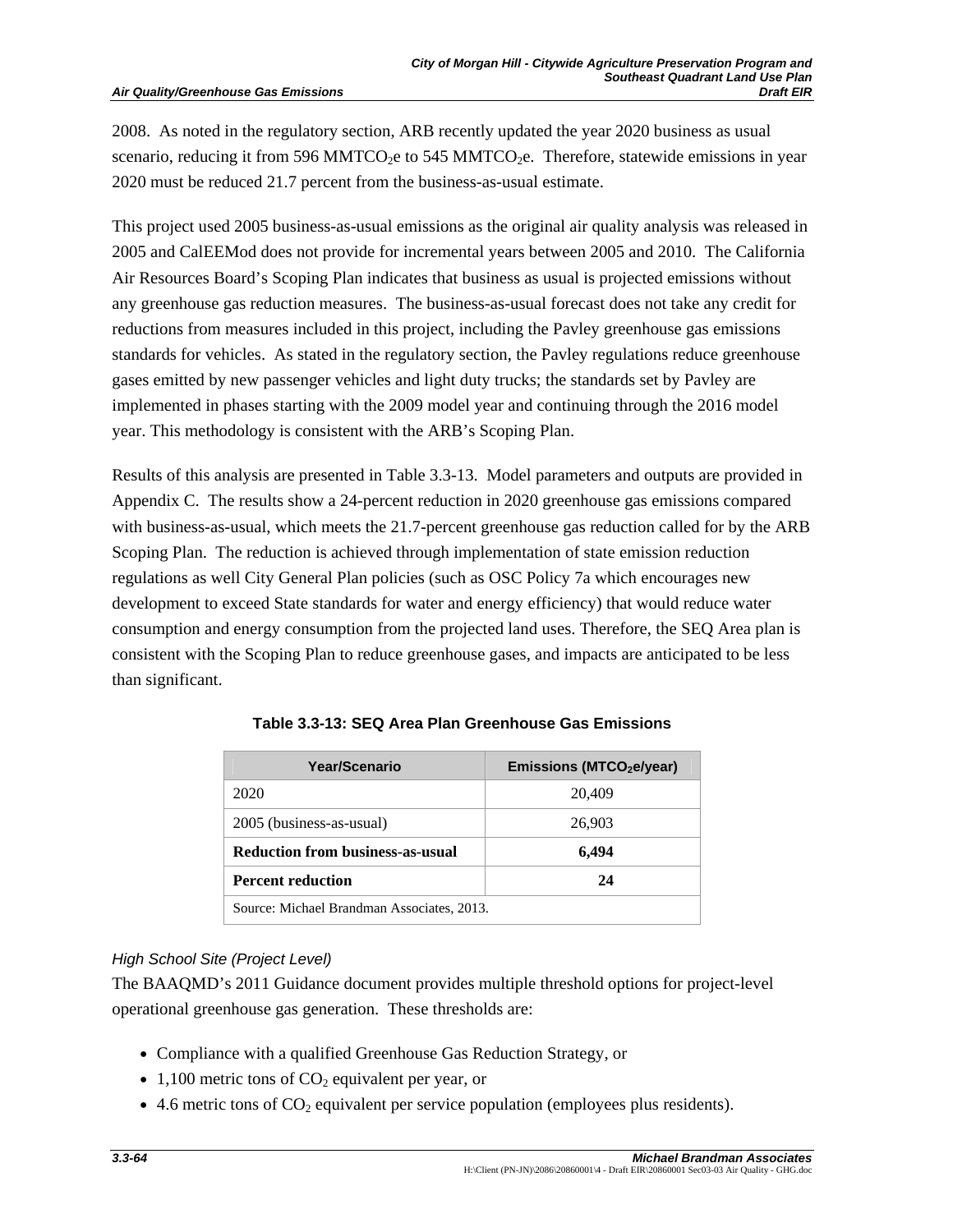In addition, the BAAQMD provides screening criteria for land uses to determine when additional analysis is warranted. The High School does not meet the screening criteria put forth by BAAQMD for greenhouse gas impacts; therefore, additional analysis is warranted to determine the level of significance.

As discussed in the Regulatory Framework section, the City of Morgan Hill has an action statement in the General Plan to adopt a Climate Action Plan by 2015. In the absence of a qualified Greenhouse Gas Reduction Strategy, greenhouse gas emissions were modeled in accordance with BAAQMD guidance. The threshold criterion of 4.6 metric tons of  $CO<sub>2</sub>$  equivalent per service population was selected to determine the level of significance for the High School site.

Operational  $CO<sub>2</sub>$  equivalent emissions for the project were modeled using CalEEMod. Model parameters and outputs are provided in Appendix C. The results in Table 3.3-14 show that the total greenhouse gas emissions are 5.459 MTCO<sub>2</sub>e/yr, or 3.16 MTCO<sub>2</sub>e/service population/yr. The emissions on a service population basis are below the threshold of significance for greenhouse gas generation. Therefore, these emissions are anticipated to be less than significant.

| <b>Source</b>                                                                                                                                                                                                                                                                                                                                                                                                                              | <b>Emissions</b><br>(MTCO <sub>2</sub> e/year) |
|--------------------------------------------------------------------------------------------------------------------------------------------------------------------------------------------------------------------------------------------------------------------------------------------------------------------------------------------------------------------------------------------------------------------------------------------|------------------------------------------------|
| Energy                                                                                                                                                                                                                                                                                                                                                                                                                                     | 593                                            |
| Mobile                                                                                                                                                                                                                                                                                                                                                                                                                                     | 4,697                                          |
| Waste                                                                                                                                                                                                                                                                                                                                                                                                                                      | 133                                            |
| Water                                                                                                                                                                                                                                                                                                                                                                                                                                      | 36                                             |
| <b>Total Project Annual Emissions</b>                                                                                                                                                                                                                                                                                                                                                                                                      | 5,459                                          |
| <b>Project Service Population</b> <sup>1</sup>                                                                                                                                                                                                                                                                                                                                                                                             | 1,175                                          |
| <b>Emissions per service population</b>                                                                                                                                                                                                                                                                                                                                                                                                    | 3.16                                           |
| Notes:<br>$MTCO2e$ = metric tons of carbon dioxide equivalents<br>1.<br>Full buildout assumes 1,600 students plus staff. The service population was pro-rated to<br>account for students and staff to estimate full-time equivalents. Therefore, for the<br>purposes of analysis, the service population used was $1,175$ people (students + staff).<br>Source of total emissions: Michael Brandman Associates, 2013 (Appendix C, CalEEMod |                                                |

**Table 3.3-14: Operational Greenhouse Gas Emissions for High School** 

*Level of Significance Before Mitigation* 

output for 2017, assuming full buildout).

*SEQ Area (Program Level)* 

Less than significant impact.

*High School Site (Project Level)*  Less than significant impact.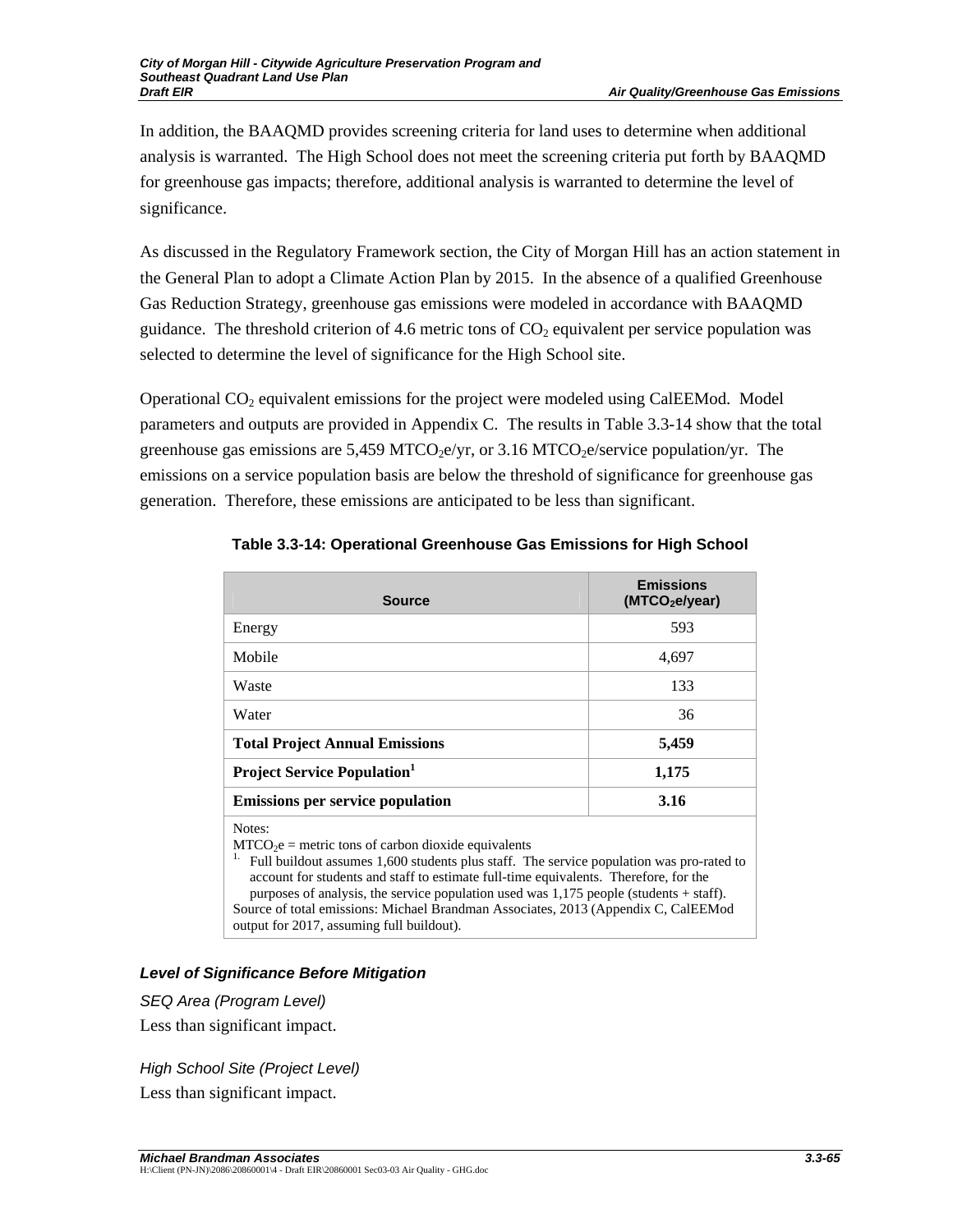#### *Mitigation Measures*

No mitigation is necessary.

## *Level of Significance After Mitigation*

*SEQ Area (Program Level)*  Less than significant impact.

*High School Site (Project Level)*  Less than significant impact.

## **Climate Change Adaptation**

| Impact AIR-7: | The project would not be significantly affected by climate change impacts,        |
|---------------|-----------------------------------------------------------------------------------|
|               | including increased wildfires, increased flooding, decreased water supply, or sea |
|               | level rise.                                                                       |

## *Impact Analysis*

## *SEQ Area (Program Level)*

The SEQ Area plan is not located in a designated fire hazard severity zone. However, the undeveloped foothills, located adjacent to the east boundary of the SEQ Area, may be susceptible to wildland fires and are designated as moderate fire hazard severity zones by Cal Fire (2007). Development activities that occur near this border may be impacted by increased wildfire risks; although, future development activities that occur within the SEQ Area pursuant to the boundary adjustments and land use designations changes would be subject to project-level environmental review, as well as fire safety requirements.

The SEQ Area is located at approximately 100 meters above sea level and, therefore, would not be inundated by the predicted sea level rise discussed in the Environmental Settings section. As discussed in Impact HYD-3, the SEQ Area contains sections along Hill Road and Condit Road that are within the 100-year flood plain, although there is currently no known literature that suggests an increase in flooding from climate change in the Morgan Hill area.

As discussed in Section 3.14, Utility Systems section, adequate water supplies are projected for the Santa Clara Valley Water District (SCVWD) under normal and dry year scenarios through 2035. Additionally, the SEQ Area plan would not substantially deplete groundwater supplies or interfere with groundwater recharge, as discussed in Impact HYD-2.

#### *High School Site (Project Level)*

The High School site is located in an area surrounded by parcels containing urban and agricultural development, and is not located within or adjacent to a wildfire susceptible area (CALFIRE 2007). The High School is not exposed to the potential for wildfire impacts, as the nearest area at risk of wildfire is more than 1 mile east of the site.